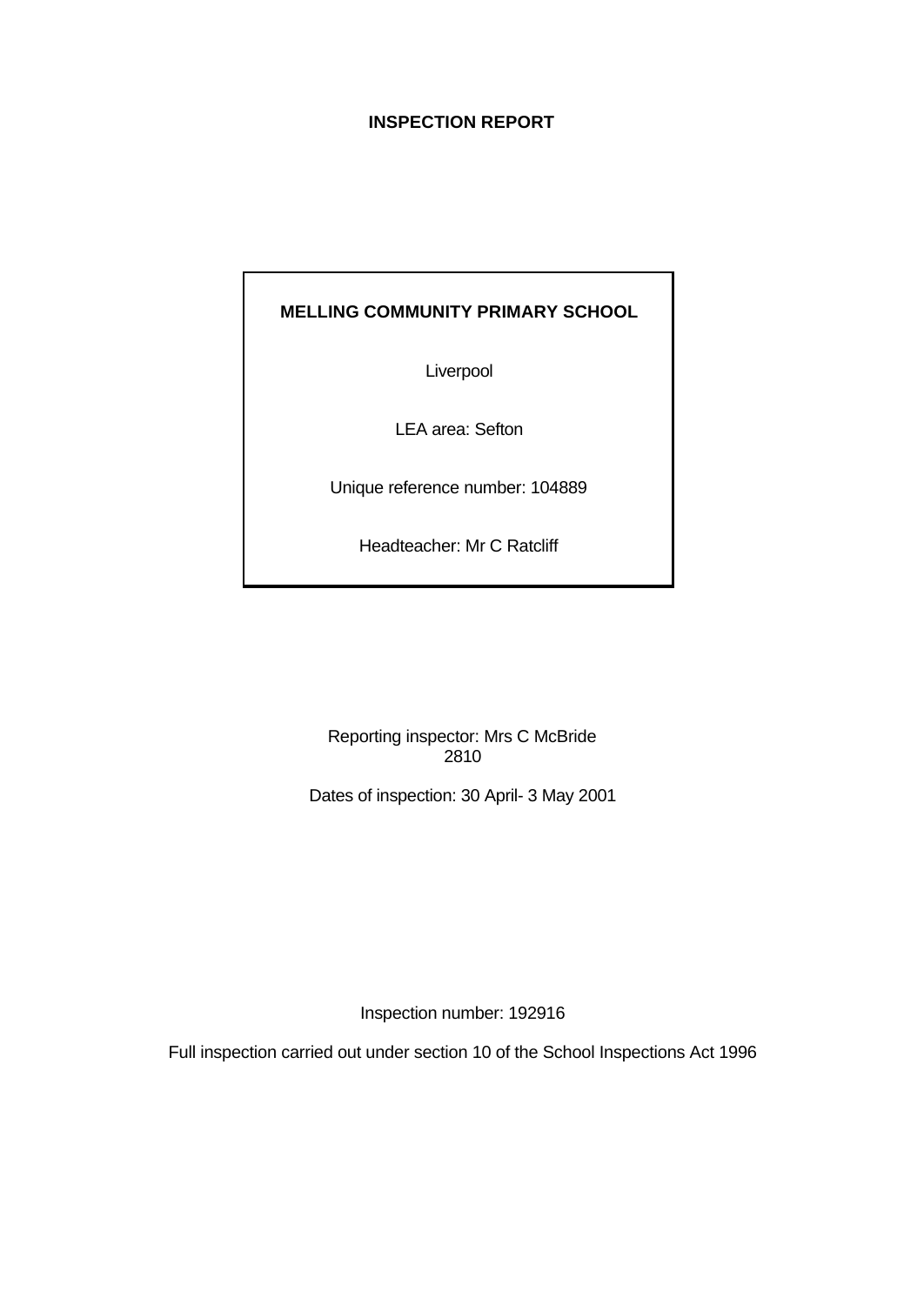# **INFORMATION ABOUT THE SCHOOL**

| Type of school:              | Infant and junior                            |
|------------------------------|----------------------------------------------|
| School category:             | Community                                    |
| Age range of pupils:         | 4 to 11 years                                |
| Gender of pupils:            | <b>Mixed</b>                                 |
| School address:              | <b>Wheeler Drive</b><br>Melling<br>Liverpool |
| Postcode:                    | L31 6DL                                      |
| Telephone number:            | 0151 547 3349                                |
| Fax number:                  | 0151 549 2375                                |
| Appropriate authority:       | The Governing Body                           |
| Name of chair of governors:  | Mr H Dowell                                  |
| Date of previous inspection: | March 1997                                   |

# © Crown copyright 2001

This report may be reproduced in whole or in part for non-commercial educational purposes, provided that all extracts quoted are reproduced verbatim without adaptation and on condition that the source and date thereof are stated.

Further copies of this report are obtainable from the school. Under the School Inspections Act 1996, the school must provide a copy of this report and/or its summary free of charge to certain categories of people. A charge not exceeding the full cost of reproduction may be made for any other copies supplied.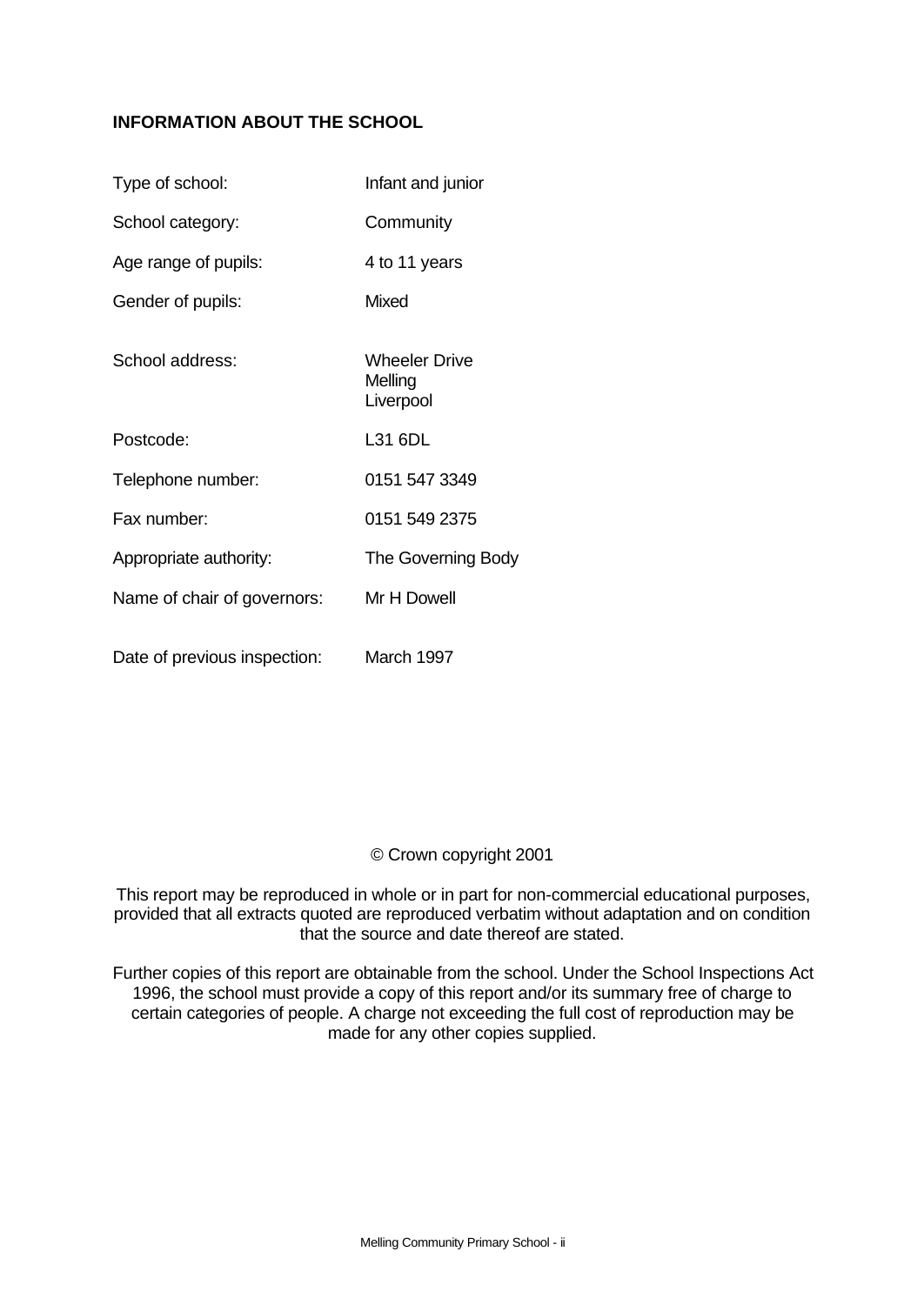# **INFORMATION ABOUT THE INSPECTION TEAM**

| <b>Team members</b> |                         | <b>Subject</b><br>responsibilities | <b>Aspect responsibilities</b>                 |                                                        |
|---------------------|-------------------------|------------------------------------|------------------------------------------------|--------------------------------------------------------|
| 2810                | Mrs C<br><b>McBride</b> | Registered<br>inspector            | Art and design                                 | The characteristics and effectiveness<br>of the school |
|                     |                         |                                    | Information and<br>communication<br>technology | The school's results and pupils'<br>achievements       |
|                     |                         |                                    | Music                                          | Teaching and learning                                  |
|                     |                         |                                    | Religious education                            | Quality and range of opportunities for                 |
|                     |                         |                                    | Equal opportunities                            | learning                                               |
|                     |                         |                                    |                                                | Leadership and management                              |
| 13723               | Mrs J<br>Overend        | Lay inspector                      |                                                | Pupils' attitudes, values and personal<br>development  |
|                     |                         |                                    |                                                | Pupils' welfare, health and safety                     |
|                     |                         |                                    |                                                | Partnership with parents and carers                    |
| 1065                | Mr J                    | Team                               | <b>Mathematics</b>                             |                                                        |
|                     | Hagan                   | inspector                          | Science                                        |                                                        |
|                     |                         |                                    | Physical education                             |                                                        |
|                     |                         |                                    | <b>Foundation Stage</b>                        |                                                        |
| 18370               | Mr K                    | Team                               | English                                        |                                                        |
|                     | Johnson                 | inspector                          | Design and technology                          |                                                        |
|                     |                         |                                    | Geography                                      |                                                        |
|                     |                         |                                    | History                                        |                                                        |
|                     |                         |                                    | Special educational<br>needs                   |                                                        |
|                     |                         |                                    |                                                |                                                        |

The inspection contractor was:

Primary Associates Limited West Lancs Technology Management Centre Moss Lane View **Skelmersdale** WN8 9TN

Any concerns or complaints about the inspection or the report should be raised with the inspection contractor. Complaints that are not satisfactorily resolved by the contractor should be raised with OFSTED by writing to:

> The Complaints Manager Inspection Quality Division The Office for Standards in Education Alexandra House 33 Kingsway London WC2B 6SE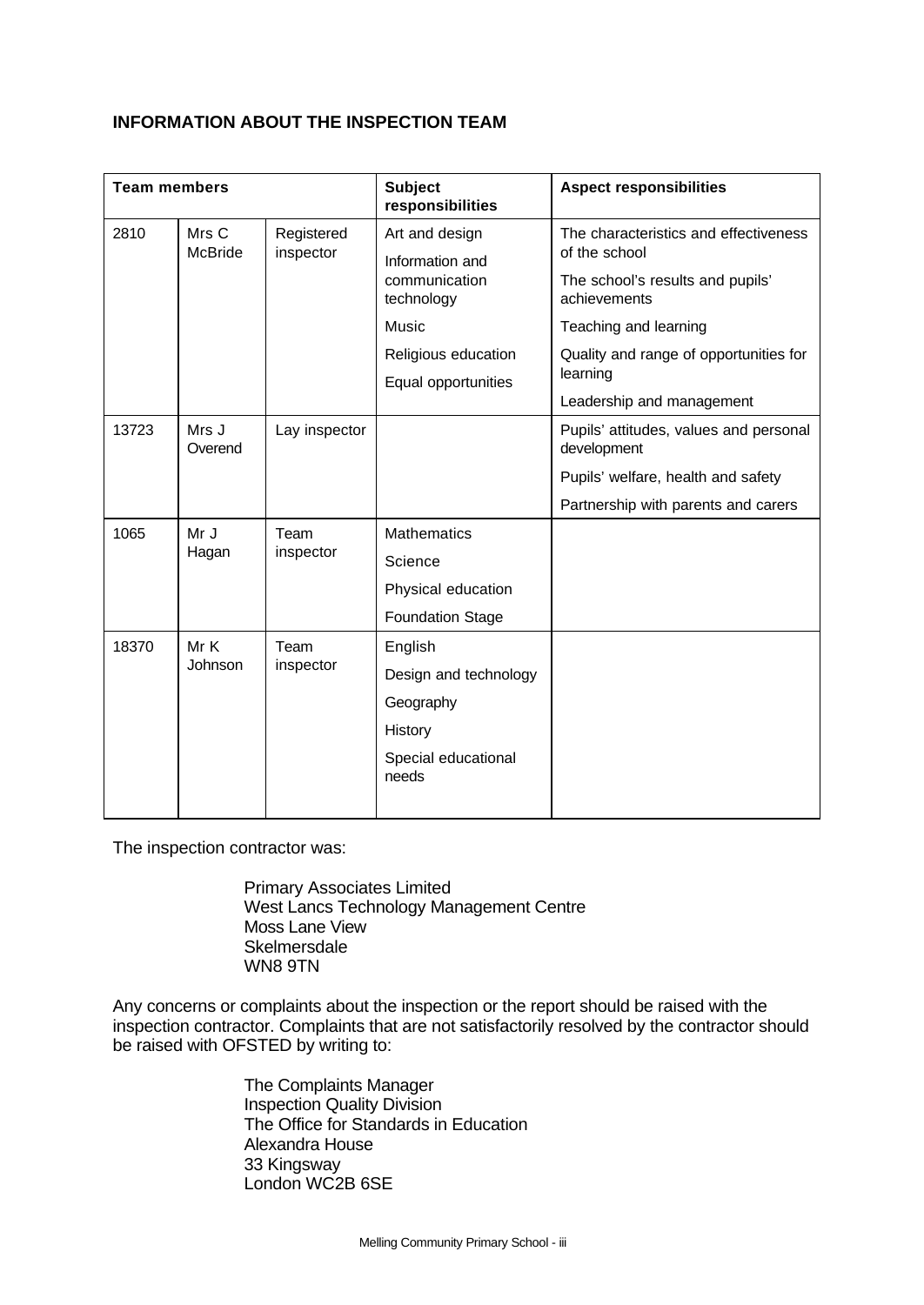## **REPORT CONTENTS**

Page

# **PART A: SUMMARY OF THE REPORT 1**

Information about the school How good the school is What the school does well What could be improved How the school has improved since its last inspection **Standards** Pupils' attitudes and values Teaching and learning Other aspects of the school How well the school is led and managed Parents' and carers' views of the school

# **PART B: COMMENTARY**

| <b>HOW HIGH ARE STANDARDS?</b>                                                                      | 6  |
|-----------------------------------------------------------------------------------------------------|----|
| The school's results and pupils' achievements<br>Pupils' attitudes, values and personal development |    |
| <b>HOW WELL ARE PUPILS TAUGHT?</b>                                                                  | 8  |
| <b>HOW GOOD ARE THE CURRICULAR AND OTHER</b><br><b>OPPORTUNITIES OFFERED TO PUPILS?</b>             | 10 |
| <b>HOW WELL DOES THE SCHOOL CARE FOR ITS PUPILS?</b>                                                | 11 |
| <b>HOW WELL DOES THE SCHOOL WORK IN</b><br><b>PARTNERSHIP WITH PARENTS</b>                          | 12 |
| <b>HOW WELL IS THE SCHOOL LED AND MANAGED?</b>                                                      | 13 |
| WHAT SHOULD THE SCHOOL DO TO IMPROVE FURTHER?                                                       | 14 |
|                                                                                                     |    |
| <b>PART C: SCHOOL DATA AND INDICATORS</b>                                                           | 17 |
|                                                                                                     |    |

# **PART D: THE STANDARDS AND QUALITY OF TEACHING IN AREAS OF THE CURRICULUM, SUBJECTS AND COURSES 21**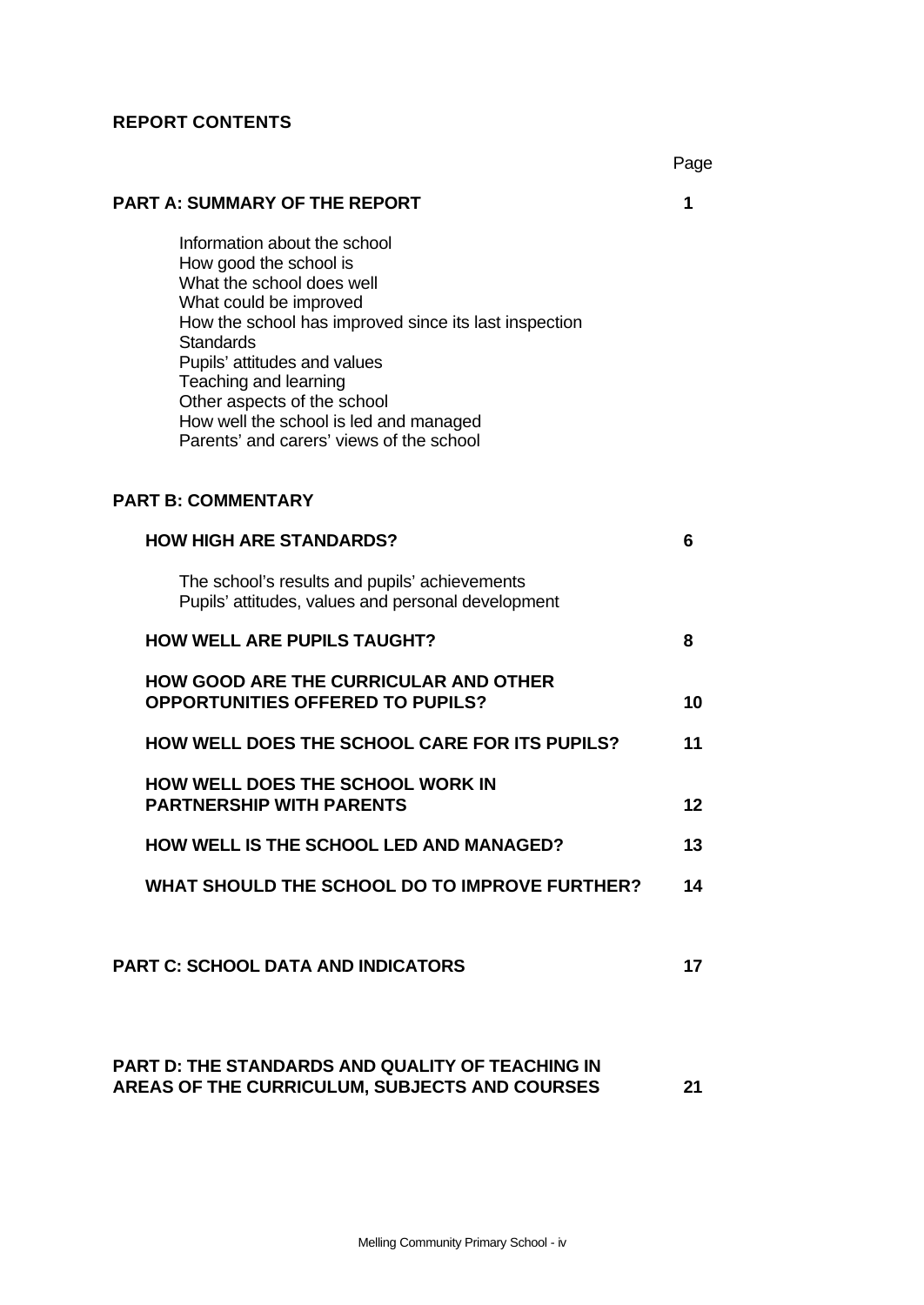# **PART A: SUMMARY OF THE REPORT**

# **INFORMATION ABOUT THE SCHOOL**

Melling Primary School is of average size. Its roll has increased since the last inspection from 191 to 209 pupils. The school has fewer pupils with special educational needs, including those with statements, than other schools. It also has fewer pupils learning English as an additional language. The number of pupils entitled to free school meals is average and although pupils come from a variety of backgrounds, overall their social circumstances and their attainment on entry to school are average. Approximately 18 per cent of pupils have not attended nursery before starting school. The school has more boys (120) on roll, than girls (89). In Years 5 and 6, approximately two thirds of pupils are boys.

# **HOW GOOD THE SCHOOL IS**

Melling Primary School is effective in attaining well above average test results by the end of Key Stage 1 and in helping most pupils achieve average levels by the end of Key Stage 2. Its curriculum is not effective enough in providing for pupils' personal and social development. There is good teaching in most literacy and numeracy lessons but it is less good in some other subjects. Routine management by the governors, headteacher and key staff is good, but the school does not have a clear enough direction for its work and this aspect of leadership is unsatisfactory. The school gives satisfactory value for money.

#### **What the school does well**

- School's performance in national tests at Key Stage 1 is well above average
- Grammar, punctuation, spelling and reading are taught well at both key stages
- Children are taught number facts well and they develop a good knowledge of their tables
- The school's good links with the community enrich the curriculum
- In the Foundation Stage (reception class), lively teaching motivates pupils, captures their interests and helps them develop positive attitudes to school.

#### **What could be improved**

- Standards in religious education and information and communication technology (I.C.T) at both key stages
- Challenge for higher attainers in Key Stage 2
- Pupils' personal development at both key stages and their attitudes to school at Key Stage 2
- Quality and range of the curriculum and entitlement for all pupils
- Leadership is not giving a clear enough direction or firm enough steer to the work of the school

*The areas for improvement will form the basis of the governors' action plan.*

# **HOW THE SCHOOL HAS IMPROVED SINCE ITS LAST INSPECTION**

The school was last inspected in March 1997. Over the last few years, it has maintained its high performance in test results at the end of Key Stage 1. Standards in English showed most improvement and average standards in mathematics and science have been maintained at Key Stage 2. The school received an achievement award from the Department for Education and Employment in recognition of its results. However, there is room for further, faster improvement. Standards have risen at the expense of other subjects such as information and communication technology, religious education, geography, music and physical education, where standards have fallen since the last inspection. A great deal of time and effort has been put into improving strategies for managing pupils' behaviour and whilst this is now satisfactory overall, standards in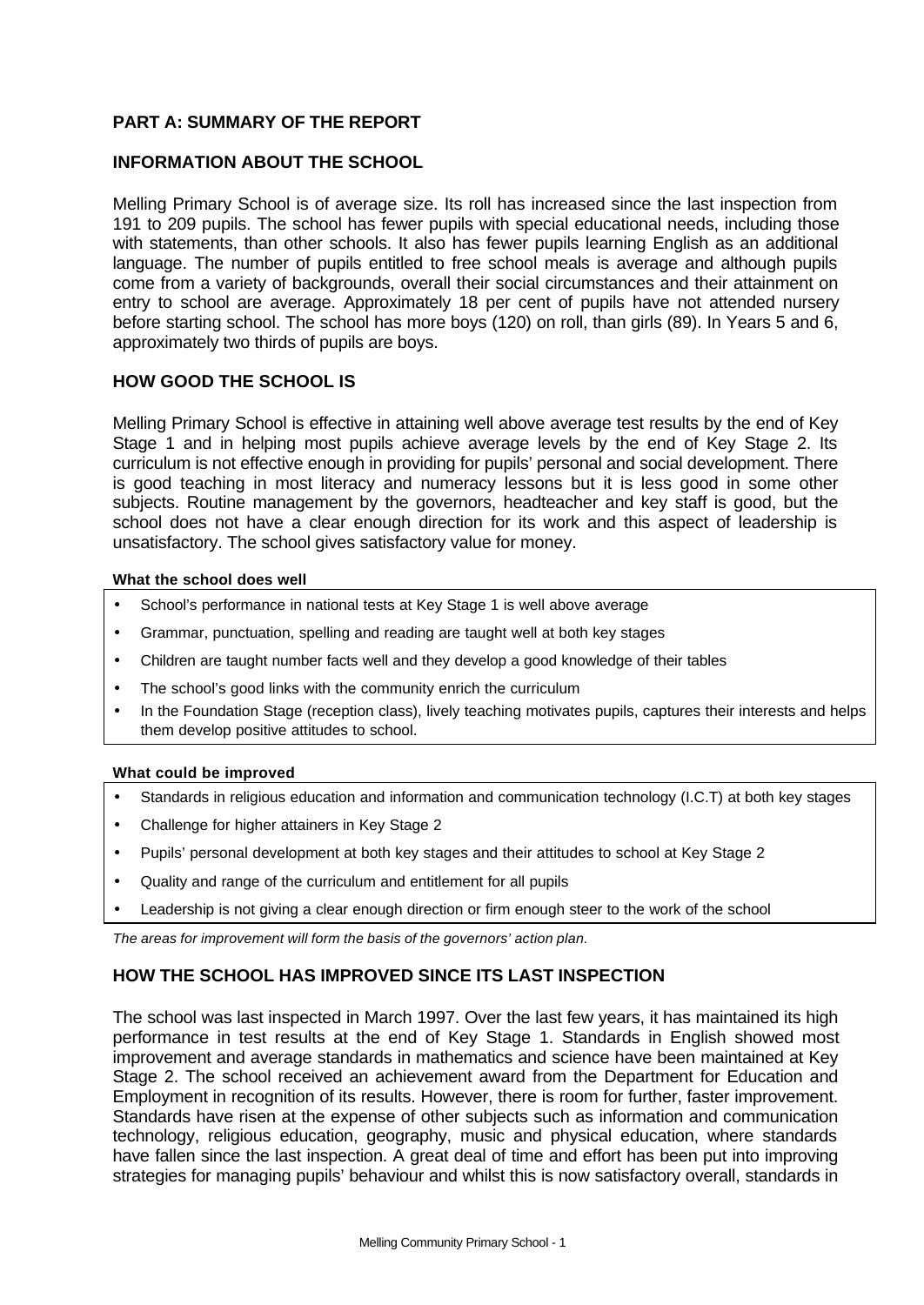pupils' personal development and attitudes to their work have slipped. Teaching is of a similar quality, although there are a few more unsatisfactory lessons in Key Stage 2. Some strategies for challenging higher achieving pupils have been introduced but the match of work to their needs is still not close enough in lessons and they could achieve more than they do. Whilst the day-today management of the school and its administration remain good, it has not been led well by the headteacher in working towards common goals throughout the intervening years. The school's drive towards better test results has not been balanced well with its stated aim of providing a varied and interesting curriculum and there are too many inconsistencies in its practice. The school has addressed all the issues from the previous inspection report to some extent, but with varying degrees of success. Overall, improvement has been satisfactory.

# **STANDARDS**

The table shows the standards achieved by 11 year olds based on average point scores in National Curriculum tests.

|                 |      | compared with |      |                    |                                     |        |
|-----------------|------|---------------|------|--------------------|-------------------------------------|--------|
| Performance in: |      | all schools   |      | similar<br>schools | Key                                 |        |
|                 | 1998 | 1999          | 2000 | 2000               |                                     |        |
| English         | С    | Е             | в    | B                  | well above average<br>above average | Α<br>B |
| mathematics     | С    | D             | С    | D                  | average<br>below average            |        |
| science         | С    | С             | С    | С                  | well below average                  | F      |

The school's performance in tests for pupils aged 7 has been consistently very high in mathematics and writing. The latest writing results in 2000 were among the highest 5 per cent in the country. Inspection findings indicate that standards at the end of Key Stage 1 are well above average in reading, writing and above average in maths and science.

The school's test results for pupils aged 11 show that after slipping behind in 1999, they are now holding their own against primary schools nationally and against those with a similar pupil intake. However, they are not rising as fast as in other schools across the country and inspection findings show that higher achievers could do better.

At the end of both key stages, pupils reach average standards for their age in all other subjects except in information and communication technology, where they are below average and in RE, where they do not meet the expectations set out in the locally agreed syllabus. Eleven-year-old pupils reach average standards in swimming. The school concentrates its efforts mainly on literacy, numeracy and science, but does not balance this well enough with work in other subjects. As a result, pupils' achievements in areas other than literacy, numeracy and science are not as strong as they could be. Pupils at both key stages have secure mathematical and scientific knowledge and understanding for their age. They can read with understanding and write accurately. However, they are not as good at applying their knowledge to develop other work or in solving problems.

Children enter the school with average attainment. By the time they leave the reception class, almost all of them achieve what is expected of them in most areas of learning. Many exceed expectations in communication, language and literacy and also in mathematics. Their personal and social development is good overall. In other areas of learning their achievements are more modest and they could achieve more.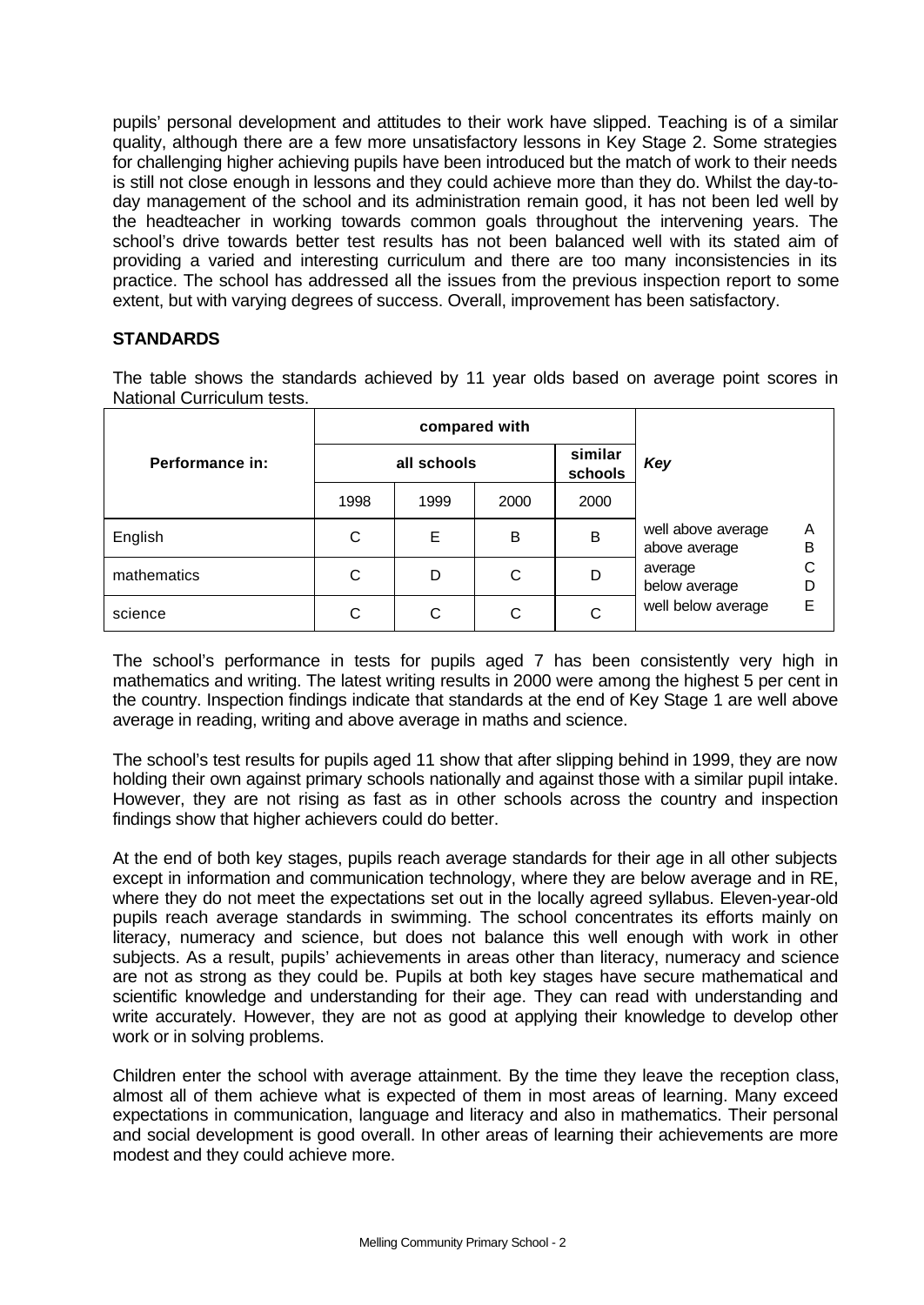The school's targets for pupils aged 11 have been ambitious and whilst it has made concerted efforts and has come close to achieving them, this has been at the expense of standards in other subjects and opportunities for children to achieve well and reach high standards in other aspects.

| <b>Aspect</b>                             | Comment                                                                                                                                                                                                                                                                                                                                                                                                                            |
|-------------------------------------------|------------------------------------------------------------------------------------------------------------------------------------------------------------------------------------------------------------------------------------------------------------------------------------------------------------------------------------------------------------------------------------------------------------------------------------|
| Attitudes to the school                   | Pupils in the Foundation Stage show excellent attitudes. Key Stage 1 pupils show<br>mostly positive attitudes; they want to learn and are keen to do well. Attitudes at<br>Key Stage 2 are satisfactory in most lessons. Some pupils however do not<br>concentrate as well as they should and tend to distract others.                                                                                                             |
| Behaviour, in and out of<br>classrooms    | Mostly good throughout the school. Some restless behaviour during lessons when<br>older pupils are not active enough or tasks are too easy for higher attainers or too<br>hard for others.                                                                                                                                                                                                                                         |
| Personal development and<br>relationships | Satisfactory in the reception and infant classes. Unsatisfactory for older children<br>as there are not enough opportunities for them to make a contribution to the<br>school community or to show initiative and take responsibility for their own<br>learning; there is little chance for them to evaluate what they have achieved and<br>reflect on what they need to do next. Relationships between pupils are mostly<br>good. |
| Attendance                                | Attendance and punctuality are both satisfactory.                                                                                                                                                                                                                                                                                                                                                                                  |

# **PUPILS' ATTITUDES AND VALUES**

# **TEACHING AND LEARNING**

| <b>Teaching of pupils:</b><br>aged up to 5 years |      | aged 5-7 years | aged 7-11 years |  |
|--------------------------------------------------|------|----------------|-----------------|--|
| Lessons seen overall                             | Good | Good           | Satisfactory    |  |

*Inspectors make judgements about teaching in the range: excellent; very good; good; satisfactory; unsatisfactory; poor; very poor. 'Satisfactory' means that the teaching is adequate and strengths outweigh weaknesses.*

During the inspection, 11 per cent of lessons were judged very good, 48 per cent good, 34 per cent satisfactory and 7 per cent unsatisfactory.

The school has put the bulk of its teaching efforts into developing pupils' skills in literacy and numeracy. Most pupils learn these skills at a good rate, although the pace is often too slow for higher achievers because work is not challenging enough for them, particularly in Key Stage 2. Although just over half of lessons seen during the inspection were of good or better quality, the impact of teaching over time and throughout all aspects of the school is more satisfactory.

Teaching of numeracy is successful in helping all children to learn number facts and strategies for calculation such as doubling, halving and rounding up. They know their tables facts and understand how to apply the four rules of number and place value. Teaching of literacy enables children to develop a good understanding of what they read, use accurate spellings, punctuation and grammar in their writing and learn a neat handwriting style.

Less attention has been given to extending pupils' skills through using them in other subjects or in supporting their personal and social development. Pupils have too few chances to evaluate their own work and marking does not provide them with enough feedback for them to know how they could improve it further. Teachers do not provide enough opportunities in lessons for pupils to work together as part of investigative work or problem solving activities.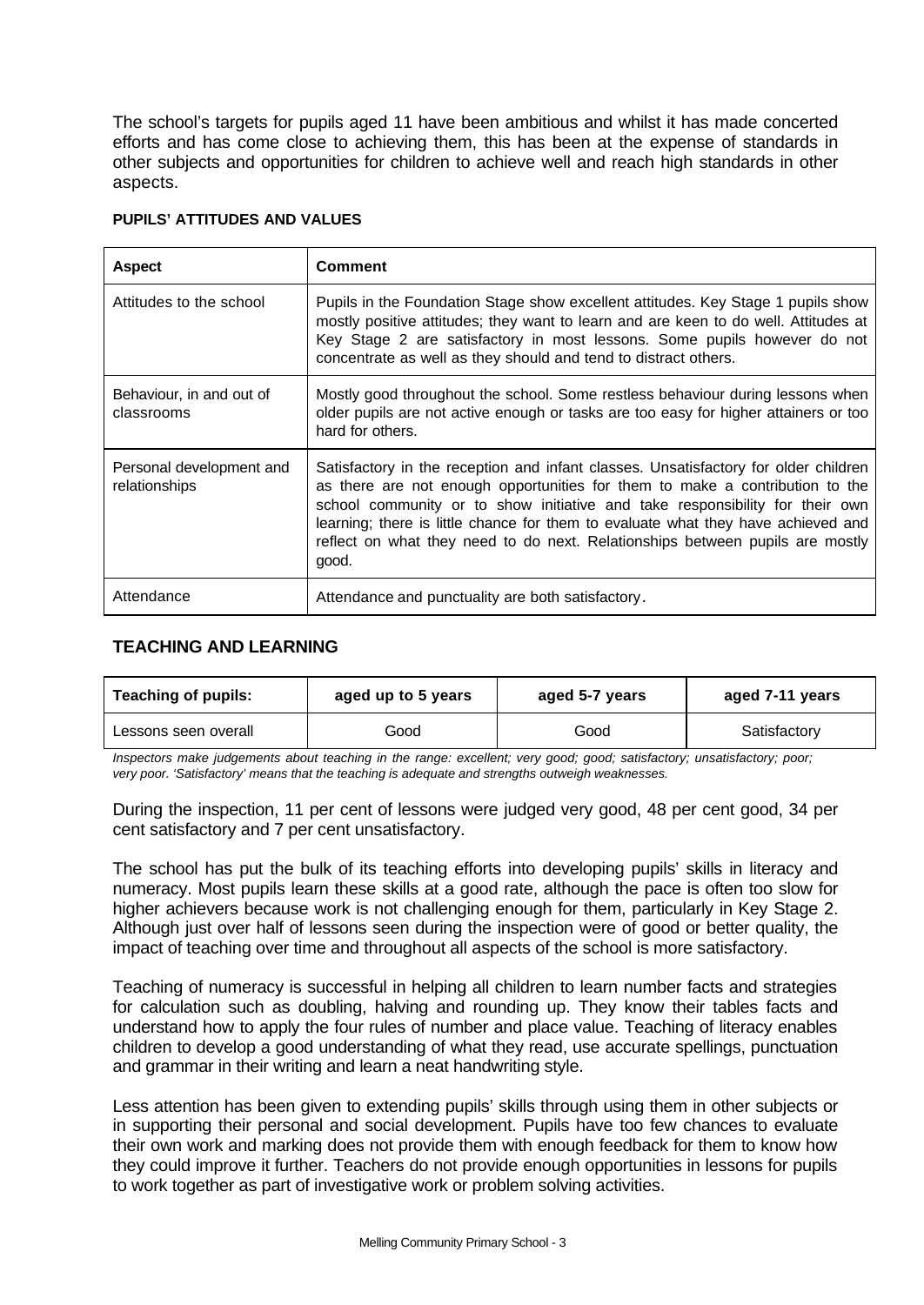Most of the high quality teaching seen was in Key Stage 2 in information and communication technology and music. This is the best teaching in the school because it motivates and interests children; they are all involved and take a great pride in their achievements. These lessons are exciting and have the spark which too much of the teaching in the school lacks. Lessons in the reception and infant classes are of better overall quality than those in the juniors because teachers create a more productive atmosphere in classrooms, which is more conducive to learning. Infant teachers spend less time trying to maintain order or gain children's attention.

Teachers have good subject knowledge and expertise is shared well; they use this knowledge well to give good demonstrations and explanations. Homework tends to be given at the teacher's discretion and the benefit pupils gain depends largely upon their access to it, which varies between classes.

Pupils with special educational needs learn at a steady pace, although this increases when they are supported in small groups or as individuals. Teaching in the Foundation Stage motivates children well and encourages them to concentrate and develop perseverance with their work. It is successful in promoting children's literacy skills and mathematical development. However, there is scope for children to learn at a faster pace in other aspects of their work and to learn more through play.

| <b>Aspect</b>                                                                                        | <b>Comment</b>                                                                                                                                                                                                                                                                                                                 |
|------------------------------------------------------------------------------------------------------|--------------------------------------------------------------------------------------------------------------------------------------------------------------------------------------------------------------------------------------------------------------------------------------------------------------------------------|
| The quality and range of the<br>curriculum                                                           | Unsatisfactory. The school has strongly focused its curriculum on raising<br>standards in English, mathematics and science but this has been at the expense<br>of other subjects and the pupils' broader experiences. Some Year 6 pupils do not<br>receive their full curriculum entitlement in religious education and music. |
| Provision for pupils with<br>special educational needs                                               | Satisfactory. Pupils learn at a good rate when withdrawn to work in small groups<br>or when they are supported in class. During some lessons they do not have<br>enough support to cope well.                                                                                                                                  |
| Provision for pupils'<br>personal, including<br>spiritual, moral, social and<br>cultural development | Satisfactory in most aspects. Pupils are given opportunities to reflect on their lives<br>and the lives of others but the school does not promote their sense of<br>responsibility well enough.                                                                                                                                |
| How well the school cares<br>for its pupils                                                          | Satisfactory. Child protection procedures and monitoring of attendance are good.<br>The school's procedures for checking on pupils' progress are not effective enough.                                                                                                                                                         |

# **OTHER ASPECTS OF THE SCHOOL**

Parents are generally satisfied with the school, but there is room for improvement in the way the school communicates with them about what is taught and how well children are progressing.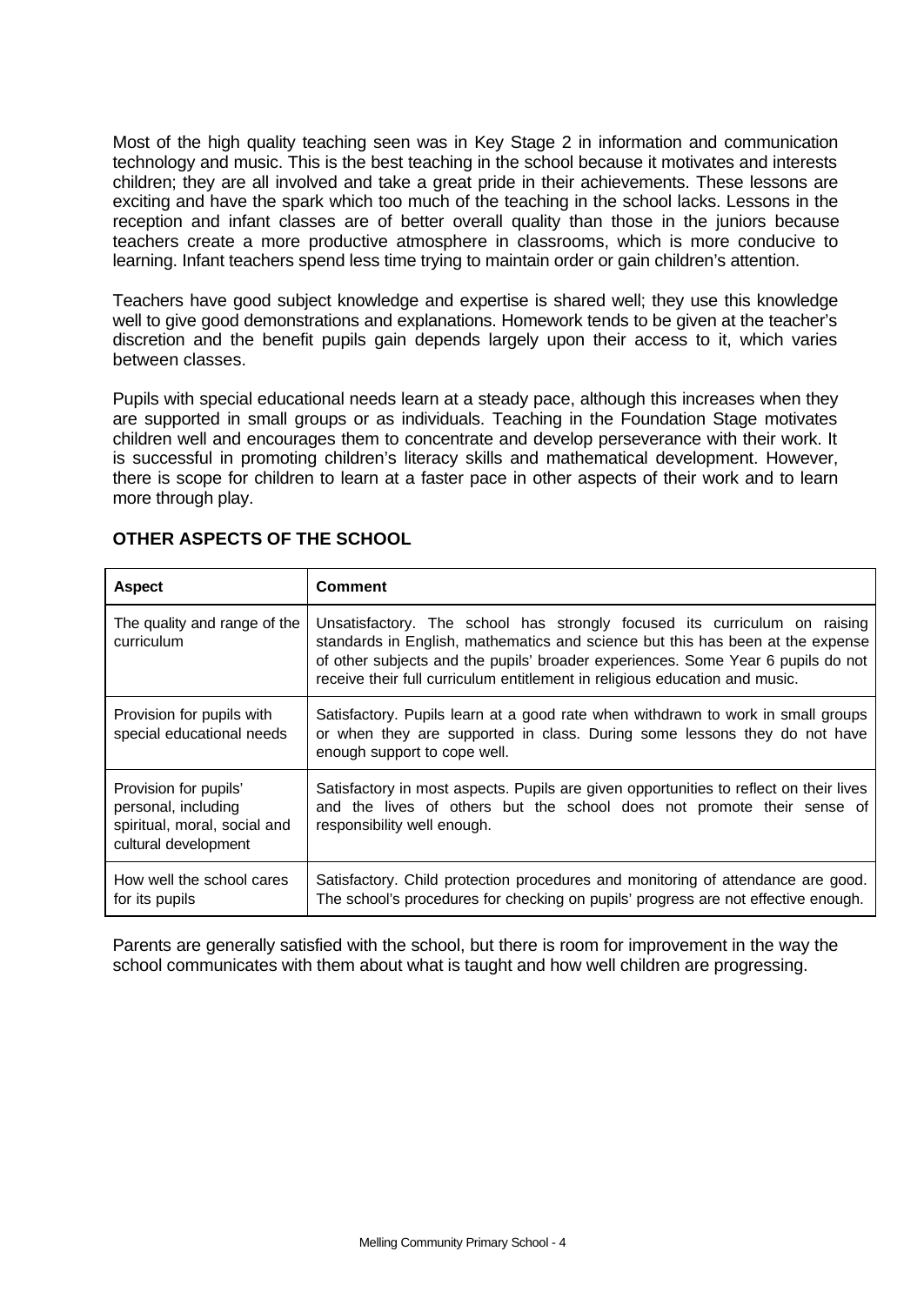# **HOW WELL THE SCHOOL IS LED AND MANAGED**

| <b>Aspect</b>                                                             | <b>Comment</b>                                                                                                                                                                                                                                                                                                                                                          |
|---------------------------------------------------------------------------|-------------------------------------------------------------------------------------------------------------------------------------------------------------------------------------------------------------------------------------------------------------------------------------------------------------------------------------------------------------------------|
| Leadership and<br>management by the<br>headteacher and other key<br>staff | Day to day management of the school is good but leadership is unsatisfactory.<br>The headteacher is not effective enough in ensuring that agreed school policies<br>are followed or that there is consistency in its work. Some teachers with<br>responsibility for subjects do not have a good enough overview of pupils' standards<br>and achievements in their area. |
| How well the governors fulfil<br>their responsibilities                   | Governors are interested, committed and involved. They have regular involvement<br>in the work of the school. They keep an eye on standards and compare the<br>school's performance to that of other schools but do not take a strong enough part<br>in shaping the overall direction of the school or in checking that it meets its aims.                              |
| The school's evaluation of<br>its performance                             | The school has correctly identified it strengths and weaknesses in the school<br>development plan but is not as effective as it should be in bringing about<br>improvements.                                                                                                                                                                                            |
| The strategic use of<br>resources                                         | The school compares its performance to other schools and seeks to obtain best<br>value for money. Financial and other resources are managed satisfactorily.                                                                                                                                                                                                             |

The school has sufficient staff and is currently extending and improving its accommodation. There are resource shortages which affect the quality of provision for pupils in information and communication technology, physical education and in the physical area of learning for pupils in the Foundation Stage.

# **PARENTS' AND CARERS' VIEWS OF THE SCHOOL**

| What pleases parents most |                                                                                                                      | What parents would like to see improved |                                                                                                 |  |
|---------------------------|----------------------------------------------------------------------------------------------------------------------|-----------------------------------------|-------------------------------------------------------------------------------------------------|--|
|                           | Children like coming to school                                                                                       | $\bullet$                               | The amount of homework given in some classes                                                    |  |
|                           | The school is helping children to become mature<br>Children are expected to work hard and they make<br>good progress | ٠                                       | The information they receive about what the school<br>teaches and how their child is getting on |  |
|                           |                                                                                                                      |                                         | The range of extra -curricular activities                                                       |  |
|                           |                                                                                                                      |                                         | The behaviour of some children                                                                  |  |

Parents hold generally positive views about the school and these are endorsed by the inspection. However, there is room for improvement in all the areas which they have raised.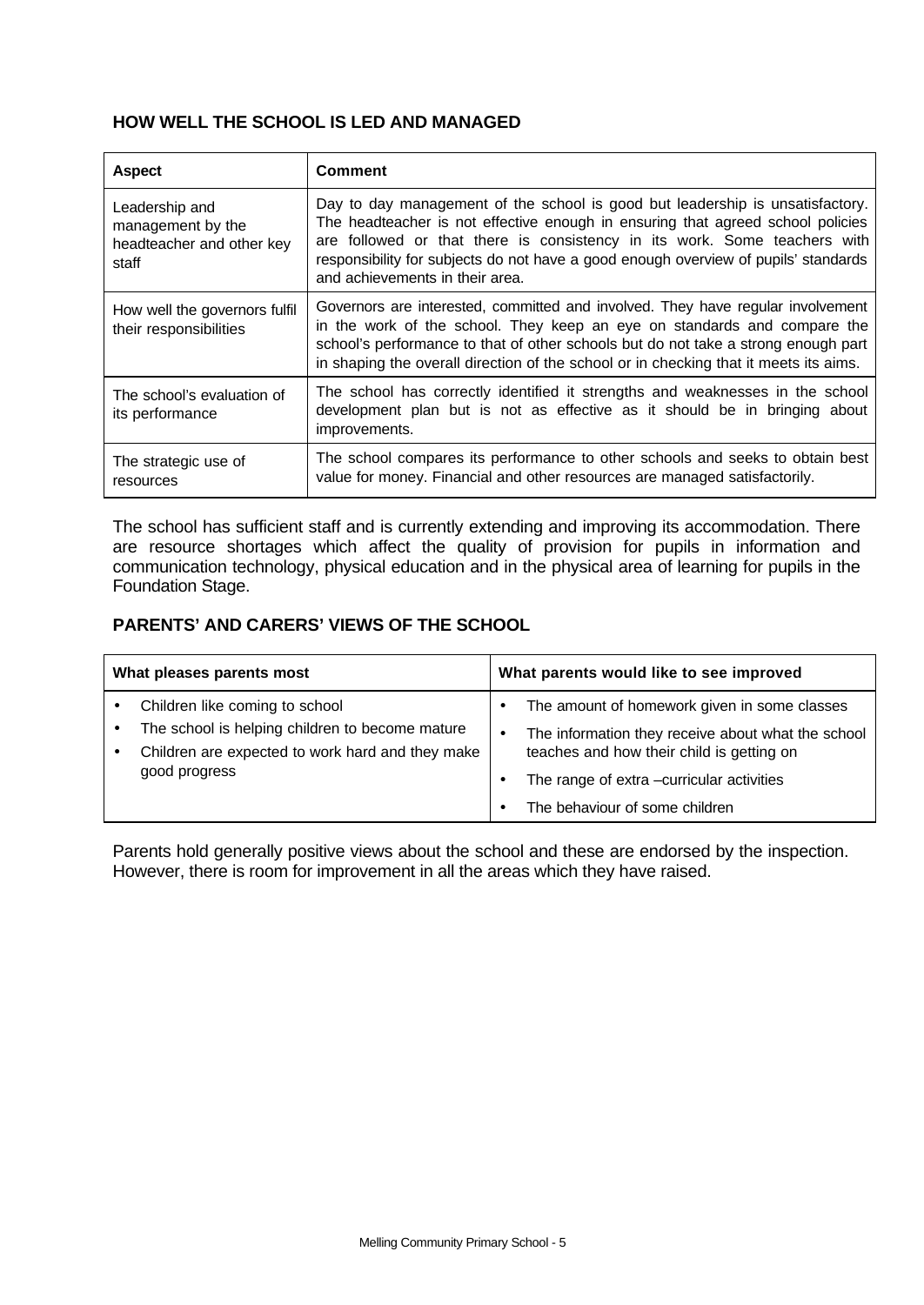# **PART B: COMMENTARY**

# **HOW HIGH ARE STANDARDS?**

## **The school's results and pupils' achievements**

- 1. Over the last few years, the school's strong concentration on teaching reading, writing, mathematics and science have paid off in very good test results at Key Stage 1 and improved results in English and mathematics at Key Stage 2. In all subjects, 7 years olds are doing better than pupils from similar backgrounds in other schools. The performance of 7 year olds in the 2000 national tests in writing was among the highest 5 per cent in the country. In some years, pupils aged 7 have also achieved similarly high standards in mathematics and reading.
- 2. Overall, in tests at aged 11, pupils are holding their own compared to those in other schools. Inspection findings show that there is room for further, faster improvement at Key Stage 2, as more pupils could attain higher standards. Although in the 2000 tests boys did not do as well as girls, this is not a recurring pattern over time.
- 3. Inspection findings at both key stages do not differ from test results. Pupils' achievements in learning to read with understanding, writing accurately and calculating sums quickly are strong. However, the strength of pupils' work at both key stages is in the knowledge and understanding they have as opposed to their skills or ability to apply what they know to solving problems. In writing, pupils' skills do not develop to a more than average level in Key Stage 2 because they have too few opportunities to practise their writing skills in other subjects. Similarly in mathematics, pupils show above average knowledge of number facts and can calculate quickly, but are not as skilled in using this knowledge when presented with a practical problem. Pupils demonstrate a good understanding of scientific facts for their age at 7 and 11 years but are not as confident at devising their own experiments or suggesting ways to find answers to scientific questions.
- 4. Pupils' achievement is better at Key Stage 1 and standards are higher because their attitudes to their work and their concentration and perseverance are better overall. Teaching at both key stages does not give pupils enough chance to work together in different ways to solve problems, practise skills or use their own initiative. Whilst the infant children conform to these teaching routines, junior children grow restless with the same approach being used in lessons and there is scope for more imaginative teaching.
- 5. Although the school has achieved high standards at Key Stage 1 and very respectable standards in reading, writing, mathematics and science, at Key Stage 2 this has been at a cost. Standards in information and communication technology, religious education, music and physical education, geography and music are not as good as they were four years ago, at the time of the last inspection.
- 6. At the end of Key Stage 2, standards are below those outlined in the locally agreed syllabus for religious education Although pupils acquire some factual knowledge about people's religious beliefs during the infants, neither this, nor their understanding of important feelings or religious issues is developed well enough in the juniors.
- 7. In I.C.T, having been average, standards are now below average at the end of both key stages because pupils have insufficient time to practise their skills on computers. This is partly due to the school's inadequate computer resource, but also because teachers do not plan enough activities, which allow pupils to develop their skills through work in other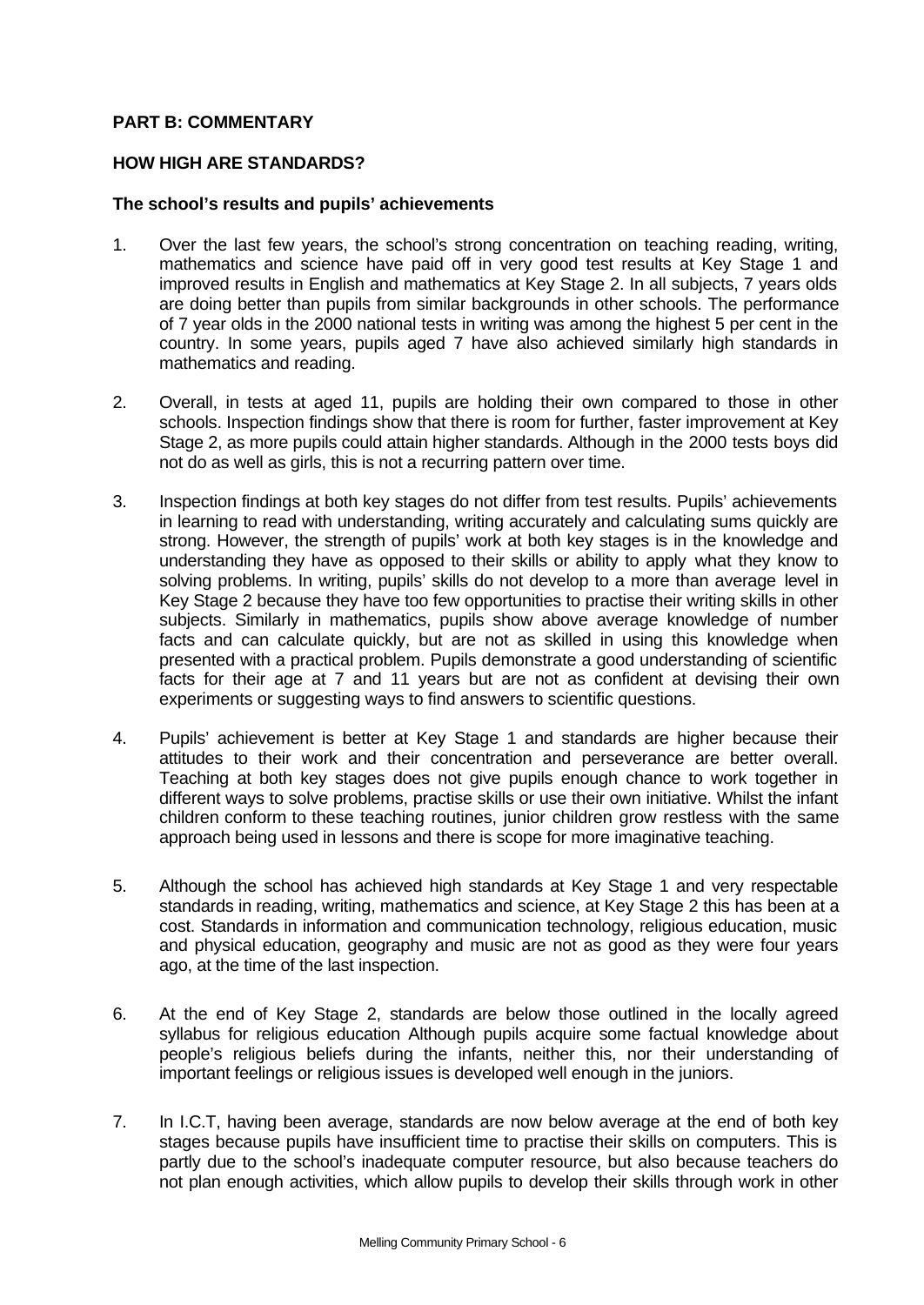subjects. Higher attaining pupils do not always build well on the skills they bring from home.

- 8. Standards in geography are now average at both key stages, whereas previously, they were above average by the time pupils left the school. This is because less time is given to developing pupils' skills, for example in map reading. Less fieldwork is undertaken and pupils' achievements in these aspects are not as good as they were.
- 9. Music was also noted by inspectors as above average four years ago, but standards are now more in line with the average for 7 and 11 year olds. This is because the subject leader for music does less teaching in Years 3 and 4. With less specialist input, these pupils do not receive the same quality of teaching as before and their slower progress in these years affects their overall achievement. Also, some Year 6 pupils miss music lessons for the best part of a term whilst preparing for national tests.
- 10. Whilst previously above average, physical education is now average. Eleven-year-old pupils reach average standards in swimming and most can swim 25 metres. Games skills are not as good because lessons do not offer enough challenge for them to extend their skills further. The school's restricted accommodation in the hall also narrows the range of gymnastic and dance activities which can take place.
- 11. Most children enter the reception class with average attainment and achieve more than is expected for their age in learning to read and write. They also attain above expectations in learning to count and add up. In other areas of learning almost all achieve what is expected for their age by the time they leave reception but there are not enough opportunities for them to learn through imaginative play and they could achieve more.
- 12. Pupils with special educational needs make steady gains in literacy and numeracy. Whilst the school has work planned for them to follow, there is sometimes not enough support during lessons to enable them to make good rather than satisfactory progress.
- 13. The school has shown great determination to improve its performance in national tests. Targets set for the number of pupils aged 11 to achieve the national average in English and mathematics have been ambitious. Whilst it has succeeded in coming close to meeting them, this has been at the expense of achievement in other subjects. Opportunities for children to achieve well and reach high standards in other aspects have decreased.

# **Pupils' attitudes, values and personal development**

- 14. Children in the reception class have very positive attitudes to their work and behave very well. They are very enthusiastic learners, for example, when joining in story time with obvious enjoyment and confidence. They come in to class very happily and move quickly from one activity to another when required to do so. They demonstrate high levels of independence when they have their milk, tidy away, wash their hands and settle into the next activity with a minimum of supervision. They are polite in their interactions with adults and each other.
- 15. Pupils in the infants usually have good attitudes to their learning. Once their interest is engaged in a task they work and sustain their concentration well. They will persevere with harder tasks and work well together in groups or pairs. In the juniors pupils generally demonstrate satisfactory attitudes. When engaged in exciting or practical tasks, as seen in a Year 5 science lesson, the children collaborate well in groups. In this lesson, they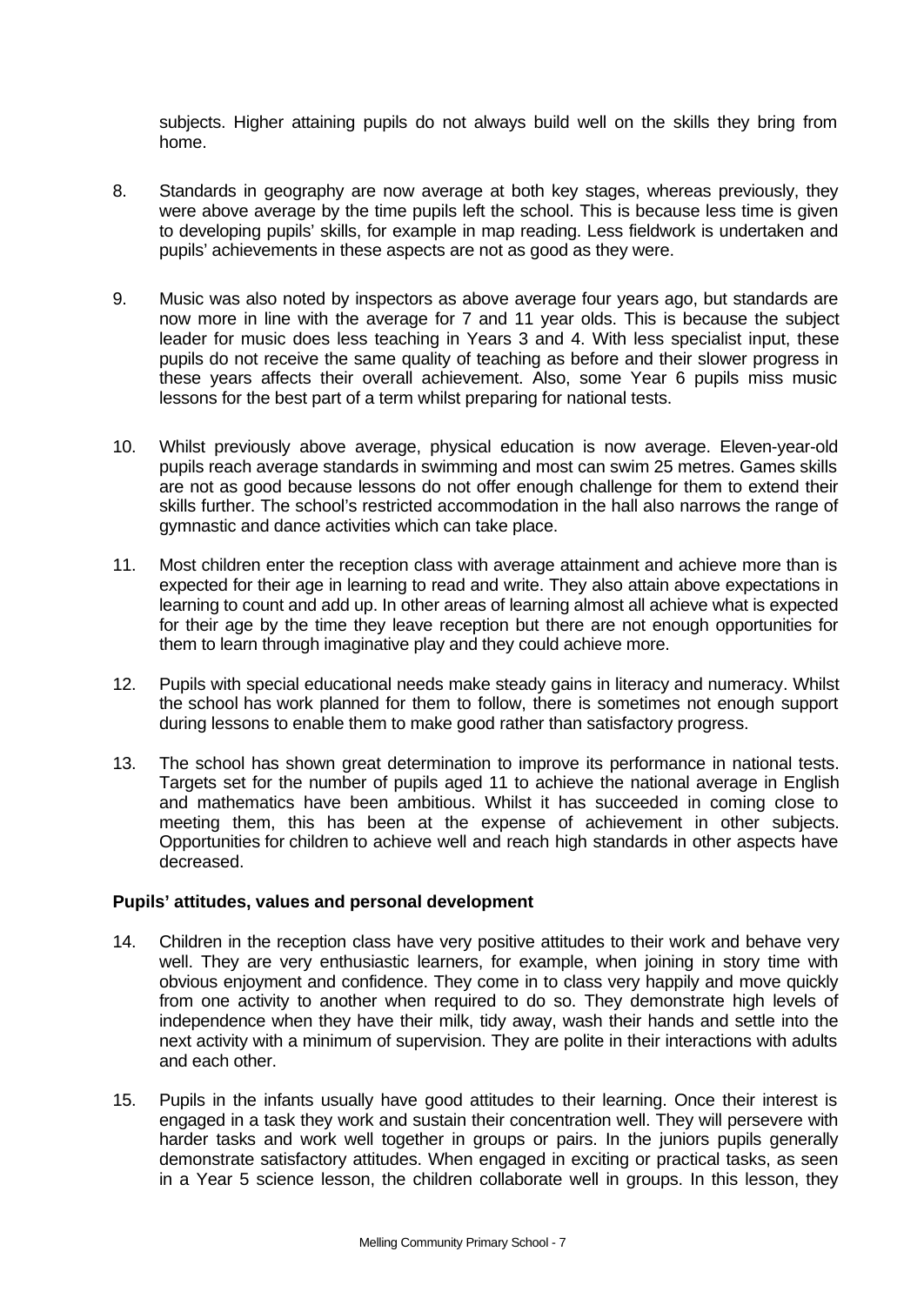handled equipment carefully and achieved accurate results. However, when lessons are uninspiring some show little interest and become restless, which affects the rate of progress for the whole class.

- 16. Standards of behaviour are mostly good. In most cases pupils behave well in lessons. They conduct themselves well around school and are compliant in assemblies and the lunch hall. They treat equipment and resources with respect. A significant number of parents at the pre-inspection meeting and on the questionnaires indicated concerns about behaviour in the playground and bullying. During the inspection playgrounds were well supervised and there was no evidence of bullying and incidents of aggression were rare. Small pockets of unsatisfactory behaviour occur in lessons deemed to have unsatisfactory teaching or where work is not well matched to the children's needs. In these lessons pupils pay little attention to the teacher and chat to each other.
- 17. Relationships between pupils are good but their personal development is unsatisfactory. Pupils enjoy taking responsibility and, when given the opportunity, will carry out their job well. They seek out jobs but there are too few opportunities for them to do this. They respond with enthusiasm to charity initiatives such as the recent sponsored event, raising over £900 for care of the elderly. The children have the chance to sit in friendship groups but some take advantage of this privilege rather than accepting the responsibility they have to behave well. There are too few opportunities for the children to extend their independent learning skills, or to show initiative for example, in finding things out for themselves.
- 18. Attendance is in line with the national average and is satisfactory. There is no unauthorised absence and the children are usually punctual. The school meets its statutory requirements to record and report attendance.

# **HOW WELL ARE PUPILS OR STUDENTS TAUGHT?**

- 19. The overall quality of teaching is very similar to that seen at the time of the last inspection although it is now more strongly focused on developing pupils' skills in reading, writing and mathematics. In this respect it is successful as pupils attain high standards by the time they are 7, and most reach the average for their age in these areas by the time they leave the school. It is less successful than it was at helping children to achieve high standards in all subjects, fostering their personal development or in extending their literacy and numeracy skills through using them in other aspects of their work.
- 20. Teachers at Melling evaluate their work and are keen to take on new ideas or suggestions as to how lessons could be improved. The quality of literacy and numeracy lessons for example, has improved because teachers have adapted their work to meet the requirements of the national literacy and numeracy initiatives. There is however, scope for more improvement. Whilst over half of lessons seen during the inspection were of good or better quality, on balance the impact of teaching on the rate of pupils' learning over time and across all aspects of their development shows more of a satisfactory picture.
- 21. Teaching in the reception and Key Stage 1 classes lays down good foundations for children in learning how to read, write and calculate. Children learn these literacy and numeracy skills at a good rate in the infants. From the reception class onwards, they make rapid gains in understanding how words are formed through good phonic teaching. Teachers put a lot of energy into ensuring that children learn to recognise words and parts of words by sounding them out. Correct handwriting styles are taught and pupils learn how to use punctuation and spell correctly. At Key Stage 2, the overall quality of literacy lessons is good and this enables children to build further on these skills.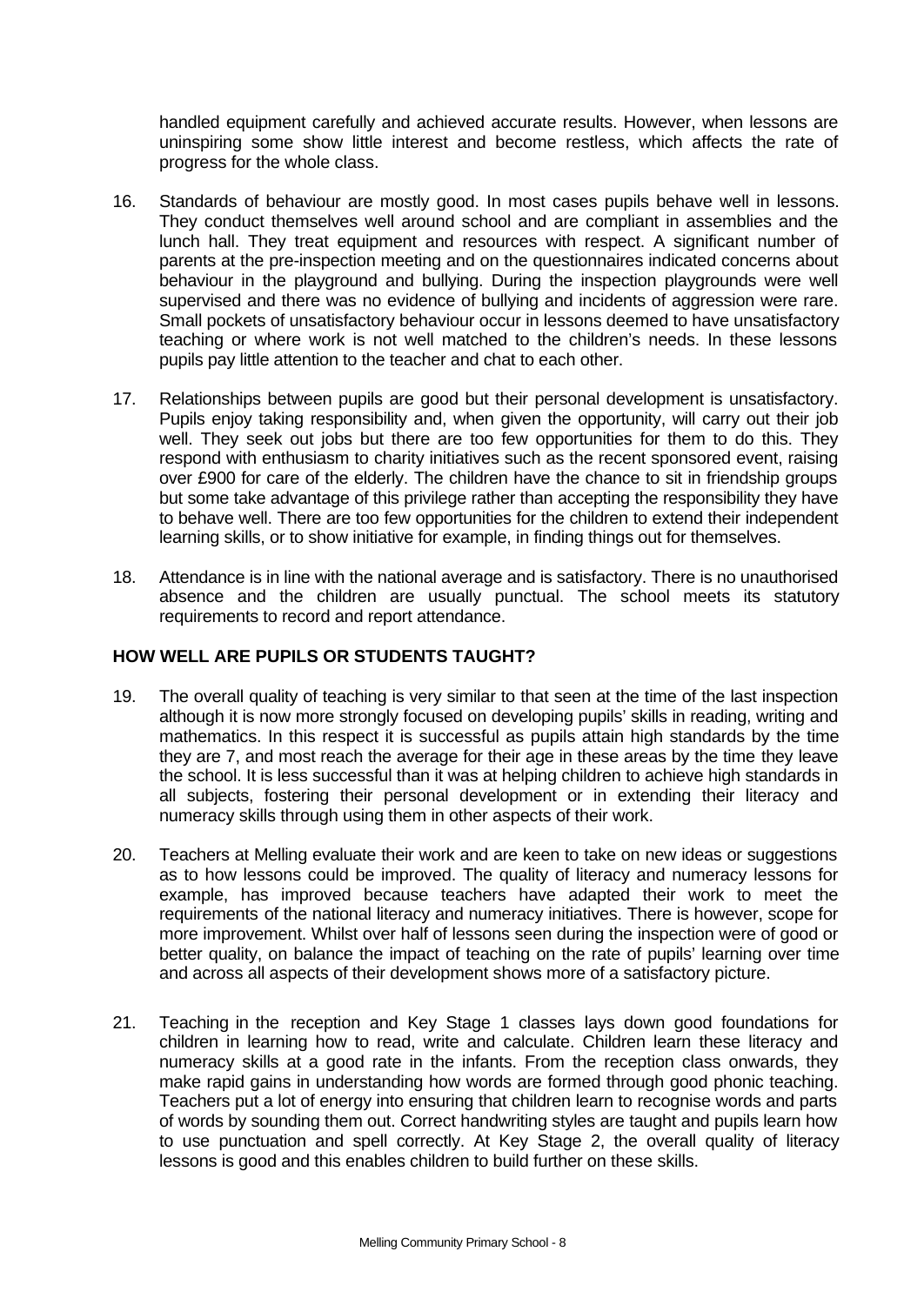- 22. Despite pupils' competence in literacy, teachers at both key stages rely too much on using worksheets for recording pupils' work in other lessons. This means that children do not have enough scope for writing at more length or recording their views in more imaginative ways as worksheets often require a word or a sentence by way of response. Whereas pupils are learning the early skills of reading and writing at a good pace, their progress slows as they get older because of too little practice in subjects such as history and religious education.
- 23. Most numeracy lessons have good features at both key stages and pupils develop a good knowledge of mathematical language, number facts and strategies for calculation such as doubling, halving and rounding up. Teachers are good at reinforcing mathematical knowledge and pupils have a secure grasp of their tables facts. They are taught how to apply the four rules of number and the value of different digits.
- 24. A weakness in junior classes is that the pace of learning is often too slow for higher achievers because work is not challenging them. The school's systems of checking pupils' progress are not strong enough. As a result, teachers do not have a sufficiently accurate view of how far pupils have progressed and where they need to improve. In some lessons therefore, work is not best matched to pupils' needs and often higher achievers are not extended far enough whilst pupils with special needs or lower attainers do not cope well. This sometimes leads to restlessness and boredom and pupils' behaviour starts to slip.
- 25. Pupils with special educational needs learn literacy and numeracy skills at a steady pace, although this increases when they are withdrawn from class and supported in small groups or as individuals. Classroom assistants and teaching assistants are deployed well. Teachers give them a clear brief about what it is they expect pupils to learn and how they can best support different groups.
- 26. Although the best teaching was observed in a small number of junior lessons, those in the reception and infant classes are generally of better quality. This is because teachers create a more productive atmosphere in classrooms, which is more conducive to learning. Infant teachers spend less time trying to maintain order or gain pupils' attention.
- 27. Teachers tend to use one teaching style and rely on the same technique during most lessons. This involves an input by the teacher to the whole class, followed by all pupils working as individuals on the same task with extension activities for those who finish first. Teachers have good subject knowledge and they use this well to give good demonstrations and explanations. In most lessons however, there is too little opportunity for pupils to show initiative by working together on solving problems, finding things out for themselves or discussing their ideas. Children are not involved enough in assessing and evaluating their own work. Some marking is of good quality but too much of it is cursory and it does not always give pupils a clear idea of how well they have done or what they need to do to improve. Homework tends to be given at the teacher's discretion and the benefit that pupils gain depends largely upon their access to it, which varies between classes.
- 28. High quality teaching was seen was in Key Stage 2 in information and communication technology and music. This is the best teaching in the school because it motivates and interests children; they are all actively involved in practical tasks and take a great pride in their achievements. In a very good Year 5 music lesson for example, the class worked initially as individuals and small groups to develop a series of complicated rhythms. Their efforts were gradually drawn together by the teacher until the whole class performed a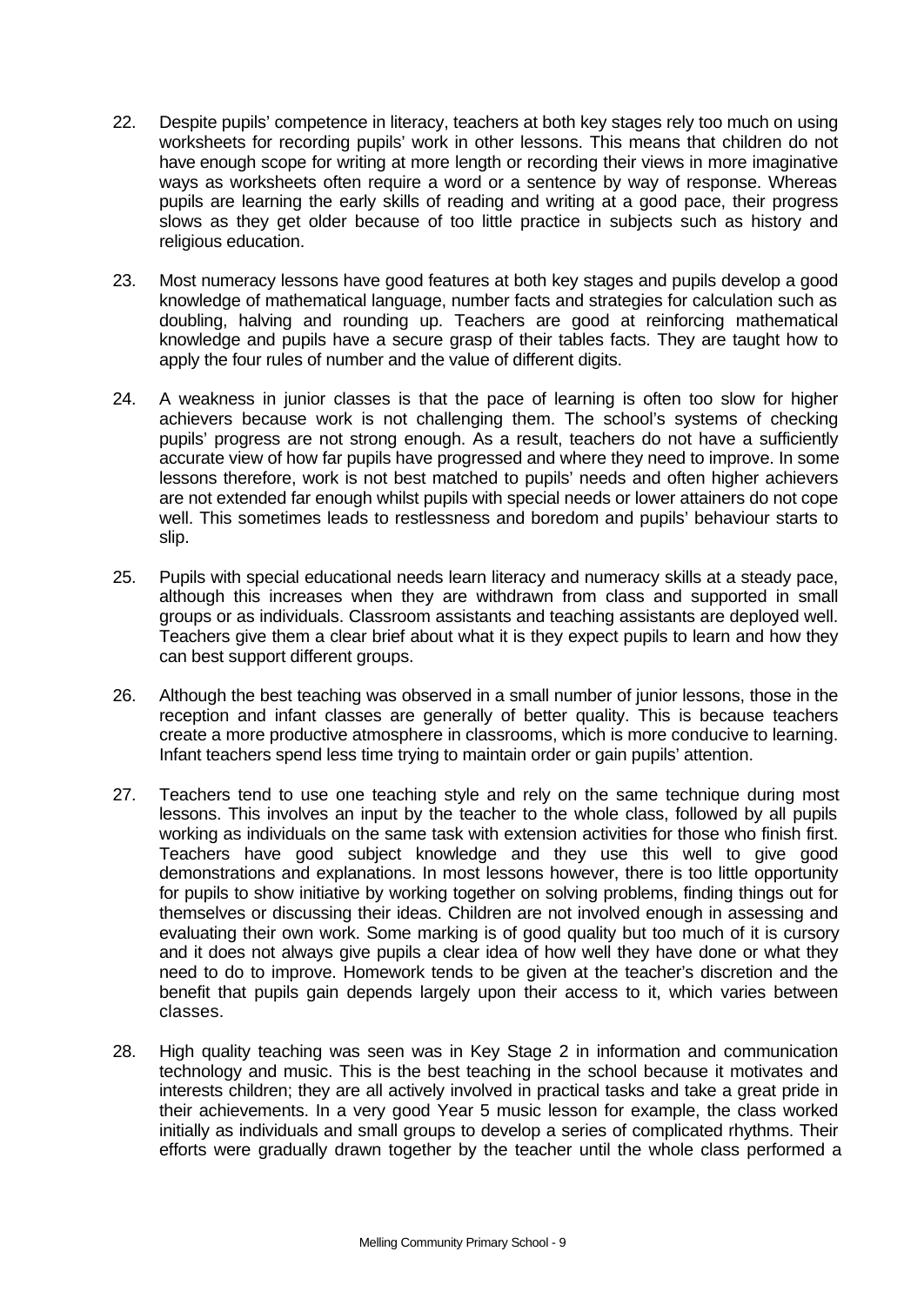musical piece. This was an energetic and exciting lesson and had the spark which too much of the teaching in the school lacks.

29. Lively teaching in the reception class engages children's interest and although there are some missed opportunities to extend children's learning through play, there are some situations which capture their imagination well. On one occasion, the teacher told a group of lower attaining children that pirates had come and buried lots of things in the sand. The children started to dig in the sand tray for them and when they found the buried items, they had to sort them into groups of things which either began with the sound 'ch' or which did not. This helped the children develop their knowledge of letter sounds and they concentrated really well for a long time on this enjoyable activity.

## **HOW GOOD ARE THE CURRICULAR AND OTHER OPPORTUNITIES OFFERED TO PUPILS OR STUDENTS?**

- 30. Compared to the findings of the last inspection, the quality of the school's curriculum has diminished and it is now unsatisfactory. A high emphasis has been placed upon raising standards in literacy and numeracy and in this the school has been successful. It has not however, balanced this well with providing a rich, interesting curriculum, which meets all its pupils' needs.
- 31. The school's curriculum ensures that all pupils acquire the skills to read, write and undertake mathematical calculations competently by the time they leave. However, it is not set up in such a way that gives pupils enough chance to practise these skills well through using them in practical situations. In mathematics for example, too little work is undertaken in problem solving or in using number skills in investigations.
- 32. The school provides a good range of support for pupils who need extra help. Special classes ('booster classes') are held over a period of approximately one term to improve the competence of Year 6 pupils in literacy and numeracy. These are held at the same time each week which means that the pupils miss lessons in religious education and music and do not receive their entitlement to these subjects. Pupils' access to computers is also often limited to a short session each week and too little work is undertaken in developing new skills or in building on those which pupils bring from home.
- 33. The curriculum takes account of pupils who show an aptitude for music in that they receive tuition from visiting teachers and are able to progress to a good standard in playing string, woodwind and brass instruments. In sport, there are one or two clubs for Year 5 and 6 pupils, but overall extra- curricular activities and clubs are thin on the ground compared to other schools.
- 34. Pupils with special educational needs are supported satisfactorily having detailed work plans which enable them to work at improving important reading, writing and number skills. Although these plans are fulfilled to a great extent when they are withdrawn to work with the teacher responsible for this aspect, they are not as successfully met in class. In some lessons, pupils with special educational needs are given the same work as the rest of the class and do not cope as well.
- 35. Provision for children in the Foundation Stage is satisfactory. Whilst the curriculum planned for them helps them to develop at a steady rate in most areas of learning, there are too few opportunities for them to take learn through play or exploratory activities. In their personal development for example, there is too little scope or support for them to explore different roles and situations as part of their play. A lack of resources for outdoor play means that they do not have access to as wide a curriculum as they should.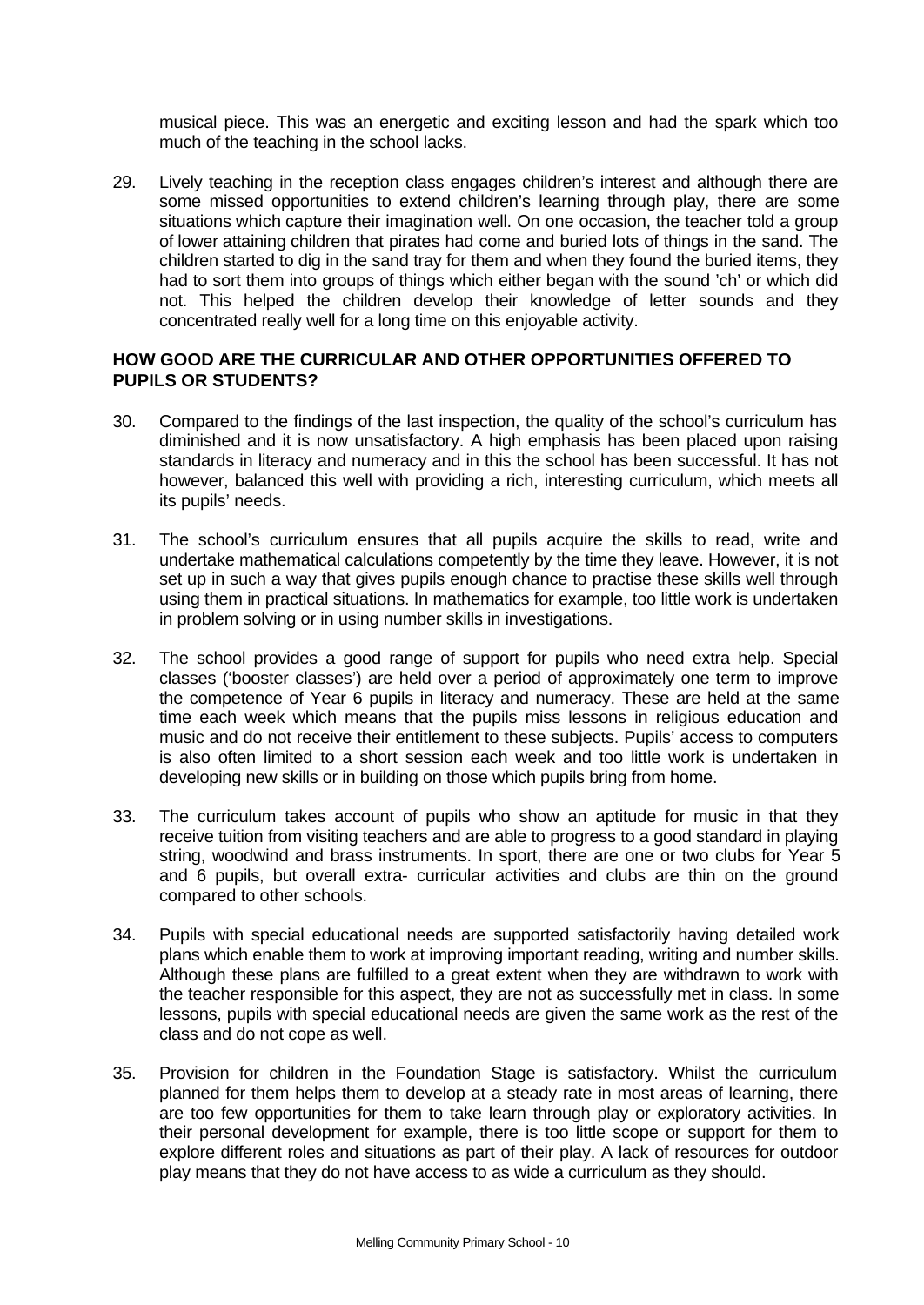- 36. A significant weakness in the curriculum is that it does not provide well for pupils' personal and social development, particularly at Key Stage 2. Pupils have too few opportunities to evaluate their own work, contribute to the school community or take responsibility. There is however, a carefully planned programme of lessons to make children aware of drugs and health issues and to help them keep safe. Community experts and parents are involved in the programme at appropriate points. The 'Kids Excel' club for fitness also extends awareness of health issues.
- 37. Good relationships exist with other local schools and links with the community help to enrich the children's experiences. Links to commerce support the work of the school for example, through sponsorship of the school newspaper. There are close links with local churches and to external advice agencies, which enhance the curriculum. The community police involvement in the drugs education programme for example, and the school nurse in health education. Pupils make visits to local places of social and cultural interest as well as those linked to work they are undertaking. Community visitors such as a local author visit the school during book week.
- 38. Although each area is still satisfactory, provision for pupils' spiritual, moral, social and cultural development is not as strong as it was at the time of the last inspection.
- 39. The Acts of Worship meet statutory requirements and make a sound contribution to pupils' spiritual development. Assemblies are mainly Christian in character and are suitably planned to provide times of guided reflection and prayer. Pupil participation is encouraged in the singing, which is clearly enjoyed, whilst others accompany with instruments or operate the overhead projector. The school does not take advantage of opportunities to develop pupils' spiritual awareness through the subjects of the curriculum.
- 40. The children consider and contribute to their own codes of conduct each year and there are some opportunities for moral debate in personal, social and health education lessons. However with the inconsistent use of the behaviour policy, rewards and sanctions children sometimes show little awareness of the effects of their behaviour on others.
- 41. The school provides a residential holiday in Year 6 to help children's' independence and social skills. They learn about their society through the good community links, visits and visitors. Consideration of the needs of others is promoted through charity initiatives. Opportunities to listen to and value the work and opinions of others are limited as are opportunities for responsibility around school and for using initiative in their own learning.
- 42. Children experience a wide range of music including music from around the world. Visits to art galleries, museums and places of educational interest help the children appreciate their own traditions and culture as do visitors from the local community. Contrasting locations are studied in geography, as is life in other countries. In religious education other religions are studied but this tends to be limited to facts about customs rather than the people's feeling and beliefs.

# **HOW WELL DOES THE SCHOOL CARE FOR ITS PUPILS?**

43. Since the last inspection the school has maintained the level of sound provision for the support and guidance of pupils and for ensuring their welfare. Parents are happy with the helpfulness and care of the teachers. The parents of children in the Foundation Stage are given very effective help as they settle in to the school.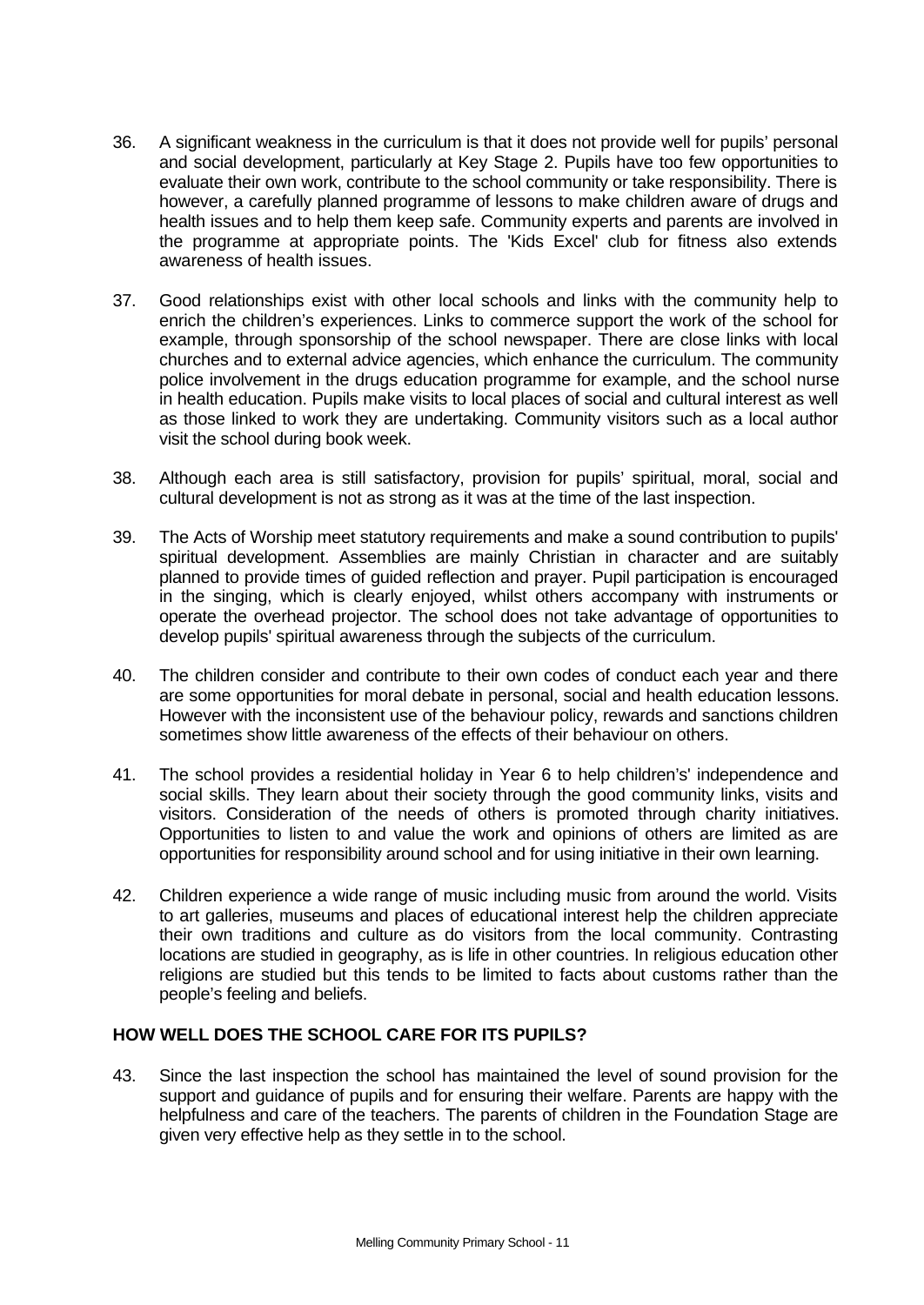- 44. Attendance is monitored very closely so that there is no unauthorised absence. Attendance promotion has improved since the last inspection with monthly awards for individual children and class awards. The school regularly reminds parents of the need for good punctuality. The effect of all this is to keep attendance and punctuality in line with the national picture for primary schools.
- 45. The school works very hard to monitor and promote good behaviour. Some lunchtime staff have received training in the best ways to manage children's behaviour. There are clear codes of conduct, rewards and sanctions. The behaviour policy and behaviour incidents are logged and monitored. However the effectiveness of these procedures is only satisfactory due to their inconsistent application. There are procedures for eliminating bullying when it occurs. Class teachers also hold discussions with their class in order that children can express their concerns to them.
- 46. An effective child protection policy is in place and procedures meet legal requirements. The coordinator has updated her training and ensures staff awareness of child protection issues is kept high. Arrangements for health and safety are satisfactory. Children are taught about health and safety at appropriate points in the curriculum. The school maintains good levels of supervision of all areas at play and lunchtimes. The new health and safety coordinator is aware of her need for training. While legal requirements have been met, with the new building work, risk assessment, auditing and fire procedures need updating.
- 47. The procedures for monitoring academic progress are not rigorous enough. The school uses national tests and other forms of assessment to track pupils' achievements. This allows an overview to set targets for groups of children but does not give teachers a clear enough view to plan the next steps for individual children's learning. In some lessons this means that work is not always matched well to pupils' needs.

# **HOW WELL DOES THE SCHOOL WORK IN PARTNERSHIP WITH PARENTS?**

- 48. The school's partnership with parents is satisfactory overall. For the most part, parents are happy with what the school provides for their children. However, a significant minority of them are unhappy with behaviour, particularly in the playground, the amount of homework given in some classes, the small range of extra-curricular activities and the information they receive about what the school teaches and how their child is getting on. Whilst no unacceptable behaviour was noted on the playground during the inspection, the other concerns expressed by parents are around areas where there is scope for improvement.
- 49. Some parents consider that there is too little information about their children's progress, coming too late in the year to be helpful. However, the school organises two consultation evenings per year, and there are informal opportunities for parents to discuss children's progress with teachers. This is a similar level to that seen in most schools. The end of year reports vary considerably in the details they give on progress made and targets for the next steps of learning. There are good pre school links with parents and the parents of children in the Foundation Stage. Parents of children with special educational needs are kept well informed of their progress.
- 50. Parents receive good day-to-day information about the school and the monthly bulletin and the school newspaper contain some topic information. A parents' information evening is planned for the beginning of each school year. This is to inform parents of changes to the curriculum or new teaching methods and approaches. The school does make some good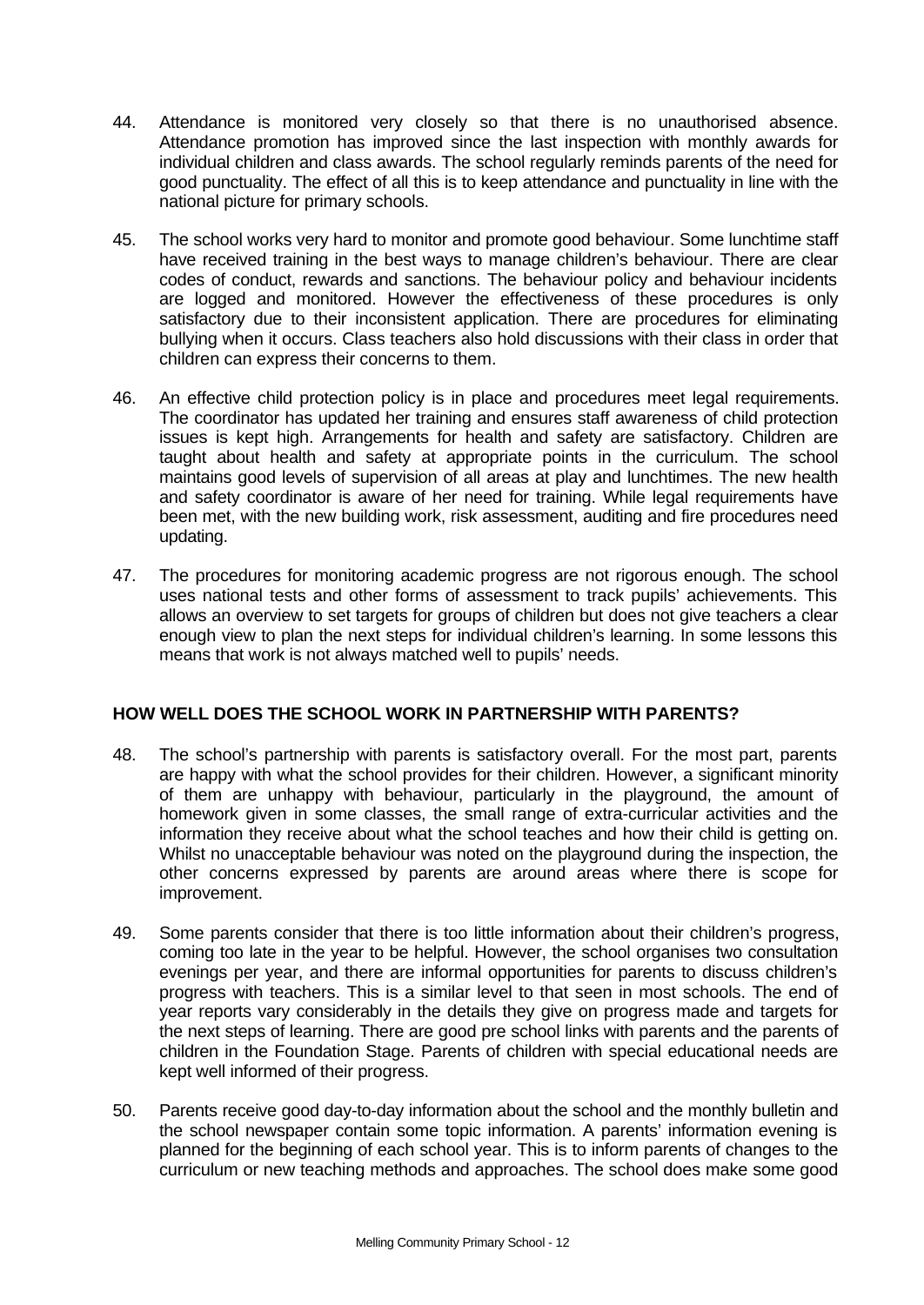use of homework but the school policy to leave homework up to individual teachers has contributed to parental views that homework is inconsistent between classes and that their involvement in their child's learning could be better.

51. Some parents do help out in school, in the classroom, with extra-curricular activities, on educational visits and with fund raising. These parents make a significant contribution to the work of the school.

# **HOW WELL IS THE SCHOOL LED AND MANAGED?**

- 52. The school is managed efficiently, but it is not well led. The governors and headteacher work successfully in managing the school's resources. Together, they ensure that the school is administered well and runs efficiently. All grants and monies, including those for special educational needs are used carefully. However, they do not give a strong enough steer to the work of the school and in this aspect, leadership is unsatisfactory.
- 53. Much of the time and attention of the governors, headteacher and staff has been rightly given over to the work of raising standards in literacy and numeracy but this has been at the expense of other vital areas of the school's work. As a result, there are weaknesses in the standard of pupils' personal development and in some areas of their achievement. Some of the school's stated aims, particularly in relation to the type and quality of curriculum it provides are not met. The school itself is aware for example, that the curriculum has become narrow and that pupils are missing out on some of the more interesting and enjoyable work. Too much work is aimed at extending pupils knowledge of facts rather than allowing them to use their knowledge in investigating or solving problems. This issue, although recognised by the school, has not been tackled effectively. As a result, although standards are average, they could be higher at Key Stage 2 where some pupils lack motivation in lessons and do not always show the interest they might.
- 54. Teachers with responsibility for leading subjects (subject leaders), mainly undertake their duties satisfactorily. They support other staff well by providing guidance about what they should teach and how they should do this. In this way, they manage their areas of responsibility well. However, the drive towards higher standards in literacy and numeracy has also meant that much of the school's allocation of time and finance have been directed at these areas. Most of the available time for subject leaders, to monitor work has been used in observing the quality of teaching and learning in reading, writing and mathematics. There is too little attention paid to checking the outcomes of work and standards achieved in other subjects and this has led to weaknesses in the school's provision not being addressed. In religious education for example, the situation where some Year 6 pupils miss religious education lessons to take part in 'booster classes' over the period of a term, has not been resolved.
- 55. Management of the school's provision for special educational need is satisfactory. The teacher with responsibility for this area ensures that the school identifies pupils at an early stage and draws up individual education plans for their needs. Their progress is reviewed regularly, but she has too little time to work alongside other teachers in class and gain a more detailed knowledge of how they are coping with their work. Whilst most pupils make good progress in lessons when she withdraws them to teach, their progress in lessons with their own class is not as fast.
- 56. The headteacher, governors and key staff make a thorough analysis of the school's results in national tests and compare its performance to that of schools with a similar pupil intake. They have a good understanding of the school's strengths and the areas in which it needs to improve and plans for improvement take into account the views of the whole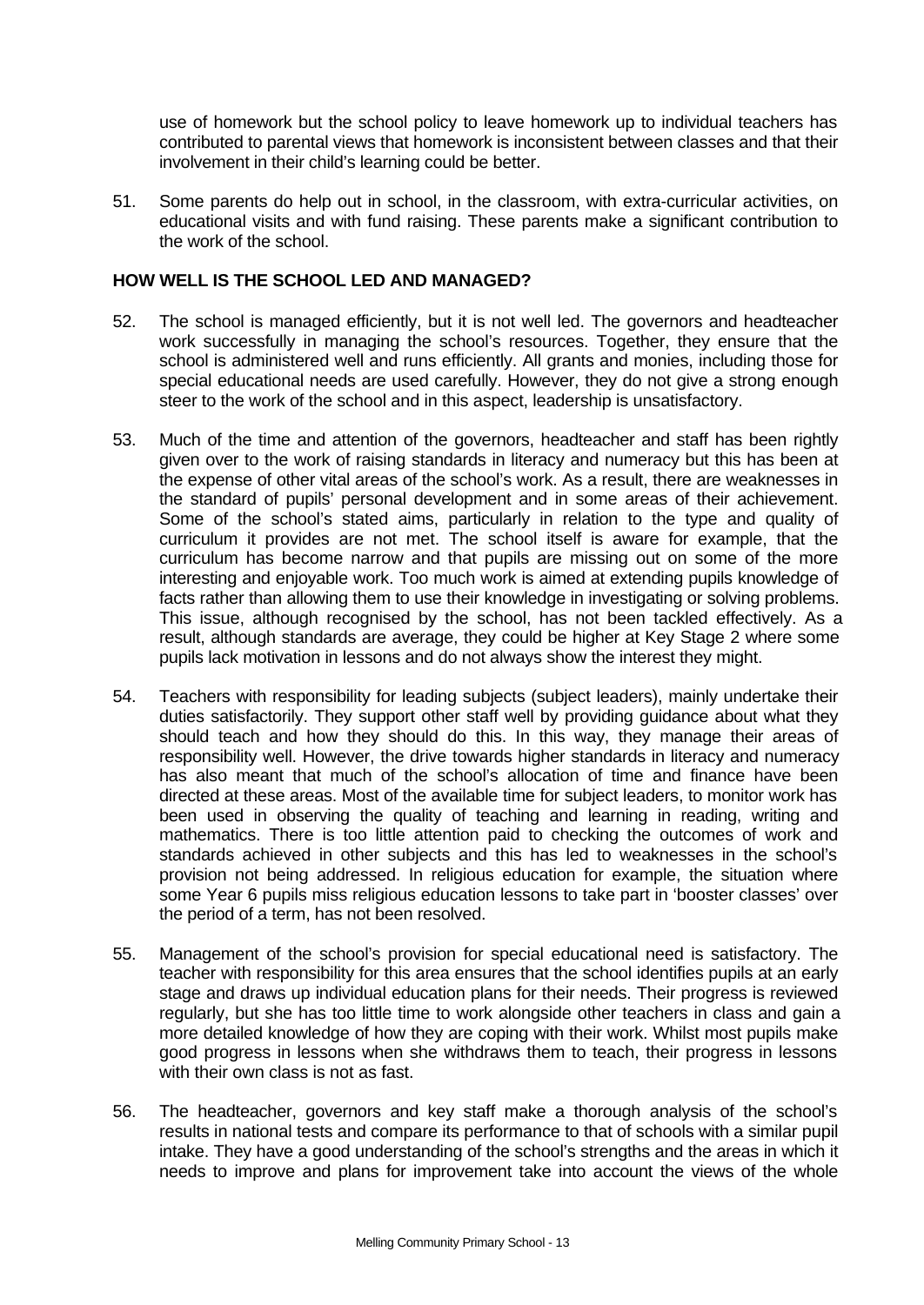staff. In this respect, the school has common goals. In practice however, some staff do not always follow agreed courses of action and inconsistencies arise. There are, for example, different approaches among the staff to handling matters of pupil behaviour and discipline. Also, homework is not allocated with the same consistency between classes. These are issues rightly raised by parents as matters of concern. The headteacher's leadership in these areas has not been effective enough in ensuring that there is a great enough degree of consistency in the school's work.

- 57. The school is currently undertaking a building programme that will expand its accommodation and result in improved facilities such as the hall. Some aspects of the current accommodation are drab and whilst there are bright and stimulating displays in classrooms, some of the furniture is in very poor repair and the décor of the building is shabby. This does not provide pupils with attractive surroundings or a focus for pride in their school.
- 58. In most subject areas, the school has sufficient resources to teach subjects to a satisfactory extent. In information and communication technology though, there are too few computers to allow pupils enough time to develop their skills. Pupils in the Foundation Stage do not have the fullest curriculum range they should because there is no facility for them to have access to large climbing apparatus or wheeled vehicles.
- 59. Melling School receives an average amount of money compared to most schools. It enables the majority of pupils to achieve average standards by the time they leave in most aspects of their learning, although not in their personal development. In all, the school has addressed the issues raised by the last inspection to a satisfactory extent, but because of weaknesses in the leadership in implementing its agreed aims, it has not improved as rapidly as it could have done. Taking these factors into account, on balance the school is giving satisfactory value for money.

# **WHAT SHOULD THE SCHOOL DO TO IMPROVE FURTHER?**

- **60. Following the inspection of the school, the governors, headteacher and staff should strive to maintain the school's performance in test results but should seek to balance this with improvements to the following areas of work:**
	- **(1) Standards in Religious education at both key stages by:**
		- ensuring that all pupils receive their full entitlement to lessons
		- teachers follow the agreed scheme of work closely
		- recording more work in the subject, particularly at Key Stage 2
		- monitoring the outcomes of pupils' work more closely

(Paragraph references 06, 22, 32, 54, 171-177)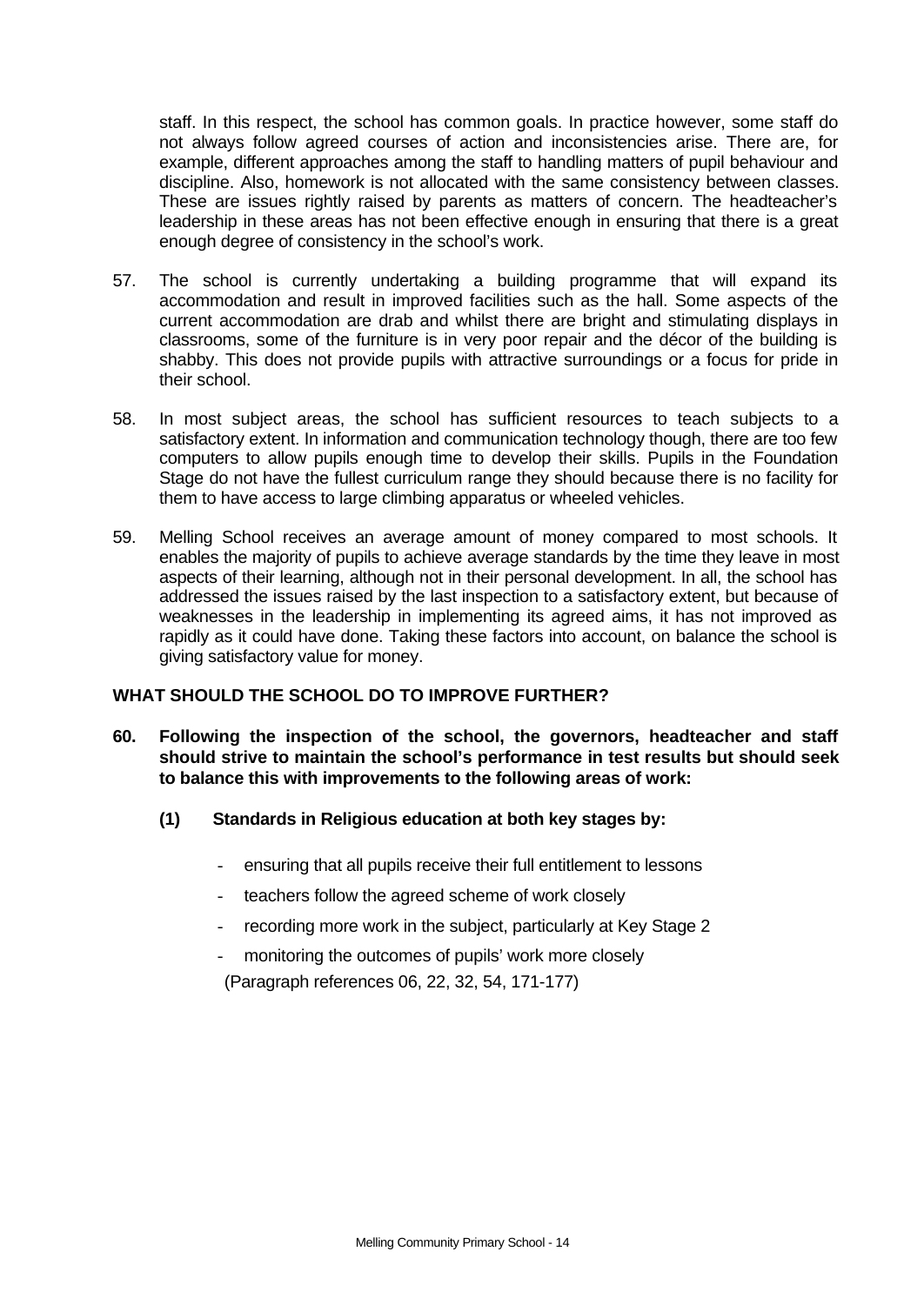# **(2) Standards in information and communication technology at both key stages by:**

- allowing pupils sufficient access to computers to develop their skills
- planning for opportunities within other subjects where pupils could develop their skills

(Paragraph references: 05, 07, 28, 58, 114, 124, 146-151)

## **(3) Challenge for higher attainers in Key Stage 2 by:**

- improving the school's systems for assessing pupils' progress and identifying areas for improvement
- providing a better match of work for these pupils in lessons
- providing more opportunities for them to extend their work through homework

(Paragraph references: 02, 03, 24, 47, 98, 100, 102, 108, 117, 123)

# **(4) Pupils' personal development at both key stages and their attitudes to school at Key Stage 2 by:**

- giving pupils more opportunities to engage in practical tasks during lessons
- creating more chances for pupils to use their own initiative through solving problems or setting up investigations in mathematics and science work
- using a greater variety of teaching styles which allow for children to work together on tasks and develop team work and co-operation
- giving pupils more opportunities to record work in different ways , using less worksheets
- creating more chances for older pupils to take responsibility and contribute to the school community

(Paragraph references: 17, 19, 22, 27, 35, 36)

# **(5) The quality of the curriculum and entitlement for all pupils by:**

- ensuring a better balance between the school's work in reading, writing, mathematics and science and the other subjects of the curriculum
- arranging support or 'booster classes' at times which do not prevent pupils from receiving their full curriculum entitlement

(Paragraph references: 30-37, 53)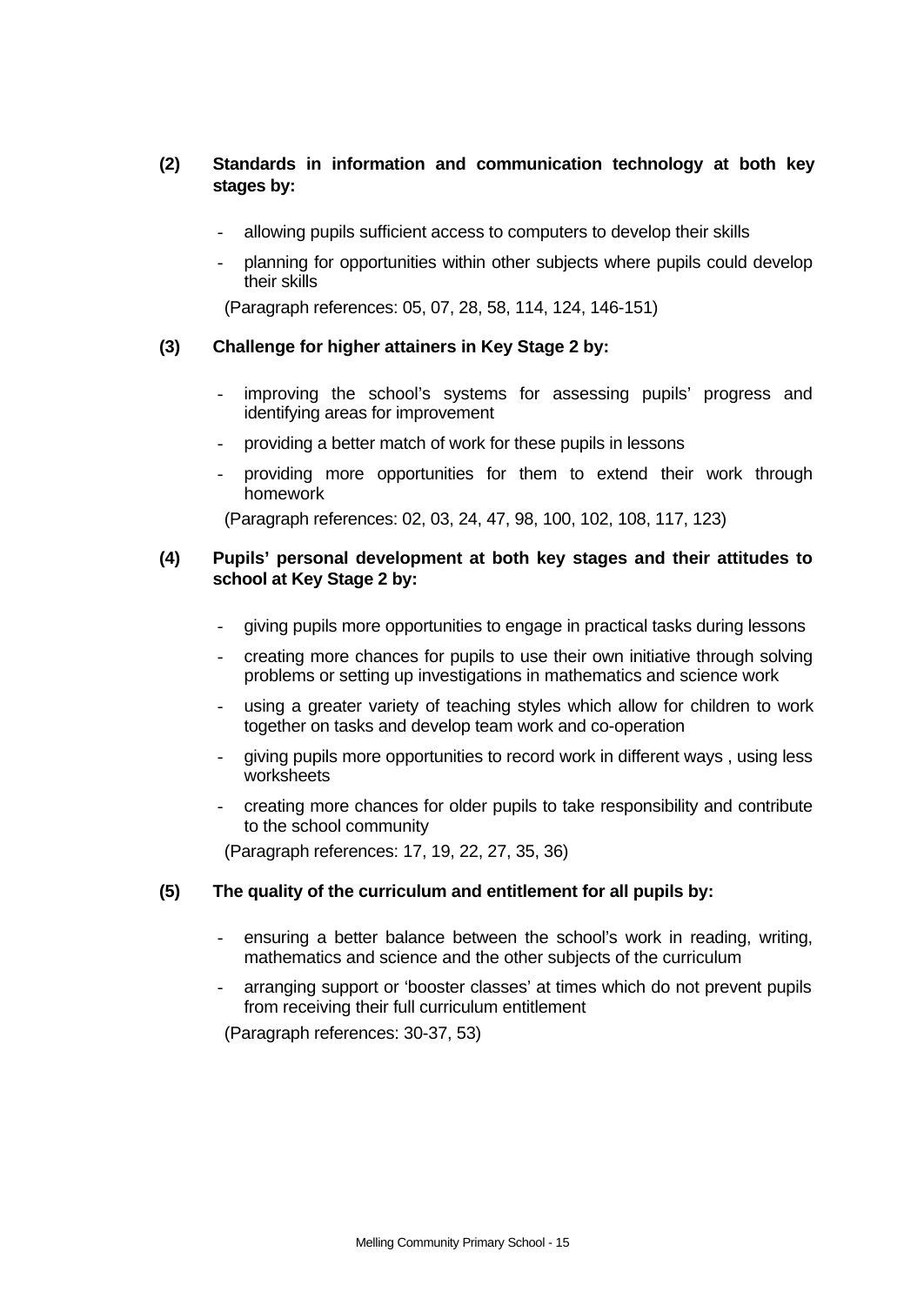# **(6) The leadership of the school and the steer it gives to the direction of the school's work by:**

- undertaking a review of the school aims
- regularly monitoring the work of the school to ensure that its aims are met in practice
- ensuring that school policies are followed consistently by all staff
- keeping a close eye on the outcomes of pupils' work and the standards achieved in all subjects

(Paragraph references: 52-58, 116, 125, 136, 141, 145, 160, 177)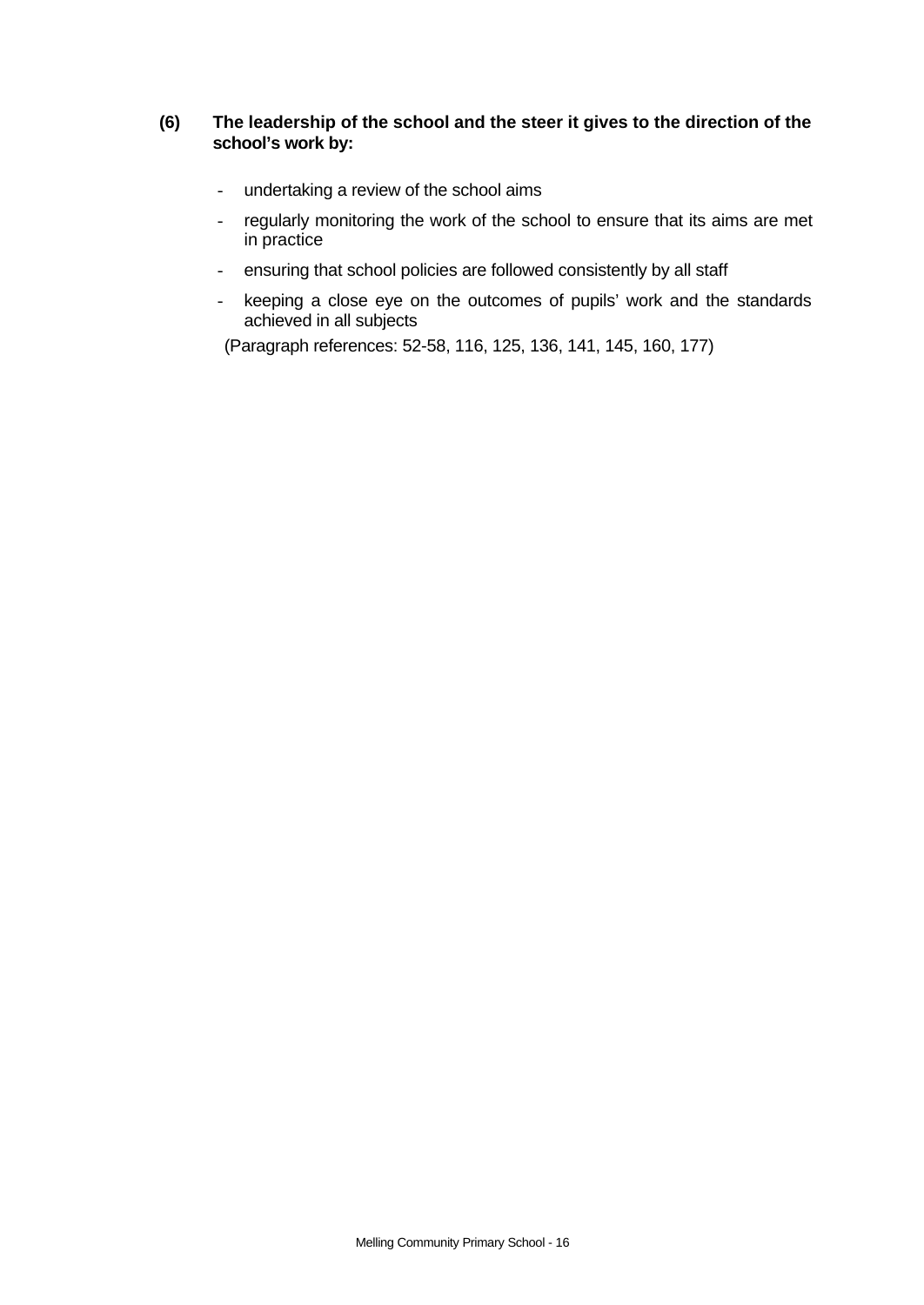# **PART C: SCHOOL DATA AND INDICATORS**

# *Summary of the sources of evidence for the inspection*

Number of lessons observed

Number of discussions with staff, governors, other adults and pupils

| Summary of teaching observed during the inspection |
|----------------------------------------------------|
|                                                    |

| Excellent | Very good | Good | Satisfactory | Unsatisfactory | Poor | Very Poor |
|-----------|-----------|------|--------------|----------------|------|-----------|
|           |           | 48   | 34           |                |      |           |

*The table gives the percentage of teaching observed in each of the seven categories used to make judgements about lessons.*

## *Information about the school's pupils*

| Pupils on the school's roll                                           | Nurserv | $YR - Y6$ |
|-----------------------------------------------------------------------|---------|-----------|
| Number of pupils on the school's roll (FTE for part-time pupils)      | N/A     | 209       |
| Number of full-time pupils known to be eligible for free school meals | N/A     | 27        |

*FTE means full-time equivalent.*

| Special educational needs                                           | Nurserv | $YR - Y6$ |
|---------------------------------------------------------------------|---------|-----------|
| Number of pupils with statements of special educational needs       | N/A     |           |
| Number of pupils on the school's special educational needs register | N/A     | 28        |

| English as an additional language                       | No of pupils |
|---------------------------------------------------------|--------------|
| Number of pupils with English as an additional language |              |

| Pupil mobility in the last school year                                       |  |  |  |  |
|------------------------------------------------------------------------------|--|--|--|--|
| Pupils who joined the school other than at the usual time of first admission |  |  |  |  |
| Pupils who left the school other than at the usual time of leaving           |  |  |  |  |

#### *Attendance*

#### **Authorised absence Unauthorised absence**

|                           | %   |                           | %   |
|---------------------------|-----|---------------------------|-----|
| School data               |     | School data               |     |
| National comparative data | 5.2 | National comparative data | 0.5 |

*Both tables give the percentage of half days (sessions) missed through absence for the latest complete reporting year.*

| 51 |  |
|----|--|
| 15 |  |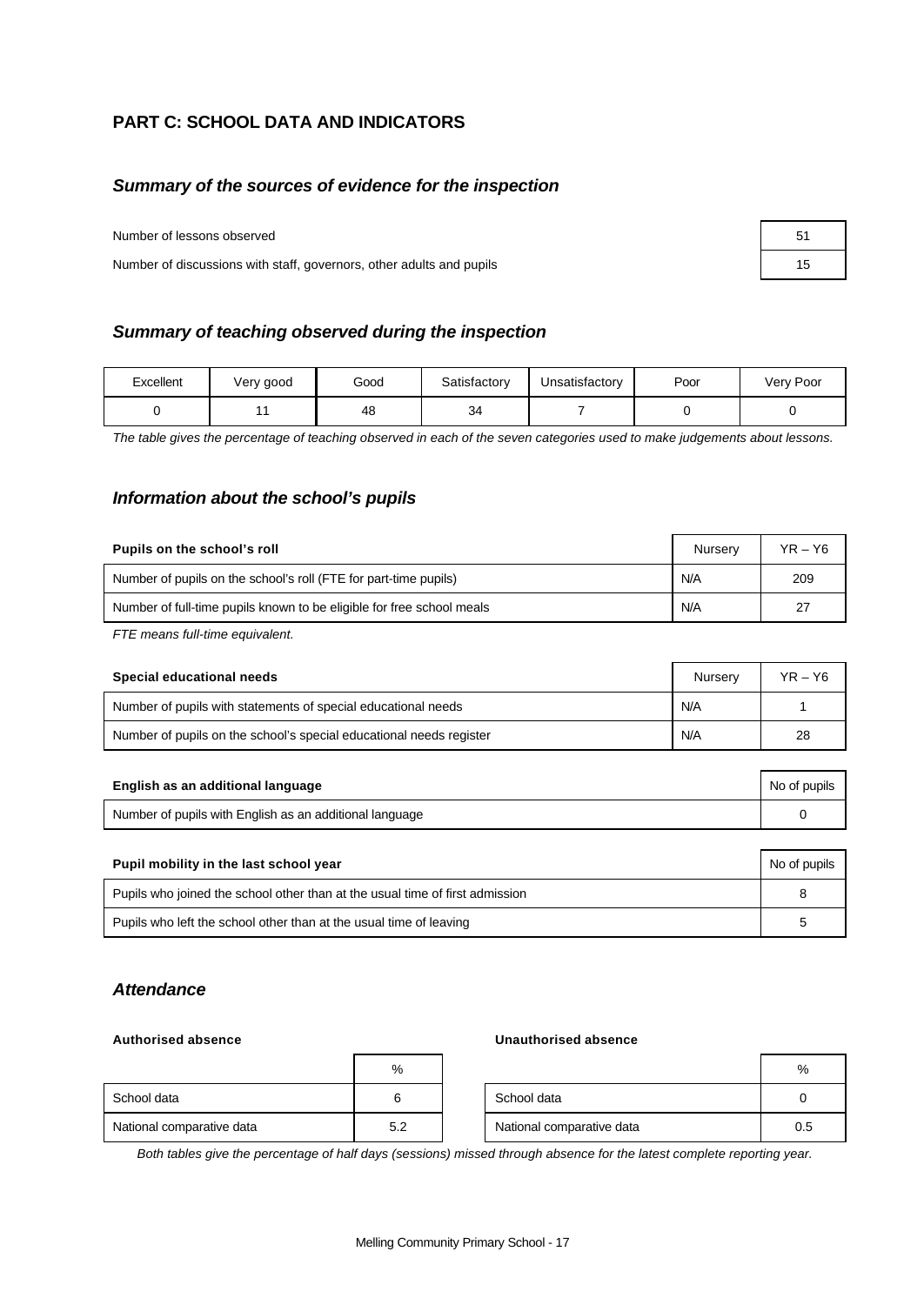# *Attainment at the end of Key Stage 1*

|                                                                                        | Year | Bovs | Girls | Total |
|----------------------------------------------------------------------------------------|------|------|-------|-------|
| Number of registered pupils in final year of Key Stage 1 for the latest reporting year | 2000 | 15   |       | 28    |

| <b>National Curriculum Test/Task Results</b> |             | Reading  | Writing  | <b>Mathematics</b> |
|----------------------------------------------|-------------|----------|----------|--------------------|
|                                              | <b>Boys</b> | 13       | 14       | 13                 |
| Numbers of pupils at NC level 2<br>and above | Girls       | 13       | 13       | 13                 |
|                                              | Total       | 26       | 27       | 26                 |
| Percentage of pupils                         | School      | 93 (100) | 96 (100) | 93 (100)           |
| at NC level 2 or above                       | National    | 82 (82)  | 84 (83)  | 90(87)             |

| <b>Teachers' Assessments</b>                 |             | English  | <b>Mathematics</b> | <b>Science</b> |
|----------------------------------------------|-------------|----------|--------------------|----------------|
| Numbers of pupils at NC level 2<br>and above | <b>Boys</b> | 12       | 12                 | 12             |
|                                              | Girls       | 13       | 12                 | 13             |
|                                              | Total       | 25       | 24                 | 25             |
| Percentage of pupils                         | School      | 89 (100) | 86 (96)            | 89 (100)       |
| at NC level 2 or above                       | National    | 84 (82)  | 88 (86)            | 88 (87)        |

*Percentages in brackets refer to the year before the latest reporting year.*

# *Attainment at the end of Key Stage 2*

|                                                                                        |             |         | Year   | <b>Boys</b>        | Girls          | Total |
|----------------------------------------------------------------------------------------|-------------|---------|--------|--------------------|----------------|-------|
| Number of registered pupils in final year of Key Stage 2 for the latest reporting year | 199/00      | 10      | 26     | 36                 |                |       |
|                                                                                        |             |         |        |                    |                |       |
| <b>National Curriculum Test/Task Results</b><br><b>English</b>                         |             |         |        | <b>Mathematics</b> | <b>Science</b> |       |
|                                                                                        | <b>Boys</b> | 6       |        |                    | 8              |       |
| Numbers of pupils at NC level 4<br>and above                                           | Girls       | 22      | 22     |                    | 26             |       |
|                                                                                        | Total       | 28      | 29     |                    | 34             |       |
| Percentage of pupils                                                                   | School      | 78 (71) | 81(71) |                    | 94 (84)        |       |
| at NC level 4 or above                                                                 | National    | 75 (70) |        | 72 (69)            | 85 (78)        |       |

| <b>Teachers' Assessments</b>                 |             | English | <b>Mathematics</b> | <b>Science</b> |
|----------------------------------------------|-------------|---------|--------------------|----------------|
| Numbers of pupils at NC level 4<br>and above | <b>Boys</b> | 6       |                    | 8              |
|                                              | Girls       | 22      | 22                 | 26             |
|                                              | Total       | 28      | 29                 | 34             |
| Percentage of pupils                         | School      | 78 (71) | 79 (71)            | 94 (84)        |
| at NC level 4 or above                       | National    | 70 (68) | 72 (69)            | 79 (75)        |

*Percentages in brackets refer to the year before the latest reporting year.*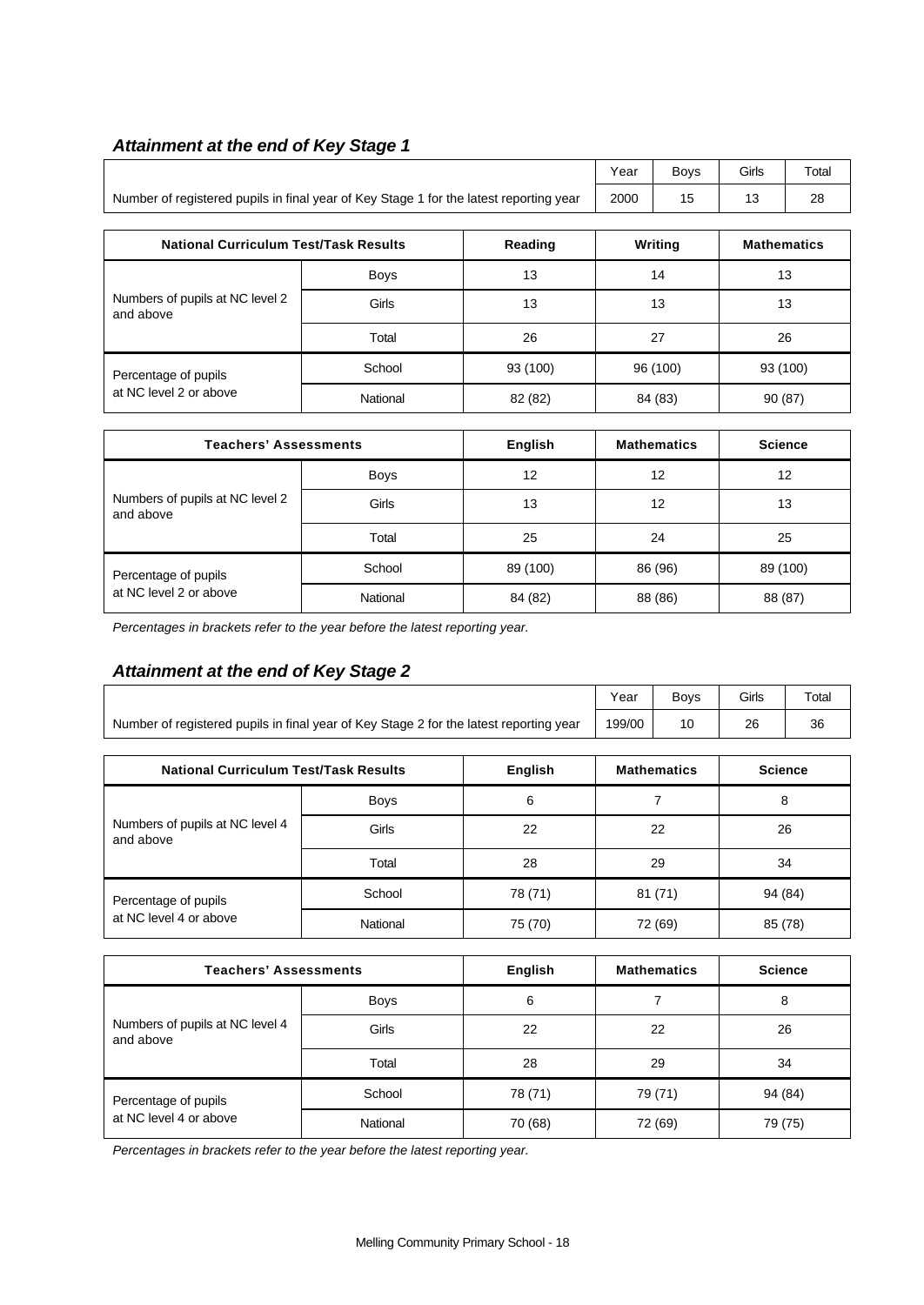|                                 | No of pupils |                              | Fixed period | Perma |
|---------------------------------|--------------|------------------------------|--------------|-------|
| Black - Caribbean heritage      | 0            | Black - Caribbean heritage   | 0            | 0     |
| Black - African heritage        | 0            | Black - African heritage     | 0            | 0     |
| $Black - other$                 | 0            | $Black - other$              | 0            | 0     |
| Indian                          | 0            | Indian                       | 0            | 0     |
| Pakistani                       | 0            | Pakistani                    | 0            | 0     |
| Bangladeshi                     | 0            | Bangladeshi                  | 0            | 0     |
| Chinese                         | 0            | Chinese                      | 0            | 0     |
| White                           | 209          | White                        | 2            | 0     |
| Any other minority ethnic group |              | Other minority ethnic groups | 0            | 0     |

*This table refers to pupils of compulsory school age only.*

# *Ethnic background of pupils Exclusions in the last school year*

| No of pupils |                              | Fixed period   | Permanent |
|--------------|------------------------------|----------------|-----------|
| ი            | Black - Caribbean heritage   | Ω              |           |
| n            | Black - African heritage     | 0              | O         |
| n            | $Black - other$              | 0              | O         |
| ი            | Indian                       | 0              |           |
| በ            | Pakistani                    | 0              |           |
| ი            | Bangladeshi                  | 0              | U         |
| O            | Chinese                      | 0              | 0         |
| 209          | White                        | $\overline{2}$ | Ω         |
| ი            | Other minority ethnic groups |                |           |

*This table gives the number of exclusions of pupils of compulsory school age, which may be different from the number of pupils excluded.*

#### **Qualified teachers and classes: YR – Y6**

| Total number of qualified teachers (FTE) | 9.3 | Financial year | 1999/ |
|------------------------------------------|-----|----------------|-------|
| Number of pupils per qualified teacher   | 25  |                |       |
| Average class size                       | 30  |                |       |

#### **Education support staff: YR - Y6**

| Total number of education support staff | 6.0 |
|-----------------------------------------|-----|
| Total aggregate hours worked per week   | 124 |

*FTE means full-time equivalent.*

# *Teachers and classes Financial information*

| Total number of qualified teachers (FTE) |  | Financial vear | 999/001 |
|------------------------------------------|--|----------------|---------|
|------------------------------------------|--|----------------|---------|

| Average class size                      | 30  |                                            | £       |
|-----------------------------------------|-----|--------------------------------------------|---------|
|                                         |     | Total income                               | 379,482 |
| Education support staff: YR - Y6        |     | Total expenditure                          | 369,029 |
| Total number of education support staff | 6.0 | Expenditure per pupil                      | 1,670   |
| Total aggregate hours worked per week   | 124 | Balance brought forward from previous year | 17.756  |
|                                         |     | Balance carried forward to next year       | 29,367  |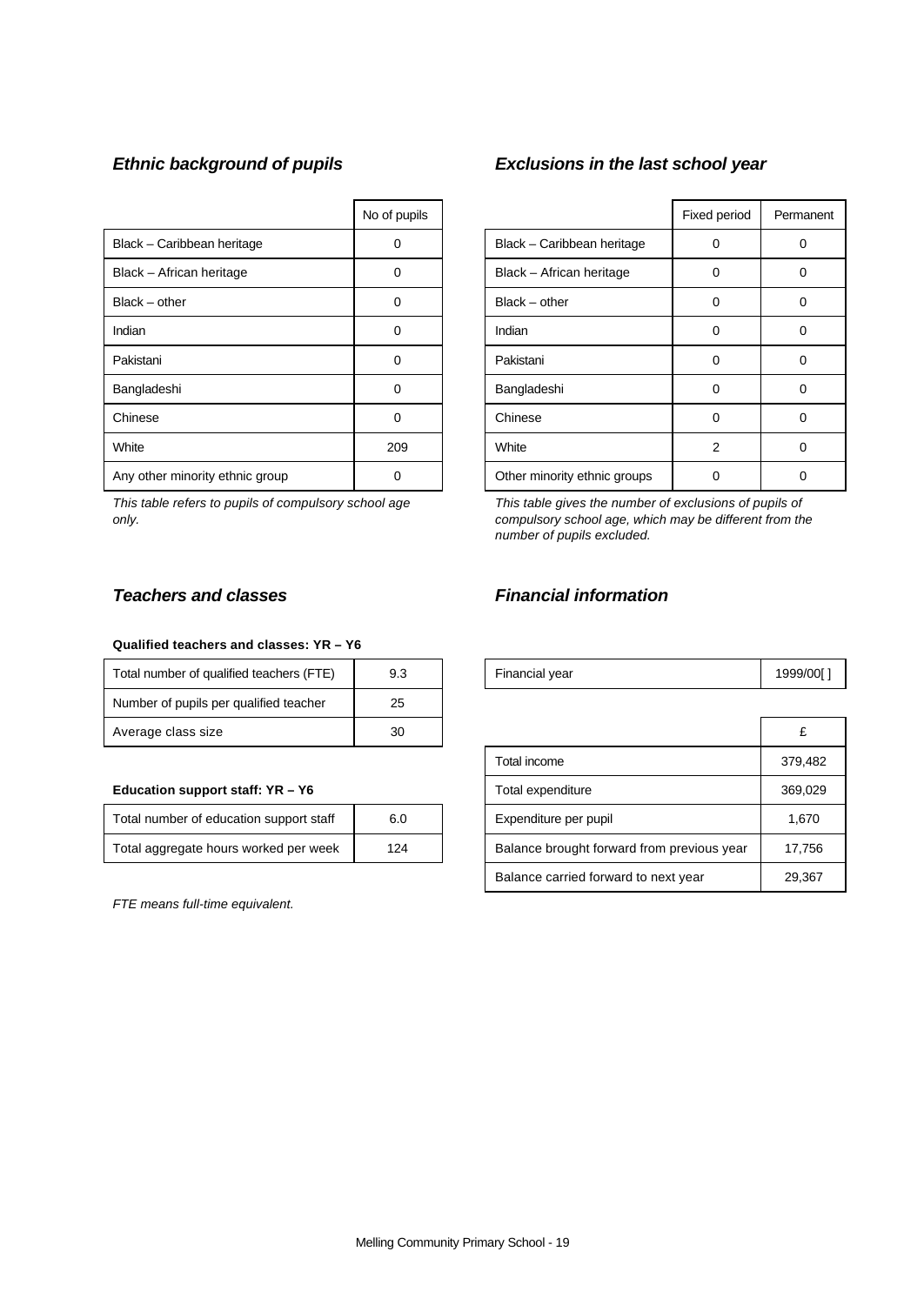# *Results of the survey of parents and carers*

**Questionnaire return rate**

Number of questionnaires sent out | 209

Number of questionnaires returned | 50

#### **Percentage of responses in each category**

|                                                                                       | Strongly<br>agree | Tend to<br>agree | Tend to<br>disagree | Strongly<br>disagree | Don't<br>know  |
|---------------------------------------------------------------------------------------|-------------------|------------------|---------------------|----------------------|----------------|
| My child likes school.                                                                | 56                | 36               | 6                   | $\overline{2}$       | $\mathbf 0$    |
| My child is making good progress in school.                                           | 54                | 38               | 8                   | $\Omega$             | 0              |
| Behaviour in the school is good.                                                      | 24                | 52               | 12                  | 6                    | 6              |
| My child gets the right amount of work to do at<br>home.                              | 30                | 44               | 18                  | 8                    | $\mathbf 0$    |
| The teaching is good.                                                                 | 66                | 20               | 6                   | 2                    | 6              |
| I am kept well informed about how my child is<br>getting on.                          | 32                | 44               | 14                  | 8                    | $\overline{2}$ |
| I would feel comfortable about approaching the<br>school with questions or a problem. | 50                | 40               | 8                   | 2                    | $\mathbf 0$    |
| The school expects my child to work hard and<br>achieve his or her best.              | 50                | 42               | 4                   | $\Omega$             | 4              |
| The school works closely with parents.                                                | 32                | 52               | 6                   | 8                    | 2              |
| The school is well led and managed.                                                   | 32                | 54               | 4                   | 10                   | 0              |
| The school is helping my child become mature and<br>responsible.                      | 40                | 48               | 4                   | 6                    | $\overline{2}$ |
| The school provides an interesting range of<br>activities outside lessons.            | 16                | 44               | 26                  | 6                    | 8              |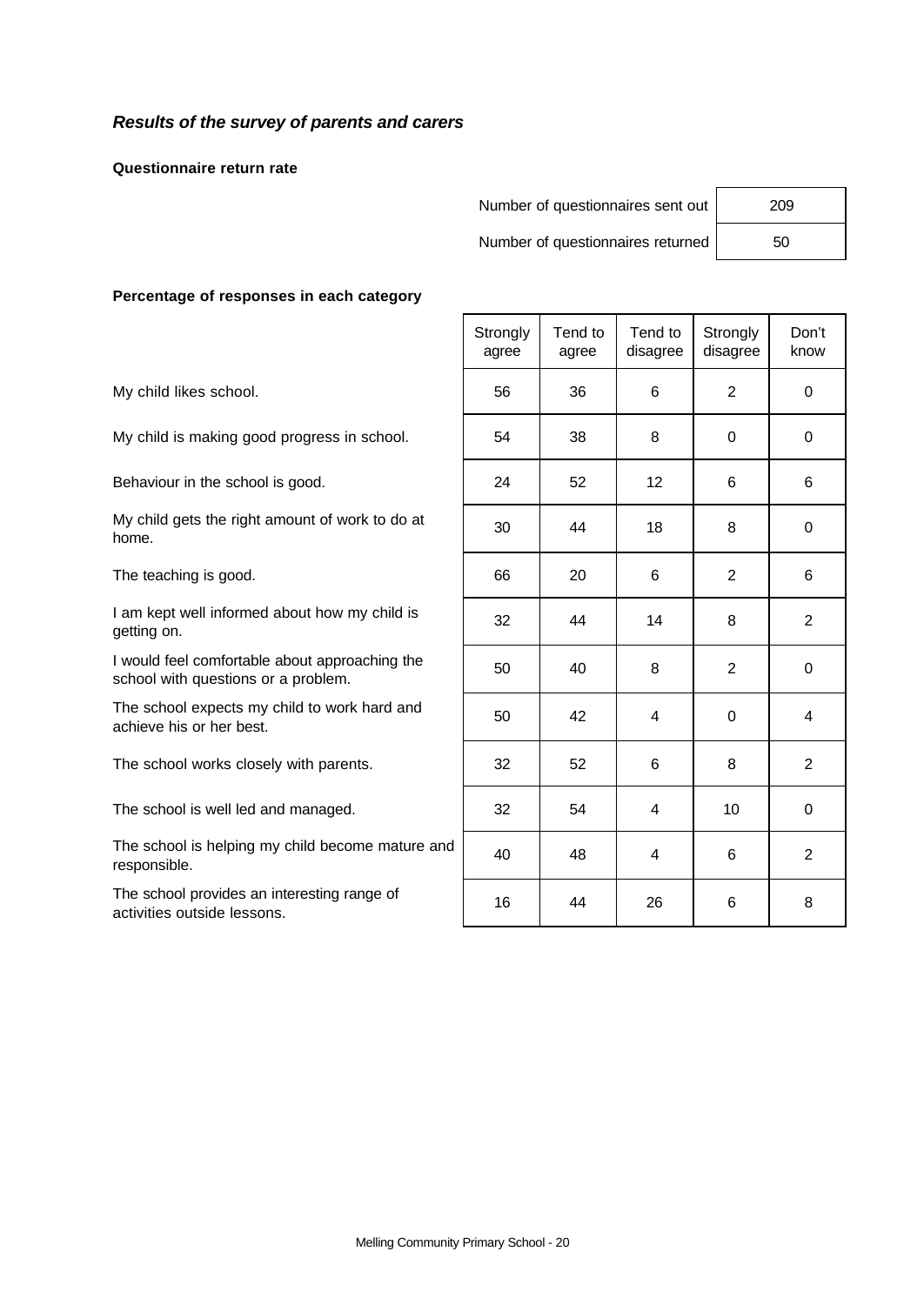# **PART D: THE STANDARDS AND QUALITY OF TEACHING IN AREAS OF THE CURRICULUM**

# **AREAS OF LEARNING FOR CHILDREN IN THE FOUNDATION STAGE**

- 61. Children start school in the academic year in which they are five. Most children have either attended a nursery or had some pre school experience. Overall, their attainment on entry to the reception class is average.
- 62. The school has established effective procedures for admitting children into the reception class. Parents visit the school in the summer term. They are asked to complete a booklet with their child, which they give to the reception teacher. This enables her to gain a valuable insight into her pupils before they start full time. At the beginning of the school year the children are admitted in small groups of eight over a period of four weeks. During their first two weeks children go home at lunchtime. These systems help the children to gain confidence and settle quickly into the reception class.
- 63. Relationships between staff and parents are good. Parents are very pleased with the education their children receive in the Foundation Stage. They are given opportunities to learn how they can best support their child's learning' for example when they are invited into school to discuss the results of the initial assessments the teacher completes on their child. During this meeting staff explain to parents how their children have got on. They explain what the child is doing well in and what areas they need to focus on. Parents are then given advice on how they might best support their child's learning at home. This is an effective way of involving the parents in their child's education.
- **64.** The overall provision for the foundation stage is satisfactory. It has some very good features and some shortcomings. It supports children really well in becoming confident, happy and secure. It enables children to develop their reading, writing and number skills and achieve beyond the national standards (Early Learning Goals). However it does not provide as effectively for some aspects within a number of areas of learning, for example in children's personal and emotional development and physical development. This is because of a number of reasons. Not enough opportunities are provided for children to extend their learning through play and adults do not make best use of opportunities to support children's learning in play-based situations. There are also resource shortages that limit the opportunities children can have to improve in aspects of physical development and knowledge and understanding of the world.

# **Personal, social and emotional development**

- 65. By the end of the reception year most children are likely to achieve the standard expected for their age. They make best progress in learning to co-operate, look after themselves and become independent because adults expect them to look after their own needs. However, their progress in developing their imagination and extending their learning through play though satisfactory, is slower. This is because teaching in this aspect is satisfactory overall with some good features.
- 66. A particular strength of the teaching is seen in the way children are helped to develop very positive attitudes to school. They are happy, confident and secure. They are well behaved and are able to concentrate for sustained periods of time. They listen carefully during class and group sessions. All the adults working with the children demonstrate a warm and supportive approach to which pupils respond really well. They are consistent and caring in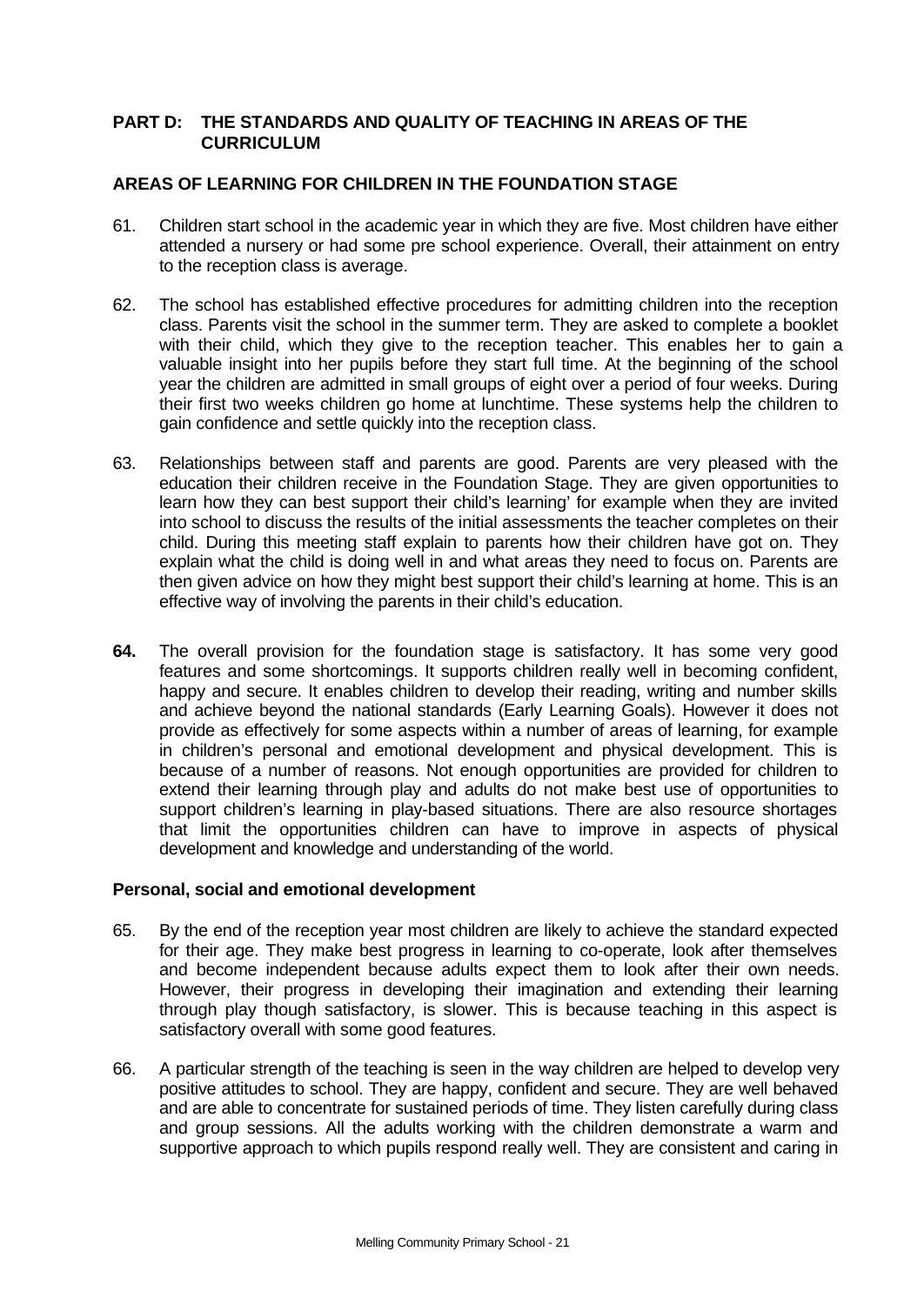the way they organise and manage the children. As a result children have very good relationships with adults and one another.

- 67. Children respond well to opportunities to do everyday jobs such as taking the register to the secretary's office. They are expected to look after their own needs and respond well to these expectations. Most of them are able to get themselves ready for physical education lessons.
- 68. They will take turns and share equipment and work well together. For example, during roleplay in the 'café,' they co-operate well, serving each other with meals and taking turns.
- 69. Whilst they are given opportunities to plan what they want to do some of the activities are not well used by the adults to support children's imagination or extend their learning through play. Some of the activities need more interesting and stimulating resources to enable children to get the best benefits from the activity.

### **Communication, language and literacy**

- 70. Most of the children are already exceeding the standards expected of them by the time they are six.
- 71. They make good progress in all aspects of this area of learning because the teaching is consistently good. The staff have high expectations and children respond really well to these. As a result, children make very good progress in developing their writing skills.
- 72. When they start in reception they are taught to form their letters correctly and copy work written for them. As the children gain confidence and improve their letter formation staff encourage them to have a go on their own. As a result most of them are able to produce recognisable words and are starting to form sentences. Higher attainers move on quickly and are able to write independently using capital letters and full stops correctly.
- 73. Staff expect children to use their own word dictionaries to help them with their writing. If they are not sure how to spell a word they will see if it is in their word dictionary and if not they will attempt to write it without adult support. Higher attainers are using their own word dictionaries well to help them write their independent pieces. Children learn to write for different purposes. Many of them for example, had written their own postcards as part of the 'holiday topic.'
- 74. The teaching of reading is good. A strong emphasis is given to teaching children to know letter names and sounds. Children use this knowledge well to help them with their reading. They are confident enough to try to sound out a word if they are stuck. Most can already recognise the majority of the key words they are expected to know by the end of reception. Higher attainers are already reading books independently at home and in school.
- 75. The staff are good at telling stories in a lively and interesting way which helps children to recall the story well. This is helping them to develop an enjoyment and love of books.
- 76. They know how to handle books correctly because they are shown how to do it. They are learning that there are different types of books and how they can use them. In one lesson for example, the teacher showed them a non-fiction book. They knew what title means and what the contents page tells them. The teacher then introduced a new term, 'glossary' and asked the children to predict what this might mean. Whilst they struggled with this the teacher showed them where to find it in the book and explained carefully how they could use it. To reinforce this difficult idea she used the large display of words beginning with,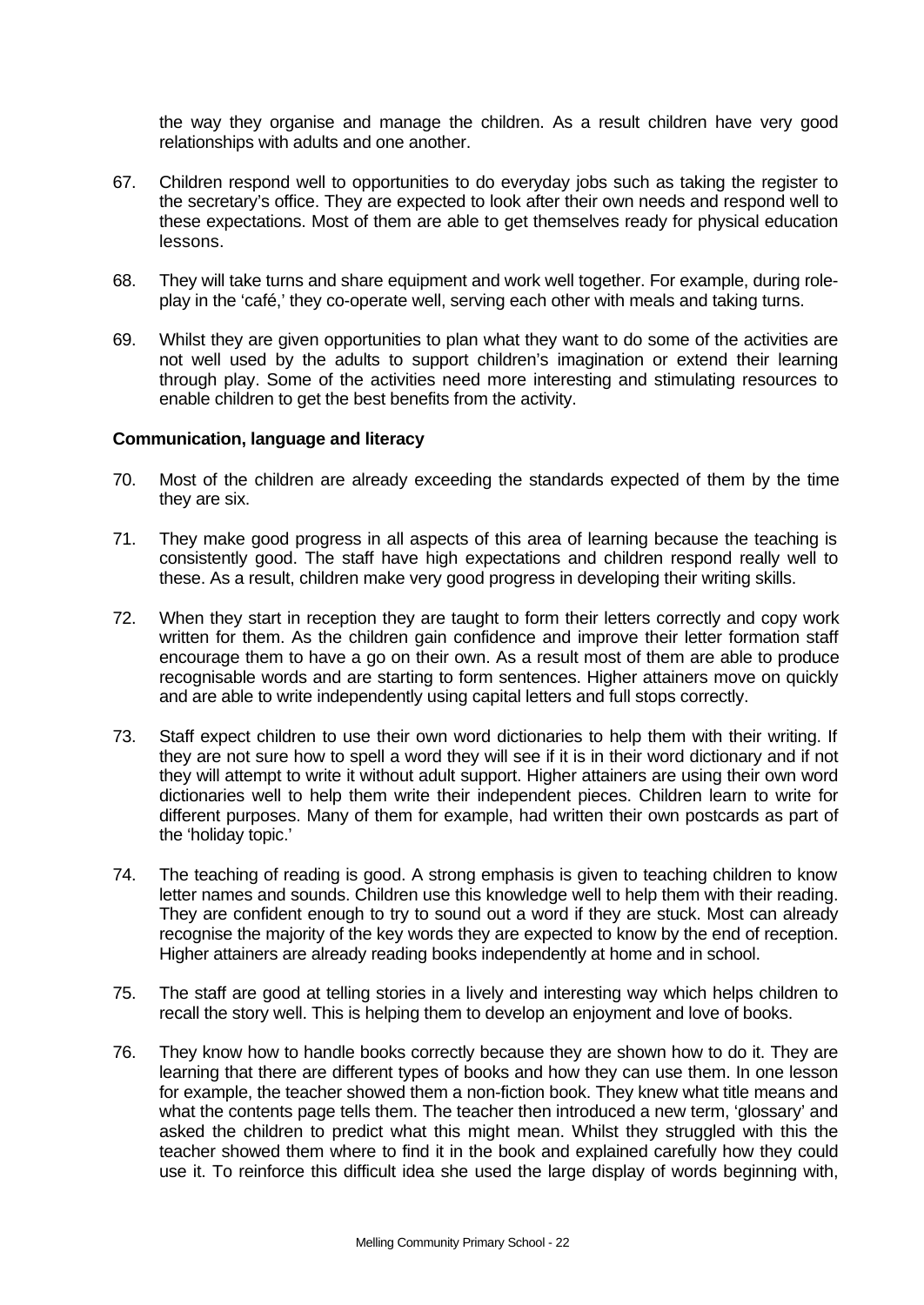'Ch sound,' She asked a child to say one and then asked them how could they describe what the word meant to someone in Year 1 who didn't understand it. One child selected the word chopstick and explained to the class what it was made of and how it was used. The children soon grasped this idea and this helped them to learn how to use a glossary and find information for themselves.

**77.** Children achieve well in their speaking and listening skills because the teacher has established very good relationships with the class. This gives the children confidence to speak out and ask questions. They are listened to carefully and their contributions are valued. They are taught to listen to one another and this they do well.

## **Mathematical development**

- 78. Most children are already meeting and some are exceeding the standards expected of them by the time they are six. Although too much emphasis is given to children recording maths work on worksheets and in workbooks this is the only shortcoming in the teaching that is good overall.
- 79. Children are well motivated by enthusiastic teaching and activities, which capture their imagination. A good example of this was when the children came into class one day the teacher told them that all the numbers had fallen off the number line. She asked them if they could help her to put them back. They enjoyed the task and set about it with enthusiasm. It was an effective strategy that helped them to further their understanding of how to order numbers.
- 80. Another good strategy involves the children playing games with 'teddy.' In one such game, the children were shown the number 6 and asked to clap the correct number of times so that teddy could find it on the number line. The children enjoyed this particularly when teddy was asked to point to the correct number on the number line. The teacher also made good use of the activity to help children develop an understanding of more and less by asking them, 'Is this number more or less than this one?'
- 81. When working as part of a small group of children they receive good quality teaching and support. As a result all children including those with special educational needs are making good progress. They achieve really well in their recognition of numbers and counting skills. Most of the children can count to 10 and higher attainers are going well beyond this with some of them counting and recognising numbers beyond 20. They are able to add numbers together and use appropriate strategies such as using a number line and adding on. As they become confident the teacher challenges them further by getting them to start to solve problems using what they know and can do.

# **Knowledge and understanding of the world**

82. The provision and teaching for this aspect are satisfactory with some good features. It enables most children to meet the expected standard by the time they are six and some to exceed them. Staff are good at developing children's understanding of scientific concepts, for example, of growth. They make good use of illustrations to help children understand how things grow and change. The teacher drew their attention to large illustrations on the windows that showed how a caterpillar changes into a butterfly. Children's learning is further supported through the opportunities they are given to observe changes such as frogspawn into tadpoles and tadpoles into frogs. Children are fascinated by these and will often go to the tank in the classroom to see how the tadpoles are doing.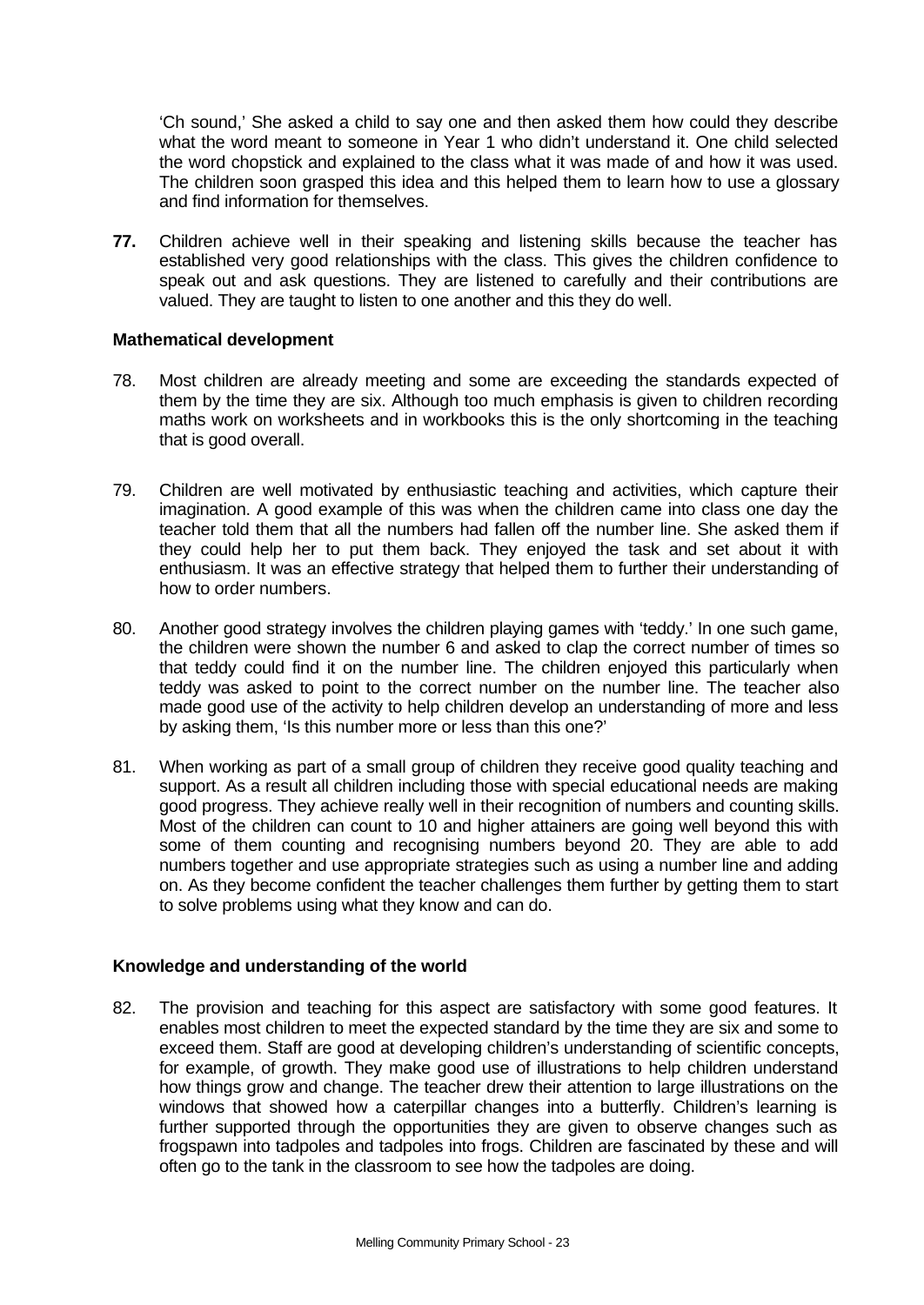- 83. Weaknesses in the provision occur because there is too much teacher direction and not enough opportunities for children to initiate their own ideas or select and use a variety of tools. Whilst they make satisfactory progress in developing an awareness of the use of technology through listening to tapes and playing with calculators and tills in the ' Class café,' they do not have access to a computer in the classroom to further support their learning and understanding.
- 84. Opportunities to develop children's understanding of other cultures are rather limited and as a result children's progress in this aspect is satisfactory.

# **Physical development**

- 85. There is a weakness in this area of learning because the provision for outdoor play is unsatisfactory. The school does not have a designated outdoor play area for children under six. There are no resources to support large-scale movements such as climbing or wheeled vehicles to help children develop gross motor control skills. As a result they can not offer children sufficient opportunities or challenge them to further improve in this area of their development.
- 86. Whilst the children have a weekly outdoor physical education lesson, weather permitting, they do not have opportunities for short periods of physical play on a daily basis. In the one outdoor lesson seen the teaching was good. Resources were well used to support children's learning. Each child was a given a ball and encouraged to throw and catch it. As they became more successful the teacher increased the level of challenge by asking them to work in pairs to throw and catch to one another. By the end of the lesson some children were catching the ball more often than they were dropping it.
- 87. The teachers provide sufficient opportunities for children to practise and improve their fine control skills. They are able to handle and work with smaller objects and equipment. This enables them to make good progress and learn through practising. For example they are able to handle and manipulate small jigsaw pieces and use scissors, pens and glue with increasing skill. They are able to use these fine control skills well, for example when they get ready for physical education to manipulate buttons and zips.

### **Creative development**

- 88. By the time they are six most children will meet the standards expected of them. They have average skills when they enter reception and they make satisfactory progress.
- 89. Teaching is satisfactory, but there is for improvement for example, in the way that adults support and extend children's imaginative play. Whilst there are good examples of this, they are too infrequent and the value of play is not sufficiently recognised. Children would benefit from more frequent opportunities for creative and imaginative play and from adult support when they are engaged in it. Whilst children are given opportunities to paint, draw and make models it is too directed by adults. This approach reduces opportunities for children to experiment for themselves and use their imaginations.

# **ENGLISH**

90. Standards seen at the end of Key Stage 1 in reading and writing have improved since the last inspection. Pupils attain above the expected level for their age in reading and writing and have maintained high standards over time. Speaking and listening skills are satisfactory.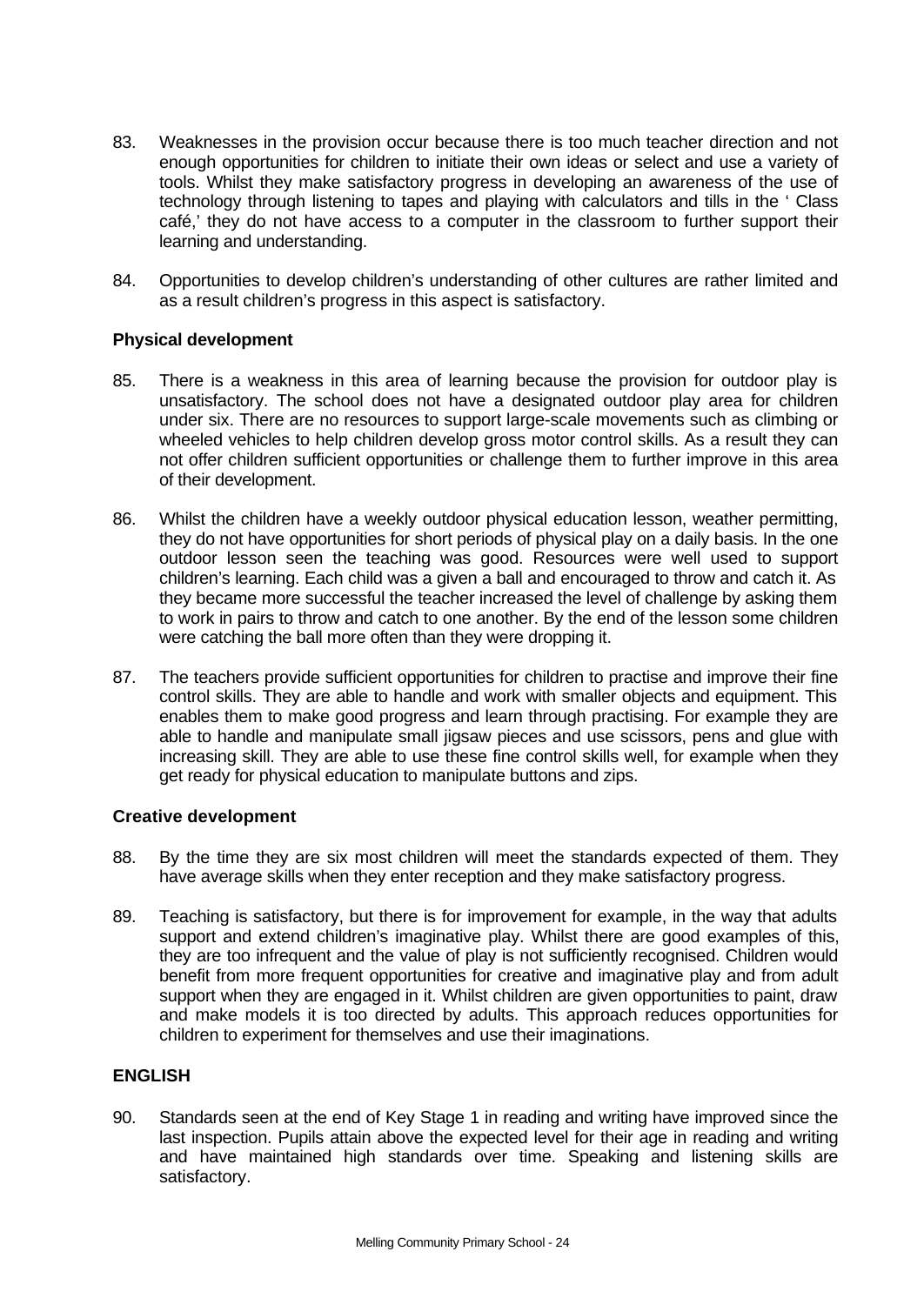- 91. Standards seen at the end of Key Stage 2 are similar to those previously reported and are consistent with those expected of eleven year olds.
- 92. The results of the national tests for seven year olds in 2000 show that pupils attained above the national average in reading whilst their performance in writing was very high.
- 93. In the national tests for eleven year olds in 2000 attainment was above average, because of the level of extra support and training given following a dip in standards the previous year. Taking the results over time, standards have been maintained at the national average.
- 94. Over time girls attain slightly higher standards than boys. However the improved strategies for teaching basic literacy skills has been effective in that no noticeable difference in standards of girls and boys is now discernible. The school's results are on a par with those schools whose pupils come from similar backgrounds,.
- 95. Reading and writing skills are taught well. There is a good emphasis on the teaching of letter sounds in the early years so pupils approach their reading and writing confidently. Spelling, grammar and punctuation are given appropriate emphasis throughout Key Stage 2.
- 96. At the end of Key Stage 1 most pupils are fluent and confident readers. Pupils read accurately and understand what they read. All pupils enjoy books and speak enthusiastically about their favourite stories. Pupils recognise most words and demonstrate their understanding by accurately predicting what might happen next in the story. They know the differences between fiction and non-fiction books and know how to use contents and index pages to find information. Reading skills are developed well throughout Key Stage 2. Pupils enjoy an increasing range of texts and become competent and confident readers. Pupils can talk about plot recognising themes such as suspense or humour and about differences in how the characters are presented. All pupils enjoy reading and some higher attainers list their favourite series of books, which span a broad range of interest.
- 97. Pupils' writing skills are developed well throughout the Foundation Stage and in Year 1. Spelling and handwriting are taught well, so pupils apply those skills confidently. Consequently by the end of Year 1, most pupils write sentences independently in a clear legible style. By the end of the key stage, pupils write in well-constructed sentences, correctly punctuated with capital letters and full stops. They use speech marks accurately to denote dialogue. The standard of presentation and handwriting is good. Pupils practise effective strategies to help them gain a better understanding of language such as changing the emphasis on particular words in order to change the underlying meaning of the sentence.
- 98. Although pupils' achievement in writing is good in relation to national expectations, they are not given sufficient opportunity to apply their writing skills to express their ideas in depth in other curriculum subjects. Opportunities for example, to write creatively about their 'Island Home' in geography were missed in Year 2, and science work is recorded too frequently on work sheets. Opportunities for writing in all subjects of the curriculum are limited in Key Stage 2. The writing skills, which pupils learn well by the end of the previous key stage, are not sufficiently applied in order to help pupils become good all-round writers. In history for example, pupils are too often required only to record in pictures and are not expected to use appropriate historical language in context. There is an over-use of work sheets to record science and very little written work for religious education. The result of these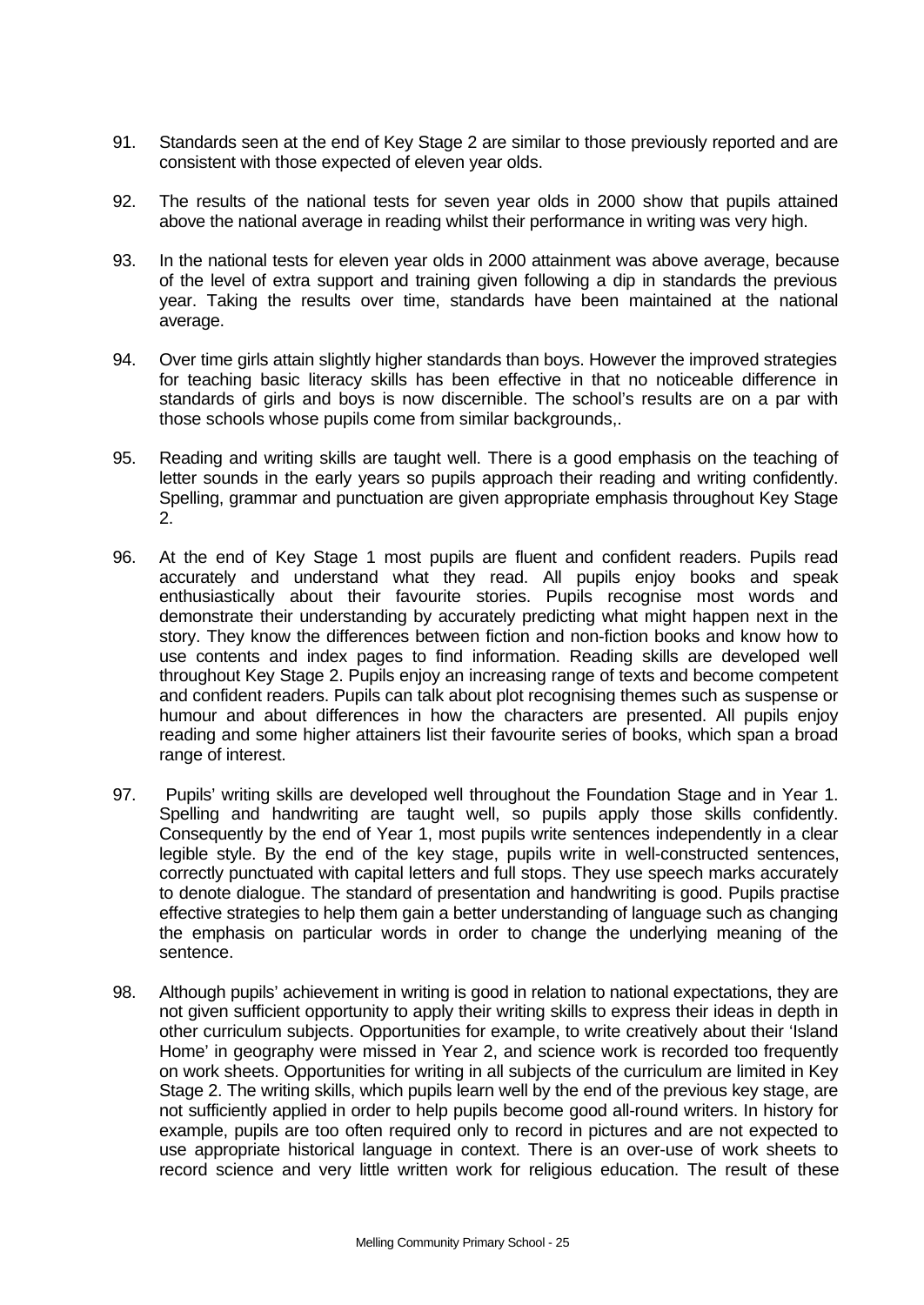weaknesses is that pupils attain average standards, when given their starting point, some could achieve more.

- 99. Speaking and listening skills are satisfactory overall. At Key Stage 1, pupils are attentive and eager to take part in discussion. They answer questions confidently and express clear views when talking about things that interest them. By the end of Key Stage 2 pupils generally respond well in small group discussion and confidently talk about their work and other interests. This is not always evident in some lessons however where there is a reluctance to volunteer answers and a lack of enthusiasm for discussion. There was a well planned opportunity in Year 5 to promote speaking skills when a pupil gave a short presentation to the class about his interest in golf. His peers listened with interest and asked relevant questions afterwards. Such examples are not a feature of the English curriculum. Drama, role-play and debate are not regularly planned so pupils do not develop the personal skills of speaking to an audience confidently.
- 100. The quality of teaching in literacy lessons is good overall, with a small amount of unsatisfactory teaching. Teachers have embraced the National Literacy strategy well. Recent support from the local education authority and focused in-service training has led to more consistent approach and enabled the school to maintain standards at Key Stage 1 whilst reversing a decline in attainment over the past two years at Key Stage 2. Most teachers plan lessons well with a clear outline of what pupils will learn. These objectives are shared with pupils at the beginning of the lesson so they know what is expected of them. Where teaching is unsatisfactory there is not enough focus on what pupils will know by the end of the lesson. Tasks do not always challenge pupils sufficiently and higher attainers mark time.
- 101. The pace of most teaching is generally brisk. This keeps pupils alert and interested. A good example of this was in a Year 1 lesson. The teacher used good resources to maintain pupils' interest, and these gave clear examples for learning. Good questioning, with time for pupils to demonstrate using the resources, kept them on task. The teacher skilfully assessed pupils' knowledge before moving on to the next skill. Good learning in a Year 6 lesson also resulted from the teacher's effective use of resources, enabling a shared analysis of the text which had the added interest of having been written by an eleven year old. Pupils applied their earlier knowledge of explanatory texts well in their critical analysis. The use of transparent sheets which were shown to the class on the overhead projector was a successful strategy. It enabled the whole group to share in the evaluation of each other's work. A similar opportunity to share ideas was missed in a Year 3 lesson where pupils were not encouraged to check each other's re-drafted work on punctuation. Consequently pupils' personal development as well as their writing skills were not promoted as well as they might have been. The quality of marking is inconsistent. The best practice is seen in Year 6 books where marking attempts to help pupils identify how well they are meeting their targets. Overall, most marking does not sufficiently indicate to pupils how work can be improved.
- 102. The leadership and management of English are satisfactory. Effective strategies such as the monitoring of teaching by the co-ordinator and local authority advisers have helped to maintain standards. The school exceeded the targets it set in the 2000 national curriculum tests for eleven year olds. The co-ordinator clearly identifies areas for development such as more effective analyses and use of assessments to set individual and group targets. Currently, weaknesses in this area mean that higher attaining pupils are not always challenged well enough in some lessons. Whilst there is a stronger focus on basic literacy skills, there is not an agreed approach to the planning and delivery of a broader English curriculum encompassing a wider variety of speaking and writing experiences.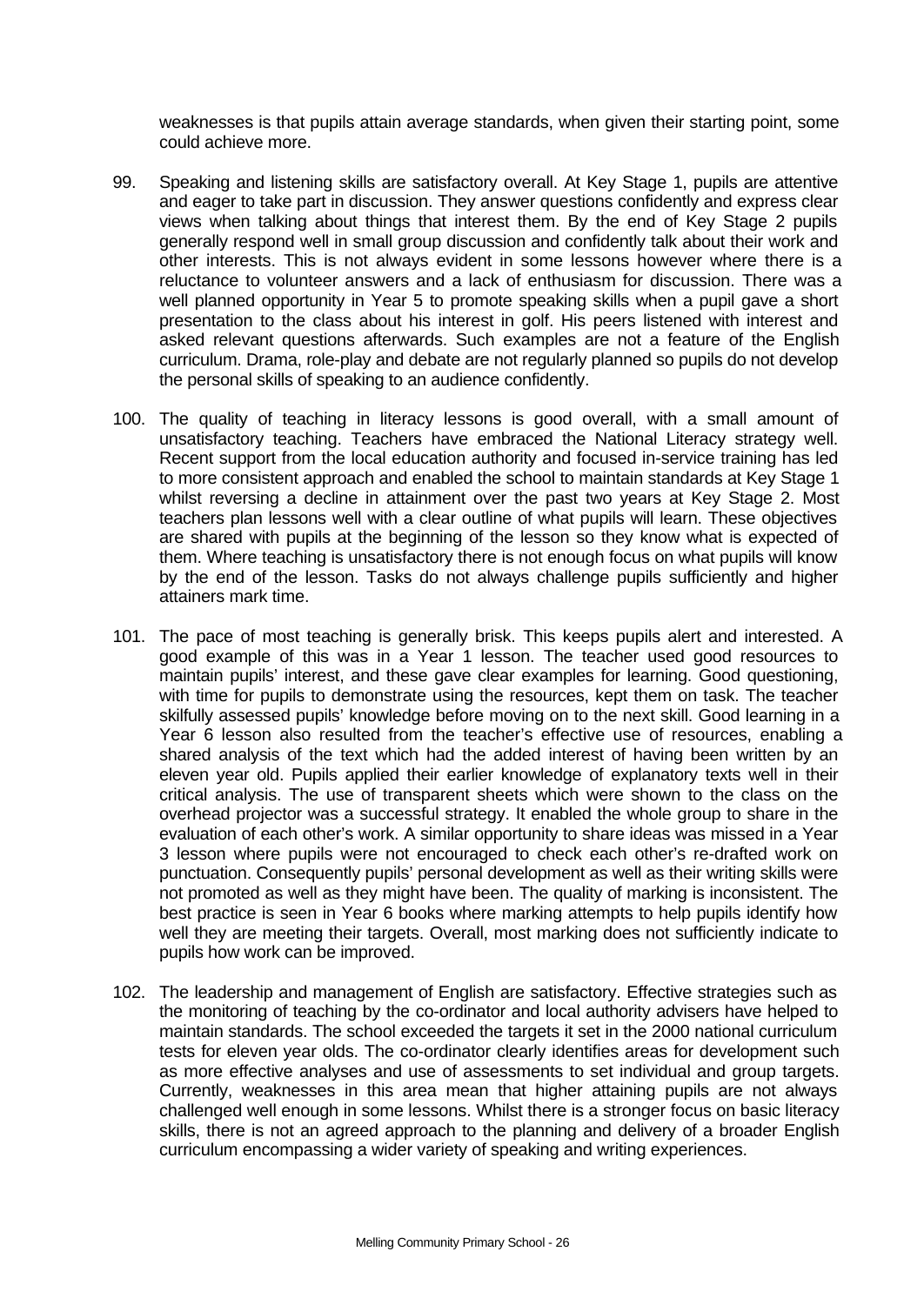# **MATHEMATICS**

- 103. The standards attained by children aged 7 in the national tests taken in the Year 2000 were well above average when compared with all schools. At age 7 the school has maintained consistently high standards in the national tests over the last four years. Inspection findings indicate that the present Year 2 is likely to achieve, once again, well above average standards. The standards attained by pupils' aged 11 have fluctuated over the past four years. In the most recent tests in 2000 they were average when compared with all schools but below average when compared with those of a similar kind. Inspection findings are that the standards in the present Year 6 are average. When compared with the last inspection, standards are now much higher in the infants moving from average to well above average. Standards in the juniors have remained the same.
- 104. There is no significant difference in the performance of boys and girls. Pupils with special educational needs make satisfactory progress because they are given additional adult support to help them develop numeracy skills.
- 105. Throughout the school pupils make best progress in their number work and understanding about shapes and their properties and how to measure. They develop a good understanding of place value as they move through the school. In the infants they experience working with numbers up to a thousand and learn the value of each digit. By the time they are in Year 6 they extend their understanding and are able to identify the value of each digit in a six-figure number. Higher attainers are able to apply their understanding of place value to decimal numbers. In the infants and juniors most children have a good recall of their times tables and number bonds. Children are taught well in how to round numbers for example, to the nearest ten and use this as a method for estimating answers or checking the reasonableness of their answer.
- 106. There are inconsistencies in the teaching quality because it ranged from good to unsatisfactory. Overall it is better in the infants where all lessons were judged to be good. In the juniors it is satisfactory. This picture is different from that found during the last inspection. Teaching is now better in the infants but in the juniors it is now satisfactory compared with being good last time.
- 107. Whilst all groups of children make satisfactory progress, higher attainers could achieve more. Often teachers set the whole class the same activity requiring all of them to complete the same set number of pages from the commercially published scheme or photocopied worksheets. As a result of this work is often too easy for higher attainers. Extension activities are planned for those who finish the set pages and often higher attainers would have been better challenged by doing these straight away rather than plodding through the other work.
- 108. There are weaknesses in the school's assessment procedures. These occur because the system is not effective enough in helping teachers to know what small steps children need to take to improve further. This makes it difficult for teachers to plan work that is matched well to pupils' abilities. This affects higher attaining pupils in particular.
- 109. All children, but particularly those in Key Stage 2 do not do as well in using and applying their knowledge. This is because insufficient emphasis is given to problem solving and investigative activities. Progress is no more than satisfactory and once again higher attainers would benefit from more opportunities to undertake investigations.
- 110. Pupils' response to mathematics is not as good as was noted at the time of the last inspection because there is a narrow approach to teaching and learning which is not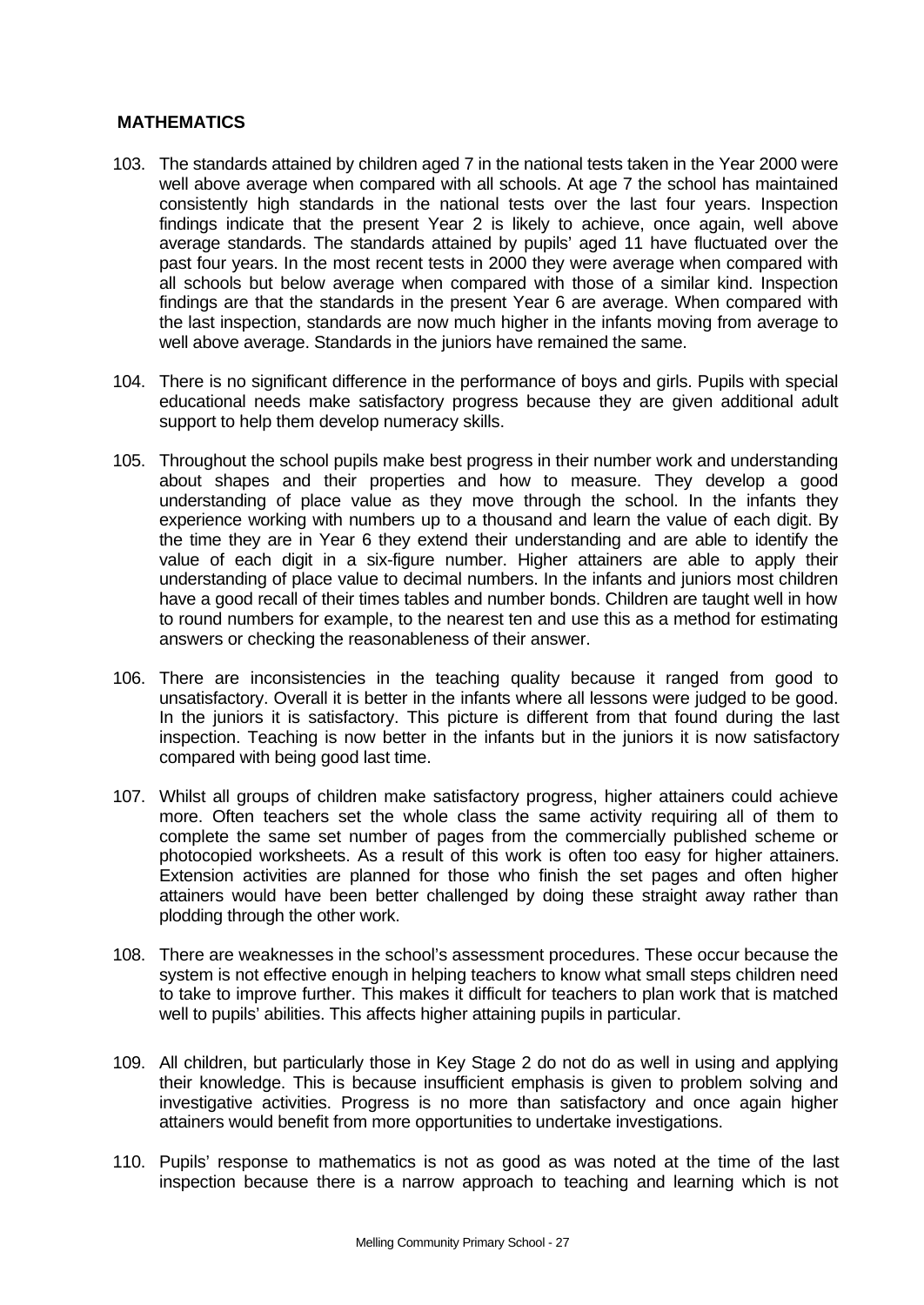supporting children's personal development or fostering positive attitudes to the subject. There is an over emphasis on one style of teaching which is mainly by the teacher doing most of the talking and giving too little chance for pupils to work things out for themselves. They are not given enough opportunities to record answers in their own format or to use and apply skills they learn to solve problems or engage in mathematical investigations. There is too much recording of mathematics on worksheets or pages of a workbook throughout the school. As a result, pupils do not derive satisfaction or take enough pride in their work. There are some who are not well motivated and are bored by the work. Overall, these are factors which restrict opportunities for children's personal development and independence. In lessons where the teacher encourages pupils to participate in practical activities, they make much better progress. In a Year 1 lesson for example, the children were given the opportunity to undertake practical activities that supported their learning well. They used a mirror to see if the letters of the alphabet had or didn't have a line of symmetry. As the lesson progressed they were able to identify correctly if the letter was or was not symmetrical. Some of them began to realise that some letter shapes have more than one line of symmetry.

- 111. In some lessons children sit in friendship groups. Unfortunately in some junior classes this does not work well because some children distract others from their work and they lose concentration
- 112. Teachers have secure subject knowledge and they use and emphasise the correct mathematical terms. As a result, children have a good understanding of mathematical vocabulary. The teaching is successful in helping children to develop different strategies to work out answers in their heads. The learn how to use what they already know to work out what they do not know. In a Year 3 lesson, the children were being introduced to the four times table for the first time and the teacher explained how they could use their knowledge of the 2 times table to work out answers. In Year 5, when adding number pairs children used rounding and knowledge of doubles and near doubles to answer the questions. They are taught the importance of estimating an answer to check the reasonableness of their calculation. Whilst older children can do this successfully when adding and subtracting numbers they are less successful when applying this strategy to estimating answers to sums, such as 46 times 51.
- 113. The numeracy strategy is being used in each class and this has helped teachers to develop children's mental arithmetic skills and their confidence in dealing with numbers. However teachers are often too concerned over making sure that the recommended time for each part of the lesson is strictly adhered to. This over adherence sometimes has a negative impact upon the quality of teaching and learning, as there is little flexibility in the lesson to allow for ideas to be consolidated or for practice on more difficult areas.
- 114. Information technology is not generally used well to support learning in mathematics. There are some good examples of it being used to help children's learning and speedy recall of tables. However, overall, children have very little opportunity to make use of computers to develop their work in handling data in graphs or tables.
- 115. The school has set challenging target for its Year 6 pupils in the national tests. It is providing effective support for pupils who are close to achieving the expected Level 4, in Year 6, through opportunities to attend a booster class where the subject leader teaches the lessons.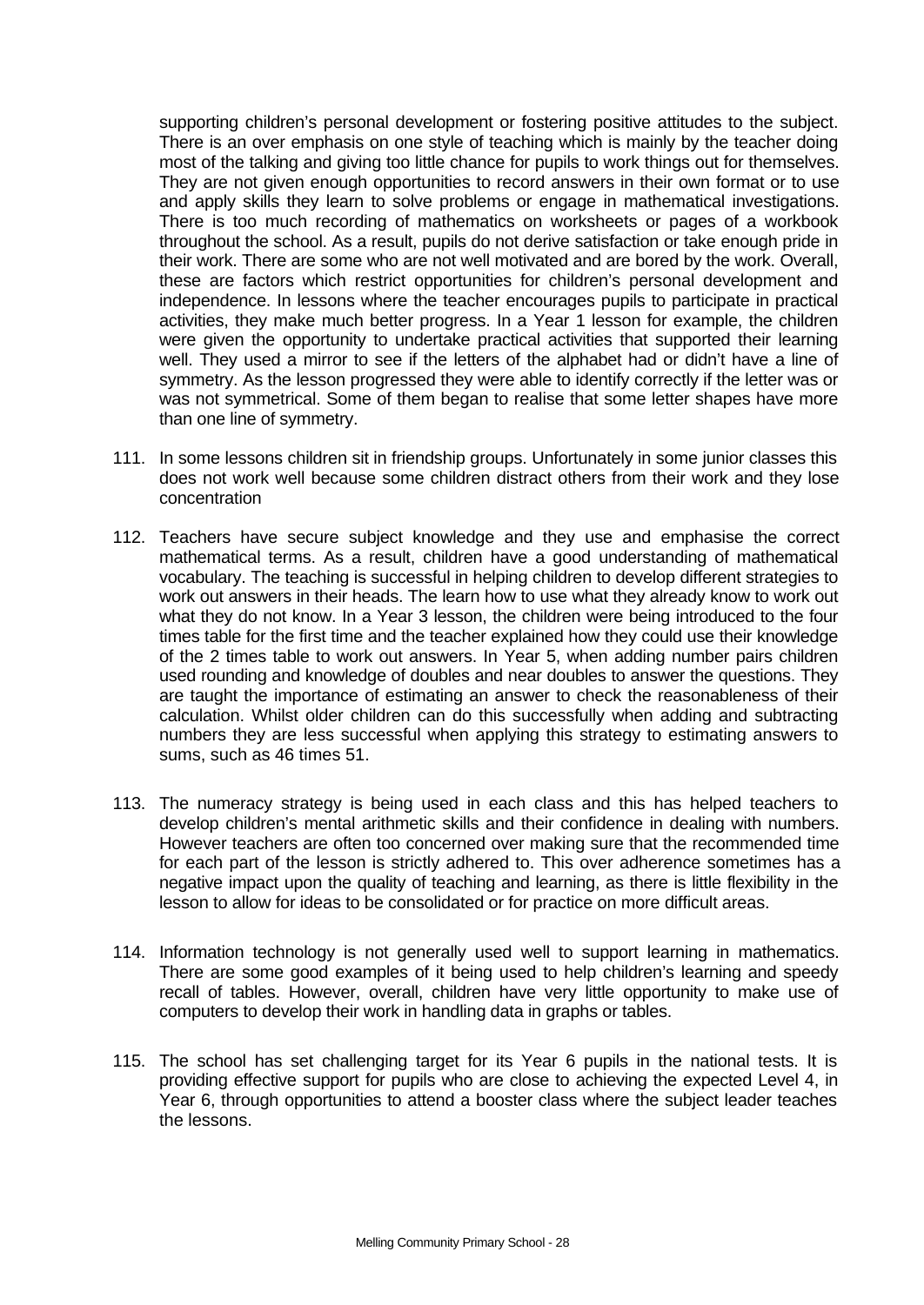116. The leadership of the subject is satisfactory. The subject leader has observed teachers teaching, talked to them about what worked well and how they could make other parts of their teaching better. The school has analysed children's test papers to identify weaknesses in children's learning. Analysis showed, for example, that children's interpretation of graphs was insecure and so more emphasis has been given to this aspect of mathematics this year. The subject leader has a good overview of standards at the end of Year 2 and 6. However, he does not have a clear view on the progress children make in the different year groups or where children experience difficulties. One reason for this is because insufficient emphasis is given for checking and evaluating standards for example, through the scrutiny of pupils' work samples.

# **SCIENCE**

- 117. Pupils' standards in their knowledge and understanding of scientific facts at the end of Key Stage 1 and Key Stage 2 are above average. These good standards have been maintained since the last inspection. Over the last four years in the national tests results have been average for pupils aged 11. The school is successful in getting more of its children to reach the national Level 4 than other schools but its results in achieving the higher Level 5 are more average. One reason for this is because children's standards in the using and applying of science are no more than satisfactory. Too little emphasis is given to this element of the subject because much of the time is spent on getting children to learn facts.
- 118. Teaching is satisfactory in both the infants and the juniors. Teachers are more successful in getting children to improve their knowledge of science and less successful in helping children to improve their scientific skills.
- 119. Teachers' subject knowledge is secure. Explanations are clear and all teachers use good questioning techniques to draw out information from children. As a result pupils make good gains in their knowledge of scientific facts. Pupils in Year 1 for example, are able to sort materials into those that would or would not be attracted to a magnet. Through good questioning by the teacher, the children began to realise that for the object to be magnetic it had to contain iron. This knowledge is built on well as they progress through the school. By Year 6 children are able to show a good understanding of the properties of different materials and classify them as solids, liquids or gases. They know for example, that helium is a gas, it is lighter than air and they can name some of its uses.
- 120. Children show a good understanding of scientific vocabulary because the teachers place a good emphasis on this aspect. Teachers also ensure children are aware of safety issues for example, when handling substances or learning about electrical circuits.
- 121. The content of the curriculum and the teaching is focused on ensuring children learn and remember scientific knowledge and facts. As a result children make good gains in their learning, for example, about living things, physical science and materials. There are weaknesses in the teaching however, which result in children not using their own initiative well enough. For example, in following their own ideas or selecting which equipment they will use. The teachers too closely direct much of the work when an experiment is to be undertaken. It is mostly the teacher who sets the question to be explored. There are too few opportunities to develop their skills through forming a hypothesis, testing it out and reaching and recording their own conclusions.
- 122. There is no significant difference between the performance of boys and girls. Children with special educational needs make satisfactory progress mainly because they are well supported by adults during lessons.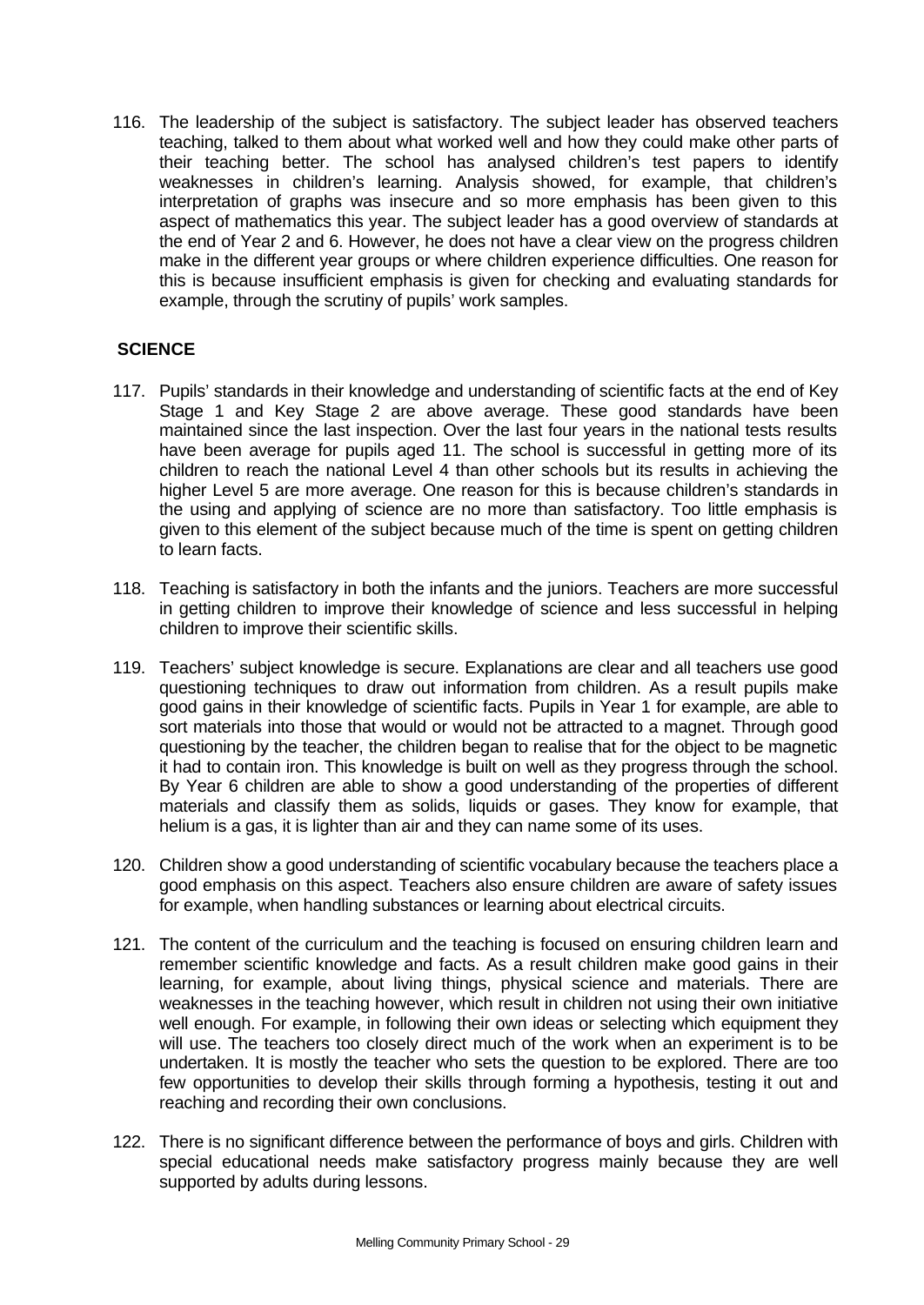- 123. There are weaknesses in the school's assessment systems because there are no whole school agreed ways for assessing and recording pupils' progress. As a result teachers are not always sure what children already know and can do and this makes it difficult for them to plan work that is well matched to the different ability groups. All of the class follow the same work and at times it is too easy for higher attainers.
- 124. Teachers make good use of children's knowledge and skills learned in mathematics, such as data handling, to support science teaching and learning. Children are confident and able to interpret information, which they have set out in graph form. However, information technology is not used well to support work in science. Few results of experiments are recorded on computers for example, by using graphs or tables.
- 125. The subject leader has introduced a scheme of work to guide and support teachers' planning and has identified the need to improve the system for assessment. Although satisfactory overall, a weakness in the leadership is that is does not focus sharply on evaluating the quality of teaching and learning.

# **ART AND DESIGN**

- 126. Standards in art are similar to those noted during the last inspection as they are average at the end of both key stages. All pupils experience a good range of media and they develop their skills at a steady pace. In both infants and juniors, pupils have opportunities to try out different techniques including 2 and 3-dimensional work, although the range covered is wider in the juniors.
- 127. The work of infant pupils shows that they are developing drawing skills satisfactorily. They reach average standards in drawing and their illustrations of figures demonstrate a growing appreciation of proportion and an eye for detail. They use pencils, charcoal and chalk to draw and produce different effects.
- 128. Most pupils are confident to work with different materials and enjoy experimenting with them. Year 2 pupils for example, made coil pots with clay. Some pupils showed better than average dexterity and understanding of the way the clay needed to be moulded and shaped.
- 129. At Key Stage 2, pupils have more opportunities to look at the differences and similarities in the work of other artists and to try out some of these techniques for themselves. Year 6 pupils for example, produced striking work with silhouettes having first studied the technique of artists famous for this style. Printing techniques are also developed well in the junior classes with pupils using a variety of media including wax and polystyrene. Pupils show steady gains in their understanding of how to mix and use colour to good effect.
- 130. Pupils drawing skills remain average at 11 years, although good teaching in Year 3 accelerates learning to a faster pace and pupils develop their skills in using tone and shading well.
- 131. Teaching is satisfactory overall but with some better, more skilled teaching in Year 3 by the subject leader. Most teachers do not have a good knowledge of the techniques they are expected to teach but have gained more confidence to try out new ideas and they are supported well by the subject leader. Standards in the school do not rise above average however, because too little attention is given to helping pupils evaluate and develop their work, for example through better and more continuous use their of sketchbooks or by comparing ideas with others.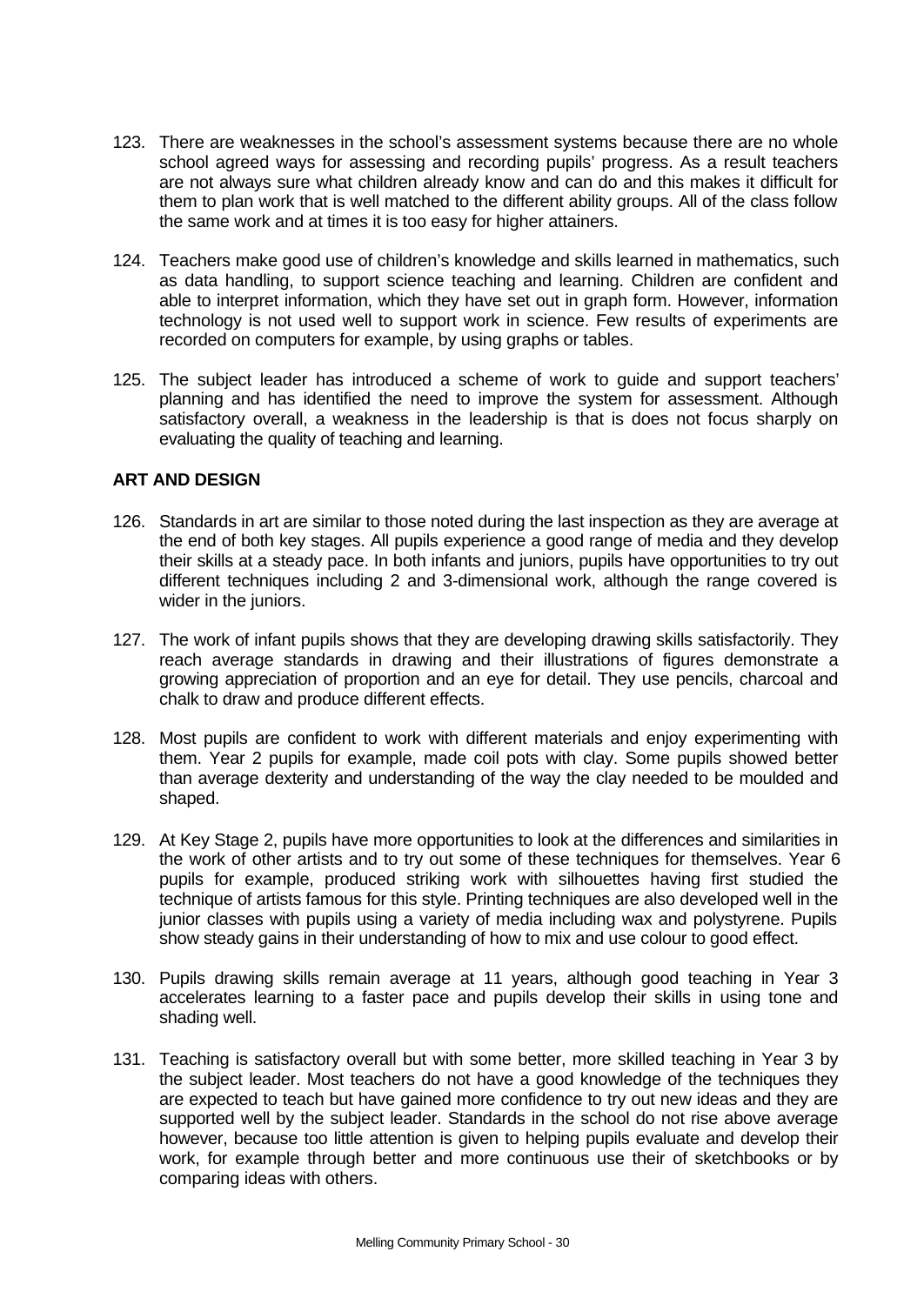132. Good leadership of the subject is resulting in increased confidence and more adventurous lessons. The teacher with responsibility for leading art keeps a close eye on pupils' finished products and has a good understanding of the strengths and weaknesses in standards. She identifies areas where teaching and learning could be improved and takes action. At present for example, she is acting to improve the amount of work that pupils do with textiles.

# **DESIGN AND TECHNOLOGY**

- 133. Standards in design and technology are average at the end of both key stages. This is consistent with standards previously reported.
- 134. Although only one lesson was seen, evidence of pupils' work and teachers' planning indicates a satisfactory range of designing and making experiences throughout the school. In Year 1 for example, pupils link their work with science lessons by designing and using construction materials to build habitats for different animals. By the end of the key stage pupils explore simple mechanisms such as axles and wheels when constructing vehicles. 'Movement' is further explored in Year 4 when they build 'pop - up' models. Year 5 pupils improve their marketing skills, by evaluating the taste and packaging of a range of biscuits, before making their own. Technology is linked effectively with history in Year 6 because pupils use their knowledge and skills to build rigid 'shelters'. The challenge becomes more purposeful when they test to see if an egg placed in their shelter survives an impact.
- 135. In the lesson seen, teaching and learning were satisfactory. The teacher provided a good range of packages for pupils to evaluate before deciding on their own design, having first considered materials, style and purpose of the product. Pupils learned for example, that the age of the user is likely to influence the final design,
- 136. The subject is led and managed satisfactorily. Whilst the co-ordinator monitors some outcomes, there is not enough analysis of standards to plan improvements. Although the range of work undertaken is satisfactory, it is covered in varying depth by different year groups. Some more technical aspects for example, the exploration of movement, is less challenging than it might be.

# **GEOGRAPHY**

- 137. Average standards have been maintained since the last inspection at Key Stage 1. At Key Stage 2 standards are average also. This is slightly lower than those previously reported.
- 138. Pupils gain satisfactory knowledge and understanding by the end of key stage 1. At Key Stage 2 there is not enough emphasis on teaching geographical skills. Older pupils especially have limited experiences of fieldwork.
- 139. By the end of Year 1 pupils have a satisfactory knowledge of the locality around their school. They observe the man-made features such as shops and different types of housing and record their ideas about how the environment could be improved. Early mapping skills are developed effectively by drawing routes, for example showing the journey from home to school. Year 2 pupils study areas beyond their own locality. They learn about living on an island linking this well with stories about a character they read about in literacy lessons. Year 3 pupils build satisfactorily on their earlier learning about the locality. They use local maps to identify features such as housing or farmland. In Year 4, pupils learn about the contrasting life style of the people living on the Caribbean island of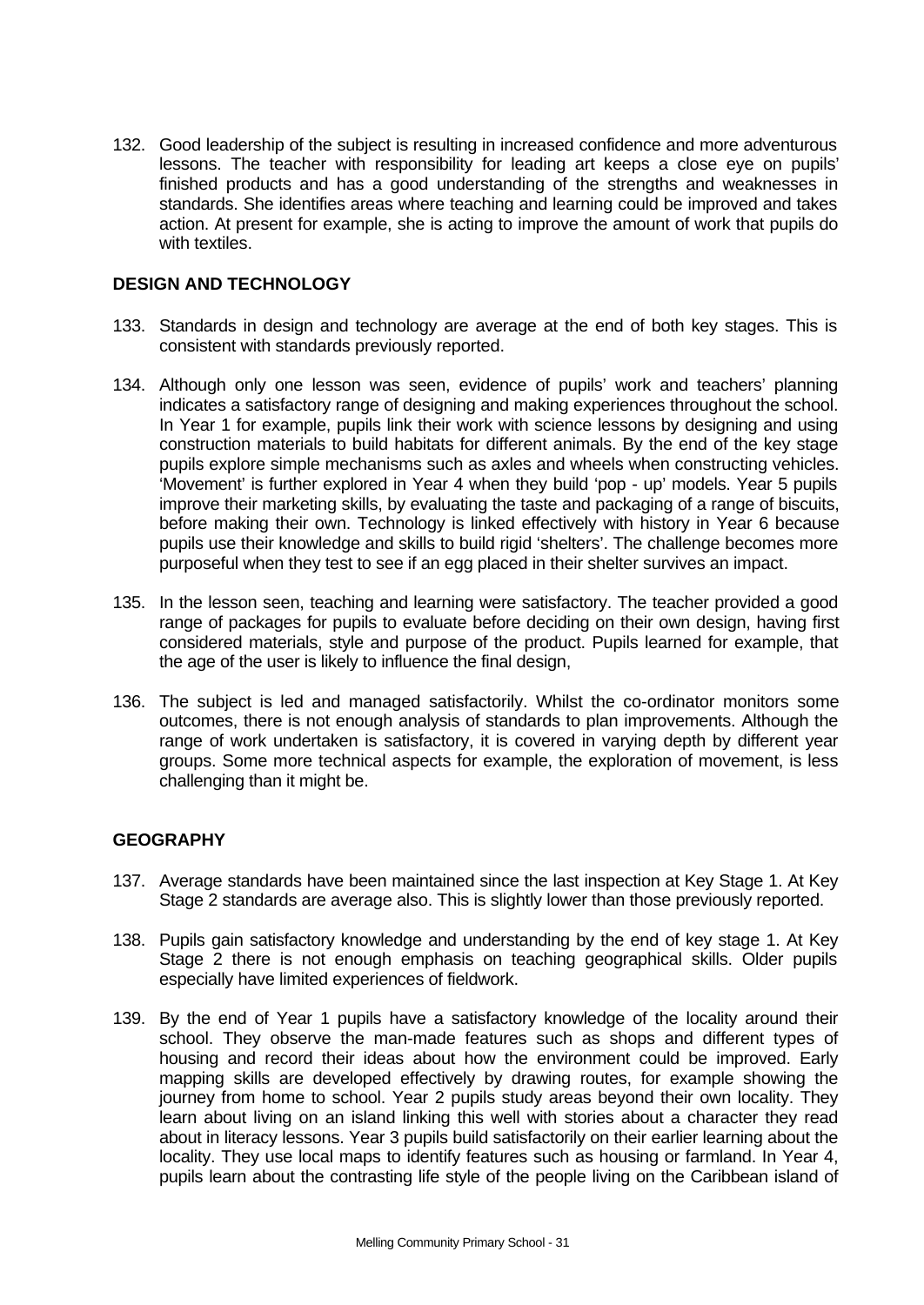St. Lucia. Year 5 pupils undertake a study of the area around Keswick and the effects of tourism as well as human settlement. Year 6 pupils develop their knowledge of physical geographical features such as rivers. Pupils in Year 6 develop demonstrate satisfactory knowledge of European countries and are familiar with the main features of the world map.

- 140. No lessons were seen at key Stage 1 so an overall judgement on teaching quality cannot be made. Teaching and learning are satisfactory in the lessons seen in Key Stage 2. Teachers prepare lessons carefully and effectively use the resources which are available. Year 5 pupils for example made good use of atlases to provide the background information for their new study about the water cycle. In a Year 6 lesson pupils used an interactive CD to support their learning. The practical nature of the work provides an enthusiastic response from pupils but recording of geography using mathematical writing or information and communication technology skills is not sufficiently developed.
- 141. The subject is managed satisfactorily. The co-ordinator has recently assumed responsibility so leadership has not yet had an impact on development. National subject guidance is used as a basis for long term planning but this has not yet been integrated into a scheme of work which fully addresses the systematic learning of geographical skills. There are no agreed systems throughout the school for assessing or recording pupils' progress.

# **HISTORY**

- 142. Standards have been maintained since the previous inspection when they were judged to be average.
- 143. Pupils at both key stages have a satisfactory knowledge and understanding of events of the past. Key Stage 1 pupils learn about changes over time by studying artefacts from the past and comparing them with those of today. Year 2 pupils learn about significant people and events. For example, they hear the story of the Fire of London or find out about Florence Nightingale and her influence on nursing practices. Pupils develop a sense of chronology in Year 3 by studying the invasion and settlement of Britain from the Roman to the end of the Viking eras. Year 4 pupils use their research skills to find out facts about Henry VIII and reasons for his marriages. In Year 5, pupils learn about the ancient Greek civilisation and how Greek influence is still evident today. Year 6 pupils know about life in Britain since the 1930's focusing particularly on the effects of World War II on everyday life.
- 144. The quality of teaching is satisfactory overall, but generally stronger in Key Stage 1 because pupils are better motivated by good use of interesting resources. In a Year 1 lesson for example, pupils had a wide range of toys from the past to examine and play with. Pupils were particularly enthralled with the top and whip. The Year 2 teacher captured pupils' interest well by producing Braille books for the pupils to examine. This fired their imaginations and they asked questions eagerly to gain more information. Pupils used reference books and CD ROMs effectively in Year 6 when researching facts about life in the 1950s. They were well motivated and some good collaborative work resulted. Occasionally, pupils are expected to spend too long in discussion without the support of visual resources. When this happens pupils become distracted and learning is less effective.
- 145. The subject is managed satisfactorily. Since the time of the previous inspection the school has incorporated national subject guidance. Information books and CD resources have been enhanced, but there is still a need for more artefacts to support learning. Leadership is not as effective as it should be because teaching and outcomes are not monitored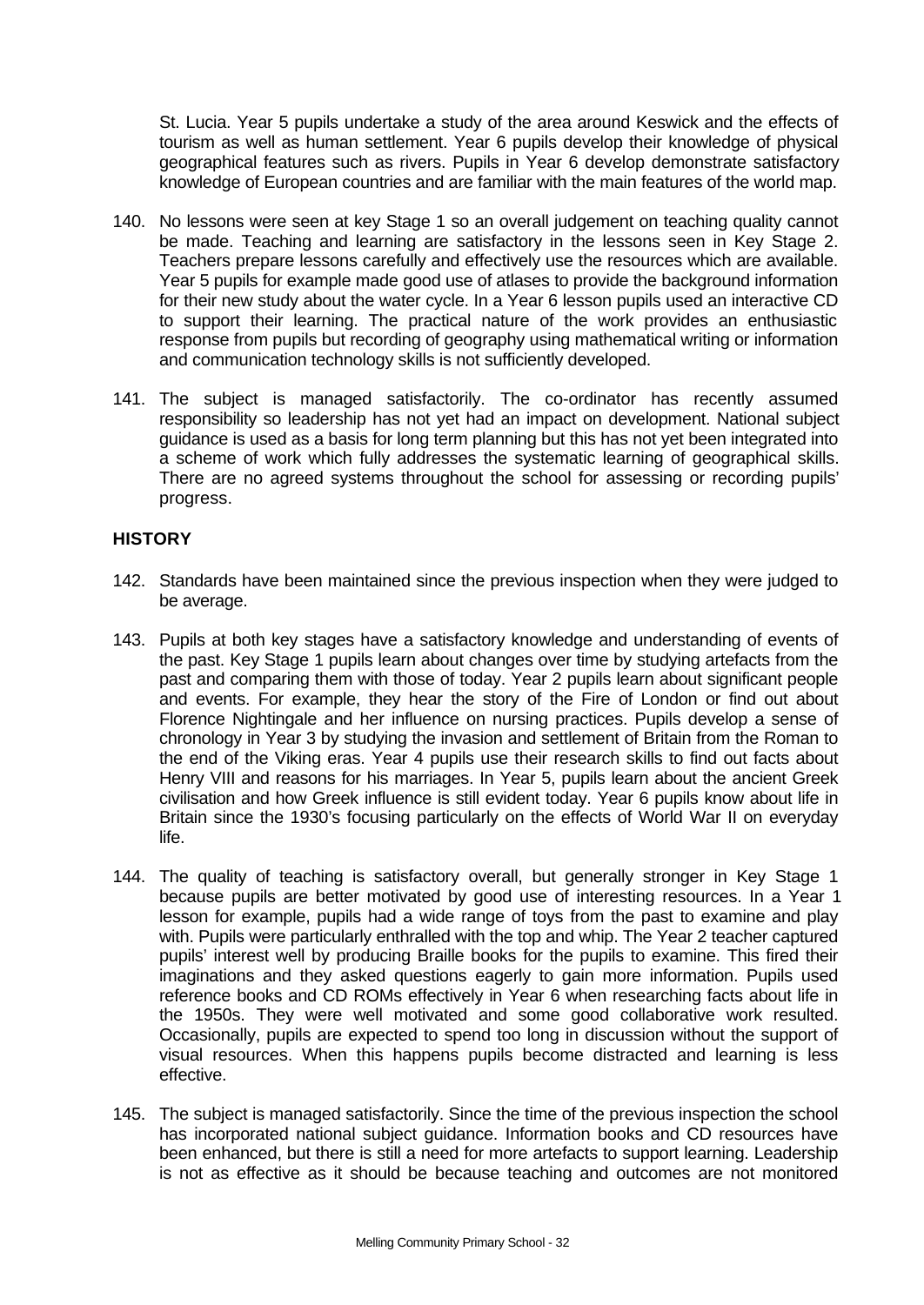clearly enough in order to plan for improvement. There is no agreed school system for assessing and recording of pupils' attainment and progress.

# **INFORMATION AND COMMUNICATION TECHNOLOGY**

- 146. Standards in information and communication technology are not as good as they were at the time of the last inspection. At the end of both key stages, for the majority of pupils', their attainment is below that expected for their age. A few older junior pupils with access to computers at home are competent users of many aspects of technology.
- 147. The school's provision in this subject has not kept pace with the rapid developments and changes in the requirements in technology over the last four years. Standards have slipped owing to a variety of other additional reasons, not least of which is the inadequate number of reliable, up-to-date computers available to pupils. The school's drive to raise standards in literacy and numeracy has meant that its pressing priority has been to implement initiatives to improve these aspects. This has meant that the development of information and communication technology has proceeded at too slow a pace.
- 148. By the time they leave the school, most pupils have had too limited an experience to achieve average standards. Their strongest achievements are in preparing information, for example, by creating a class data base and ensuring that information is correctly entered in different categories. Junior children are also involved in publishing the school newspaper and are able to organise text, move it around and add photo images to the articles. Access to computers in school for most pupils is very limited and currently the teacher with responsibility for leading the subject teaches groups of 8 pupils from Years 3, 4, 5 and 6 on a rotation basis.
- 149. The quality of teaching in these lessons is very good as the subject leader is skilled and knowledgeable. She provides good demonstrations and explanations and the small group size enables her to support pupils very effectively and ensure they make good progress. She explains carefully to each group what it is that she expects them to achieve during the lesson, and pupils concentrate hard and persevere well during lessons because they see the purpose of activities. Year 6 pupils for example, were learning how to make changes to their work by moving it around the screen and altering the order of their paragraphs.
- 150. Whilst there are limited numbers of computers available for use, those located in classrooms are not used to their full potential. As a result, pupils do not develop skills at a fast enough rate because computer technology is not used often enough in their other work. In mathematics for example, there are too few chances for them to collect, organise and use data in graphs and charts. Few results from science work are recorded or presented on computers and the immense range of information stored on computer programmes is not explored in subjects such as history.
- 151. The subject leader was absent for a lengthy period and during this time, management and leadership of the subject was ineffective. Since her recent return, the subject leader has identified the weaknesses in the school's provision and is managing a rigorous action plan to address these. This strong influence and leadership, especially through teaching and example is already beginning to boost achievement.

### **MUSIC**

152. Standards in music are not as high as they were at the time of the last inspection when they were judged to be above average at the end of both key stages. Some older junior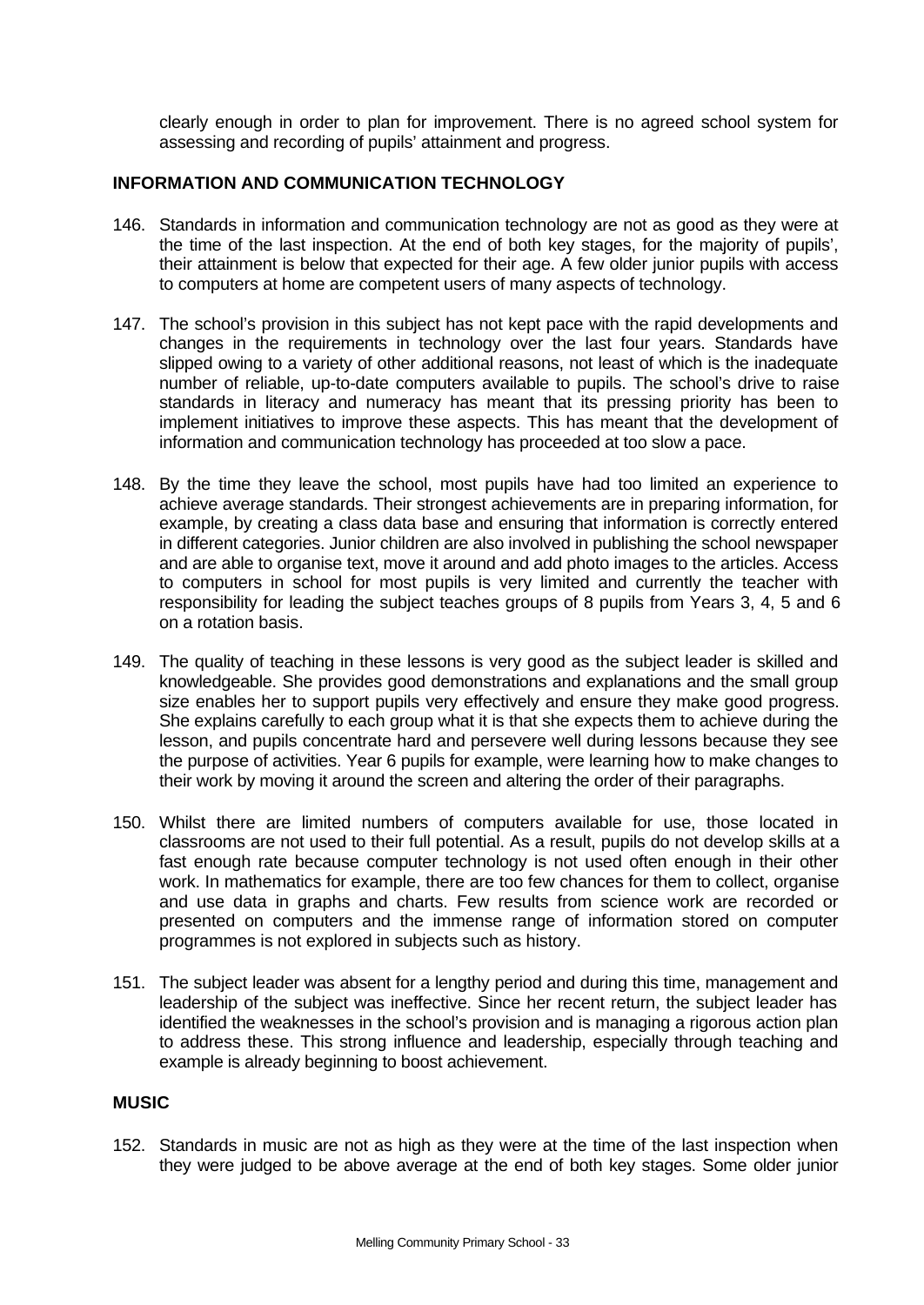pupils have musical tuition from visiting teachers and achieve better standards, but for the majority of pupils, their attainment is now more average than above.

- 153. Above average standards were achieved in previous years partly because of the good quality teaching in the subject which was undertaken by the subject leader. Since the time of the last inspection, the school's best efforts have been directed at raising standards in literacy and numeracy and the subject leader has been required to spend less time teaching classes throughout Key Stage 2 and more time teaching literacy to pupils in Years 5 and 6. As a result of less skilled input in lessons, pupils do not achieve as well as they did in the younger junior classes.
- 154. A group of average attainers in Year 6 miss music lessons for the most part of a term while they take part in 'booster' classes to improve their literacy and numeracy skills. As a result they do not receive their full entitlement to music and an enjoyable and enriching part of the curriculum.
- 155. By the end of Key Stage 1, pupils can maintain a steady rhythm when playing simple musical accompaniments to songs. They understand how different sounds and musical effects can be used to express a mood or a feeling. Most pupils sing tunefully and can stay together, for example when the music speeds up or slows down.
- 156. Pupils in Year 6 can follow simple forms of notation and show a good awareness of other performers although they maintain their own part at the same time. A good example of this was seen in a Year 5 music lesson when pupils were developing African drumming rhythms. The class eventually built up a series of rhythms in small groups until the whole class was playing different rhythms at the same time in the finished piece.
- 157. Pupils enjoy singing in assembly and use good expression in their voices. These events also give a good opportunity for pupils learning musical instruments to perform for others and accompany the singing. The atmosphere and interest levels during assemblies are raised by these performances and there is a strong air of enjoyment in the music.
- 158. Teaching in the subject has the highest impact on pupils' learning in Years 5 and 6 because it is consistently very good and a great deal is achieved within lessons. The subject leader who takes all these lessons has excellent knowledge and expertise and uses his skills to bring the subject to life for pupils. Much is gained because of the high expectations he places upon pupils to work hard and achieve good performances. He continually encourages the class to evaluate their work, retry and practise parts of the music. This eventually leads to pupils producing good quality work and taking a great pride in their success.
- 159. Throughout the rest of the school, teaching brings about more satisfactory results. Although teachers have gained enough knowledge to teach competently, their knowledge and skill is not at such a level where it will increase pupils' learning beyond a steady pace.
- 160. Although leadership of the subject is strong in some respects, it has weaknesses in others and is satisfactory overall. The subject leader supports other teachers well, offers advice and guidance and is a good role model for the way music should be taught. However, he has little opportunity to keep a check on the standards and achievement throughout the rest of the school or influence the quality of teaching.

# **PHYSICAL EDUCATION**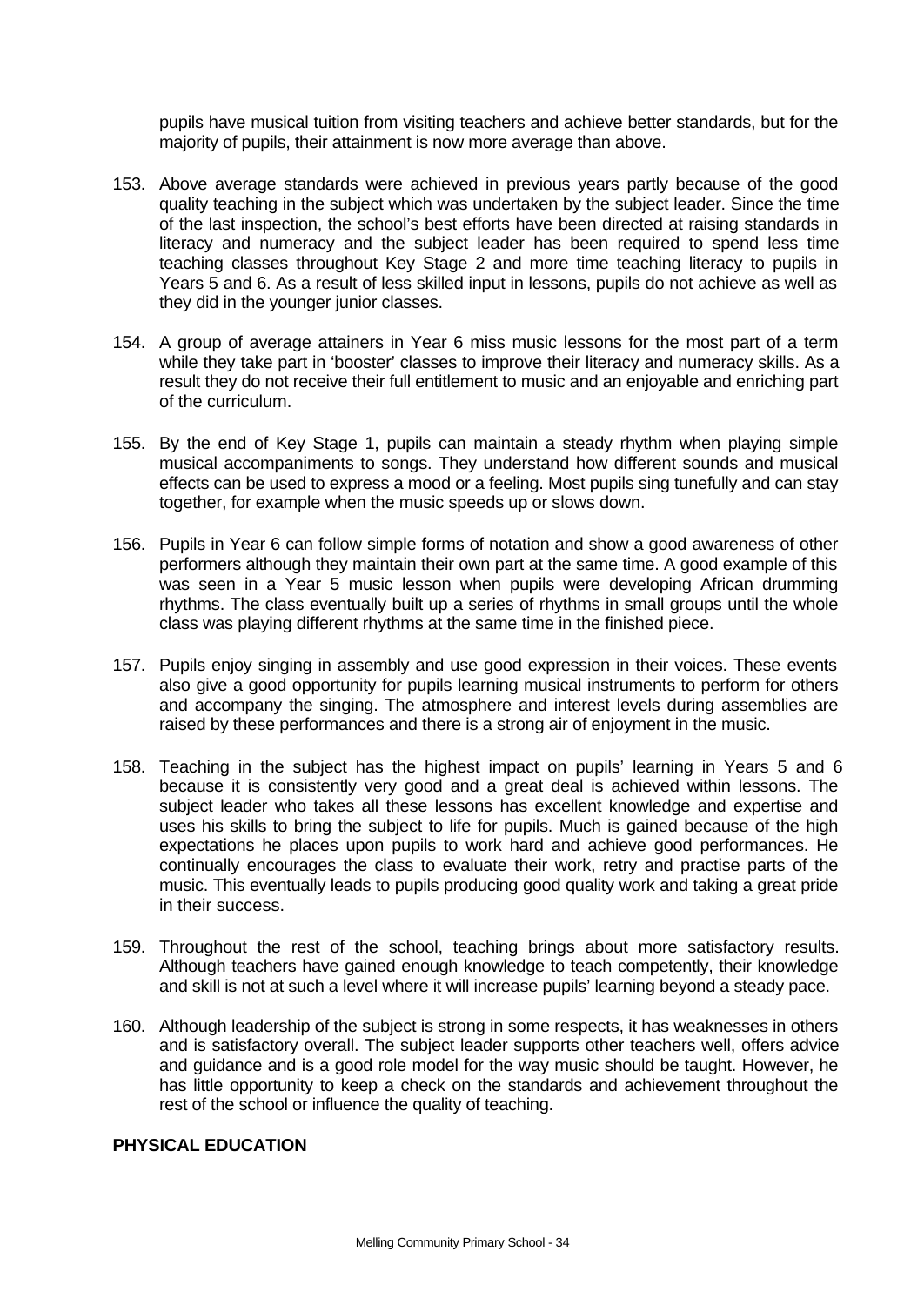- 161. No overall judgements can be made on standards in the infants or in the juniors for dance or gymnastics because no work was observed. The school is having new classrooms built on the site and the hall is not available for use for physical education lessons. Only games lessons were seen in the juniors during the inspection. Standards in this aspect of the subject at age 11 are average. This is a drop in standards, since the last inspection, when they were judged to be above average. A reason for this has been that the school has focused most of its efforts and given over much of its curriculum time to improve its national tests results in English, mathematics and science at age 11.
- 162. Based upon discussions with the subject leader and scrutiny of pupils' records virtually all of the present Year 6 pupils have already achieved the national standard of being able to swim 25 metres. There are only three pupils who have not yet achieved their 25-metre certificate. The school makes very good use of a classroom assistant who is well qualified to teach swimming to ensure these pupils are given good support during their swimming lessons.
- 163. Overall the quality of teaching, for games in the juniors, is satisfactory. Teachers change into tracksuits for the lessons and ensure pupils warm up prior to starting physical activity. Through these actions they provide good examples for the children. As a result all of them wear appropriate kit for their lessons and understand why it is important to prepare for physical activity.
- 164. In the better lessons good use is made of resources to ensure that every child has sufficient opportunities to practise skills. In a Year 6 lesson for example, pupils were able to spend a good length of time working with a partner practising different types of tennis shots. This enabled them to learn from their mistakes and as the lesson progressed they gradually improved their shot making skills.
- 165. Teachers' subject knowledge is secure. In the better sessions it is well used to enable children to make good gains in their learning. In a Year 3 lesson for example, the teacher was confident in her own knowledge. She was able to give good demonstrations to the class on how to pass and tackle using a hockey stick. As a result by the end of the lesson most of the children had improved their tackling and passing skills using a hockey stick.
- 166. In the one unsatisfactory lesson, insufficient emphasis was placed upon the teaching of specific skills. Whilst children experienced a number of interesting activities they did not make any improvement to the skills they already had.
- 167. Whilst assessment is used well in swimming it is not satisfactory in the other aspects of physical education and therefore teachers are not sure how well pupils are doing or what they need to do next to improve. As a result teachers do not always plan well enough to ensure higher attainers are sufficiently challenged during skill practices.
- 168. Teachers do not place sufficient emphasis on encouraging children to evaluate their own performance and this restricts their opportunities for personal development.
- 169. There is a limited range of after school clubs sports clubs, which are open to Years 5 and 6. Overall this provision is only having a positive impact upon a minority of pupils.
- 170. Leadership of the subject is satisfactory. Good support and advice is given to other staff about different ways of teaching. However, the subject leader also has responsibility for mathematics and much of his attention, because of the school's priorities, are given to this rather than to physical education.